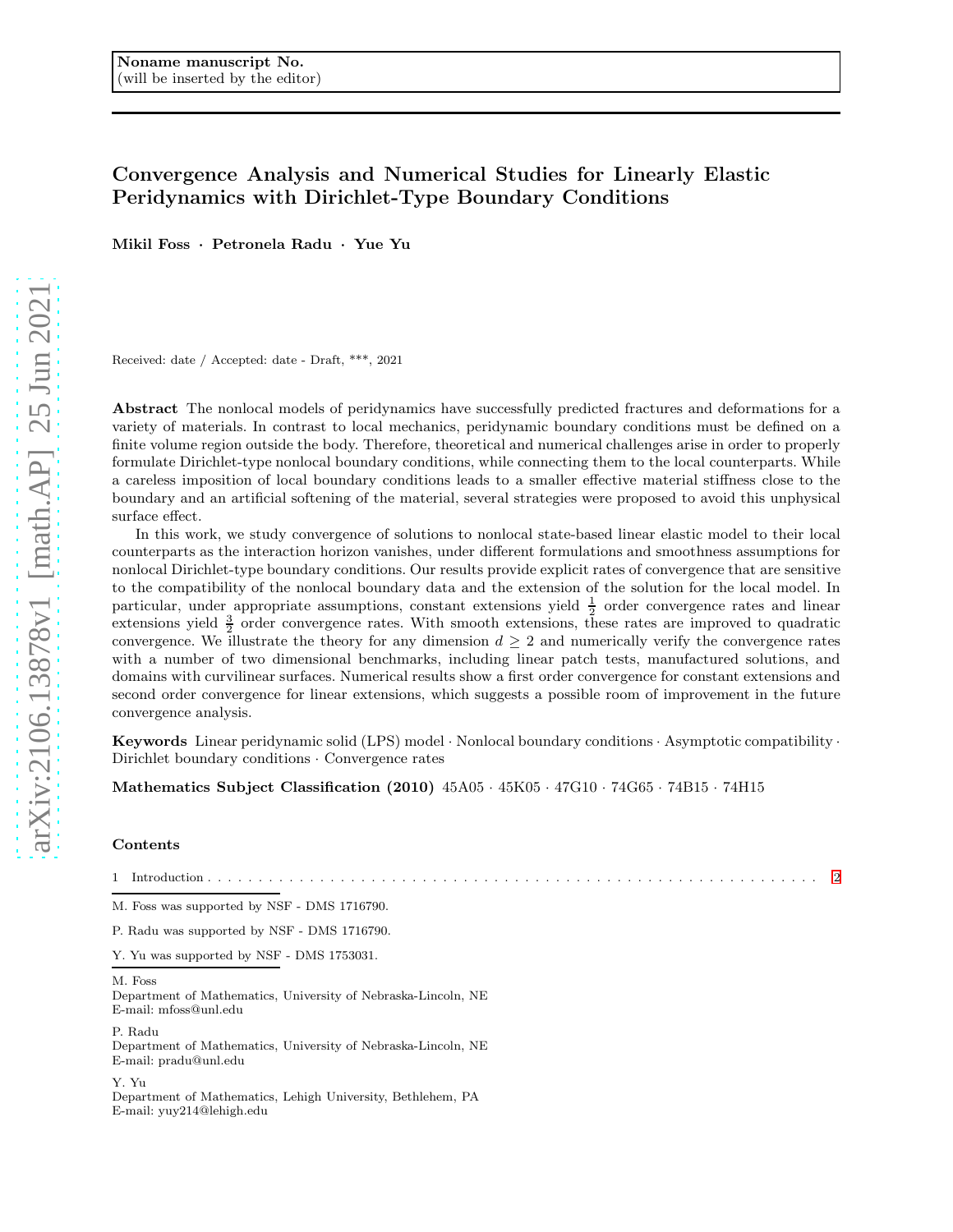# <span id="page-1-0"></span>1 Introduction

The peridynamics theory formulated in [\[47\]](#page-26-0) has been successful in modeling deformations, fracture, and pre-dicting behavior in a variety of materials: concrete, metal, viscoelastic, viscoplastic [\[2,](#page-25-0) [23,](#page-26-1) [24,](#page-26-2) [34,](#page-26-3) [35,](#page-26-4) [39,](#page-26-5) [55,](#page-27-1) 55, [56\]](#page-27-2). As a nonlocal model, peridynamics employs integral, rather than differential, operators which allows to relax the regularity constraints of partial differential equations (PDEs) and to capture effects arising from long range forces at the microscale and mesoscale, not accounted by PDEs [\[1,](#page-25-1) [9,](#page-25-2) [10,](#page-25-3) [13,](#page-25-4) [29,](#page-26-6) [59,](#page-27-3) [60\]](#page-27-4). Consequently, the model (with a variety of formulations) has been of interest even in the absence of damage, as a series of papers showed well-posedness and properties of the solutions, as well as convergence of the nonlocal operators and solutions to classical counterparts in the limit of vanishing horizon of interaction [\[20,](#page-26-7) [21,](#page-26-8) [22,](#page-26-9) [33,](#page-26-10) [36,](#page-26-11) [37,](#page-26-12) [44,](#page-26-13) [49\]](#page-26-14).

In peridynamics the nonlocality manifests itself through interactions on a finite range. As such, boundary value problems have data supported on a collar that contains the points with whom the domain entertains interactions [\[12,](#page-25-5) [13,](#page-25-4) [15,](#page-26-15) [25\]](#page-26-16). The size of the collar (also called the interaction domain) is determined by a system parameter, called horizon, and usually denoted by  $\delta$ . Formulating a boundary value problem in the nonlocal setting brings in an additional level of complexity, as appropriate boundary conditions must be defined. While for a local problem data on the domain's surface can be easily provided by experimentalists through surface measurements, in the nonlocal setting one must provide volumetric data for the boundary collar, which may be difficult (or even impossible) to obtain. Thus, practioners must introduce ad-hoc methods for prescribing both Dirichlet and Neumann-type boundary conditions for nonlocal problem [\[8,](#page-25-6) [14,](#page-25-7) [16,](#page-26-17) [31,](#page-26-18) [48,](#page-26-19) [58,](#page-27-5) [62,](#page-27-6) [63\]](#page-27-7), and in this work we mainly focus on the Dirichlet-type volume constraints. Most commonly, the convergence of nonlocal solutions to classical counterparts has been studied for homogeneous Dirichlet-type boundary conditions in second order ([\[36,](#page-26-11)37]), or higher order ([\[43\]](#page-26-20)) problems. In these works the local problem is set on domain  $\Omega$ , while the nonlocal equation holds on  $\Omega \setminus \Gamma$  (where  $\Gamma \subset \Omega$  is an interior collar set of positive measure), with zero boundary conditions on Γ. With this setup (where the nonlocal solution has exactly the same values as the local solution on the nonlocal boundary) it is expected to observe quadratic convergence (with respect to δ) for the  $L^2$  norm of the difference between the local and nonlocal solutions.

For nonhomogenous Dirichlet-type boundary data a series of approaches have been introduced and investigated for peridynamics and the general nonlocal problems. Currently, popular strategies to enforce local Dirichlet boundary conditions in nonlocal models can be generally classified into two types: by modifying the nonlocal operator near the boundary [\[14\]](#page-25-7), or by extending or converting the surface (local) data into volumetric data [\[16,](#page-26-17) [31\]](#page-26-18). The first approach was introduced in [\[14\]](#page-25-7), where the authors propose to gradually change the nonlocal operator to a local operator on the boundary, so as to avoid the use of nonlocal boundary conditions. For nonlocal diffusion problems, thanks to the nonlocal trace theorem provided in [\[50\]](#page-26-21), this approach features well-posedness. However, to the best of our knowledge, no work has yet addressed the well-posedness of this approach in the vectorial framework of peridynamics. On the other hand, the second approach is often developed by means of constant, linear, or higher-order extrapolations of the given boundary data on the surface of codimension-one onto the boundary collar [\[31,](#page-26-18) [38\]](#page-26-22), and it is more commonly employed to prescribe the Dirichlet boundary condition in peridynamics.

On scalar-valued nonlocal problems such as the nonlocal diffusion problems, in [\[16\]](#page-26-17) the authors proved the second order convergence of the nonlocal solution to the local one with linear extensions on the boundary conditions defined based on the exact derivatives of the local limit. When the exact local derivative is not known a priori, in [\[31\]](#page-26-18), the authors proposed to implicitly compute the appropriate normalization factors and they were able to obtain second order consistency of the nonlocal operators with the local ones. For vector-valued systems, in the context of peridynamics a naive fictitious nodes method (FNM) was originally proposed by assigning the same values to all fictitious points corresponding to a boundary point [\[6\]](#page-25-8). The naive FNM was later extended to the Taylor FNM by using Taylor expansion (to linear terms) for points in the boundary collar [\[52\]](#page-27-8) and the mirror-based FNM by reflecting the values on interior collar nodes to their corresponding mirror nodes for domains with simple geometries [\[3,](#page-25-9) [4,](#page-25-10) [30,](#page-26-23) [40\]](#page-26-24). Recently, the mirror-based FNM was further extended to more general domains in [\[63\]](#page-27-7) for nonlocal diffusion problems, where the authors propose a novel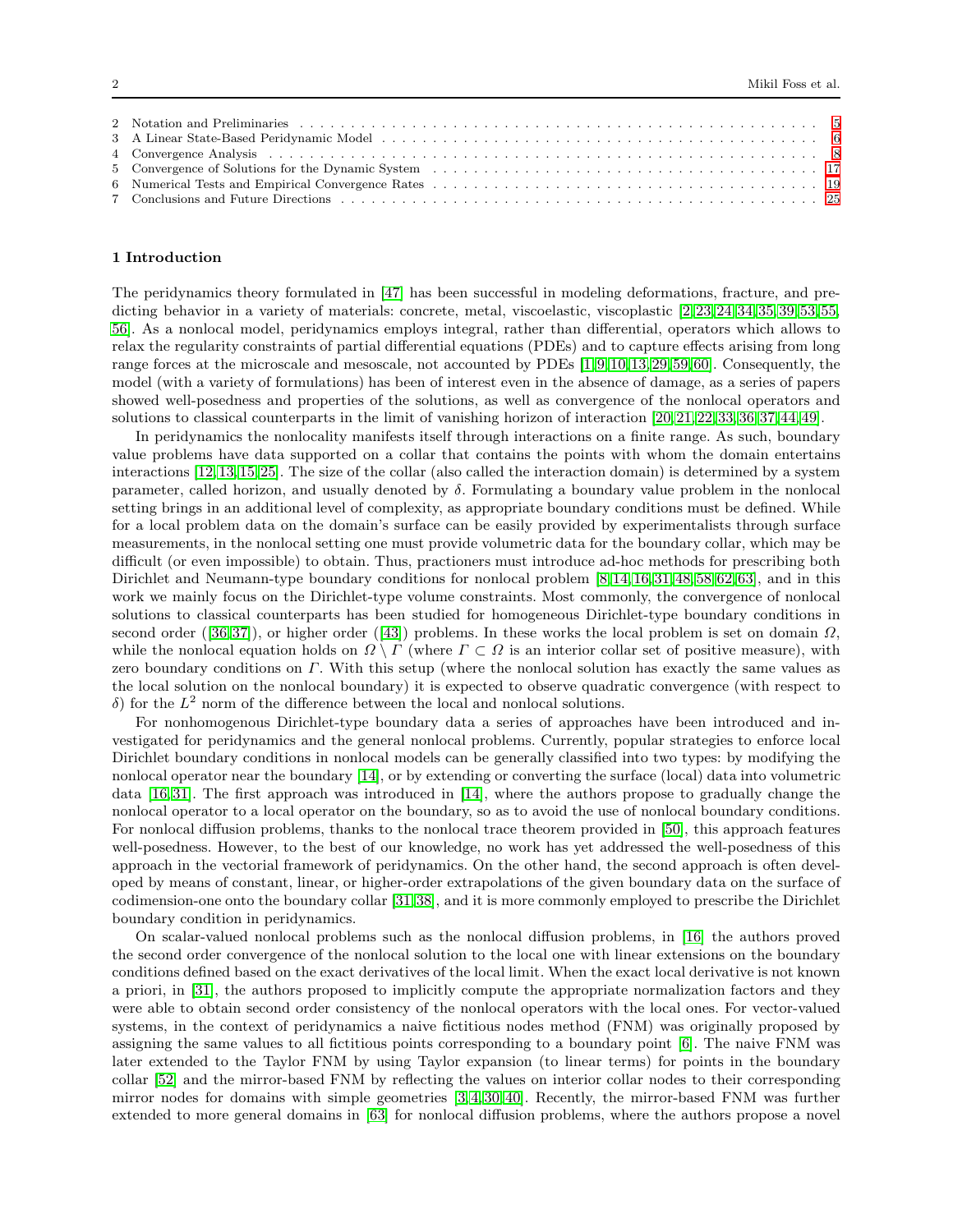



<span id="page-2-1"></span>Fig. 1 Different types of extensions of a local solution to the nonlocal boundary layer  $\Gamma_{2\delta}^+$ : continuous (constant),  $C^1$  (linear),  $C^2$  (quadratic/smooth)

approach of extending the solution across the boundary along a "nonlocal normal" that is computed using the gradient of the index-function that measures the size of the support of interaction. The approach is investigated numerically and it shows better agreement with classical solutions, while also being able to handle non-smooth boundaries, and even crack lines. Similar as the mirror FNM idea in [\[63\]](#page-27-7) and the vanishing horizon idea in [\[14\]](#page-25-7), in [\[42\]](#page-26-25) the authors propose two methods for dealing with boundary conditions in one-dimensional bond-based peridynamics model. The Extended Domain Method (EDM) adds a layer to the domain Ω on which an odd reflection of the classical solution is imposed. For the Variable Horizon Method (VHM) the boundary is interior to the domain and it is considered of variable depth, so that as the horizon shrinks to zero, the nonlocal solution converges to classical. The numerical studies show quadratic convergence in  $\delta$ , if some additional corrections are performed.

## <span id="page-2-0"></span>1.1 Description of the Results

In this work we present a comprehensive study for convergence of nonlocal solutions to classical counterparts, which holds for the vector-valued linearized peridynamic solid model (LPS) [\[17\]](#page-26-26), a prototypical state-based model, with nonhomogeneous Dirichlet-type boundary conditions. The vector-valued system is notoriusly difficult to study even in classical elasticity due to the cross-interactions between solution components, so wellposedness and regularity results rely heavily on Korn-type inequalities [\[37\]](#page-26-12). Nonlocal versions of these tools are employed here to study how one may optimally impose nonlocal boundary conditions in order to ensure a high degree of compatibility with the local system.

The analysis performed in this paper does not prescribe a particular method for imposing boundary conditions for the nonlocal system. Instead, we establish bounds for the difference between the local and nonlocal solutions, in terms of the difference (on an interior collar) between the nonlocal data and extensions of different degrees of regularity (even fractional) for the classical solution. The construction of different possible exten-sions is illustrated in Figure [1.1,](#page-2-0) where  $\Gamma_{2\delta}^+$  is an exterior collar (see the definition [\(1\)](#page-5-1)) that nonlocal boundary conditions will be prescribed to guarantee the well-posedness of the nonlocal equation.

To provide a more precise description, suppose that  $\{u_{\delta}\}_{\delta>0}\subseteq L^2(\Omega;\mathbb{R}^d)$  is a family of solutions to the nonlocal problems parameterized by  $\delta$ . Suppose that  $\overline{u}_0 \in W^{2,2}(\mathbb{R}^d; \mathbb{R}^d)$  is an extension of the strong solution  $u_0 \in W^{2,2}(\Omega;\mathbb{R}^d)$  to the corresponding local problem. The theoretical bound for the rate of convergence of  $\|u_\delta - u_0\|_{L^2(\Omega;\mathbb{R}^d)}$  is decomposed into two components. One component captures the rate of convergence away from the local boundary and depends on the regularity above  $W^{2,2}$  that the local solution possesses. The other component captures the rate of convergence near the local boundary  $\partial\Omega$ . The convergence near the boundary, in turn, depends upon an exterior and interior term. More specifically, the exterior term is provided by a priori rates of convergence of the prescribed collar values on  $\Gamma_{2\delta}^+$  to the extended local solution as  $\partial\Omega$  is approached. Knowledge, if any, about the convergence of  $u_\delta$  to  $u_0$  on  $\tilde{\Gamma}_{2\delta}^-$  can also be incorporated to improve the theoretical rate of convergence.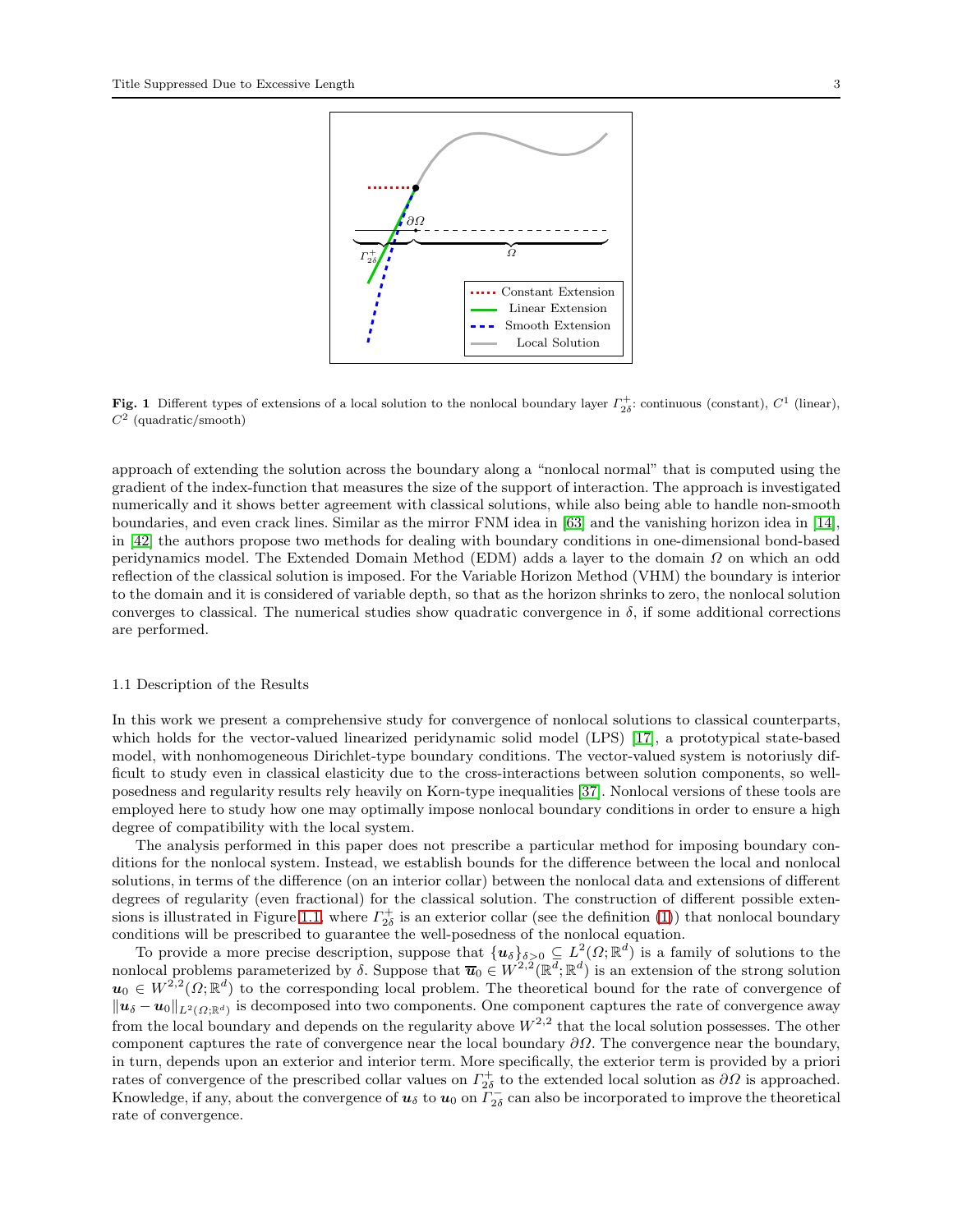| Type of extension   | $\alpha$ | $\sim$ | Theoretical RC | Numerical RC |
|---------------------|----------|--------|----------------|--------------|
| Constant            |          |        |                |              |
| Linear $C^1$        |          |        |                |              |
| Smooth $C^{\infty}$ |          |        |                |              |

Table 1 Theoretical and numerical rates of convergence (RC) for the nonlocal solution to its classical counterpart.  $\alpha$ ,  $\beta$ , and  $\gamma$  are as defined in Theorem [5.](#page-13-0)

In Table [1.1,](#page-2-1) we assume the extension of the local solution has bounded fourth-order derivatives (quantified by  $\alpha = 2$ , see Theorem [5\)](#page-13-0). Thus, the convergence away from the boundary is of order-two, and it is the convergence rate near the boundary that dominates the theoretical rate. The value of  $\beta \geq 0$  identifies the rate at which the collar-values approach  $\overline{u}_0$  as  $\partial\Omega$  is approached. If  $\beta = 0$ , then the function values have order-one convergence, which can be ensured, for example, with a constant extension of the local boundary values. If  $\beta = 1$  then the first-order derivatives of the collar-values and  $\bar{u}_0$  have order-one convergence, which can be provided by a linear extension of the local boundary values. If the prescribed collar-values coincide with  $\overline{u}_0$  on  $\Gamma_{2\delta}^+$ , then  $\beta$  is effectively infinite– there is no boundary component for the lower bound on the theoretical rate of convergence (RC). We use  $\gamma$  to reflect a priori information, if any, about the rate of convergence of  $u_{\delta}$  to  $u_0$ as  $\partial\Omega$  is approached from the interior. If it is only known that  $\{u_{\delta}\}_{\delta>0}$  are uniformly bounded, then  $\gamma=\frac{1}{2}$ . In the table we use  $\gamma = \frac{1}{2}$  for  $\beta = 0$  and  $\gamma = \frac{5}{2}$  for  $\beta = 1$ . These choices are based on numerical observations in Section [6.](#page-18-0) If  $\|\boldsymbol{u}_{\delta} - \boldsymbol{u}\|_{L^2(\Gamma_{2\delta})}$  has order-one convergence to zero, then  $\gamma = \frac{3}{2}$ . See Theorem [5](#page-13-0) for the result in its full generality and notation.

## 1.2 Significance/Contributions

The study of convergence of nonlocal solutions to classical counterparts is performed here by taking into consideration

- (i) how well the nonlocal boundary condition matches with a (smooth) extension of the classical solution;
- (ii) the degree of smoothness for the extension.

Note that, in contrast with other works, the analysis allows one to consider *general* nonlocal boundary conditions (no a priori construction needs to be made), then based on the compatibility between the nonlocal data and the extension to classical problem, and the availability of additional bounds, an explicit rate of convergence is derived. This flexibility in implementations allows considerations of different types of nonlocal boundary data, which may be selected to best fit other desired features of the model (e.g. to conserve some physical property of the boundary data, or to take into account interactions with other dynamics in a coupled system).

The explicit decay rates obtained in Theorem [5](#page-13-0) are based on carefully analyzing bounds on different sets (interior, exterior collars etc.), thus also identifying the bottleneck in obtaining faster convergence. Thus, the availability of improved bounds on the interior collar will increase the rate of convergence. However, a final verdict on whether these (assumed) bounds are expected to hold for irregular boundaries or solutions, has not been delivered, so investigations into the optimality of these results are forthcoming.

As it was mentioned above, the results apply to vector valued systems, a setting for which a comparison principle is not available. This is in contrast to diffusion problems, where the availability of comparison principles allows a more direct method of capturing the difference between classical and nonlocal problems.

The results of this paper are proven for general kernels (of different singularities), so they are applicable for a a variety of nonlocal systems where the profiles of interaction can model different media or behaviors. Additionally, the main argument does not use any information on

- (a) the shape of the domain; the regularity of the boundary may only (indirectly) affect the smoothness of the extensions.
- (b) the regularity/bounds on the nonlocal solution inside the domain, beyond  $L^2$  integrability.

Finally, the convergence bounds transfer to the dynamic case, with the only significant difference that the constants may increase exponentially in time (but are bounded for finite times).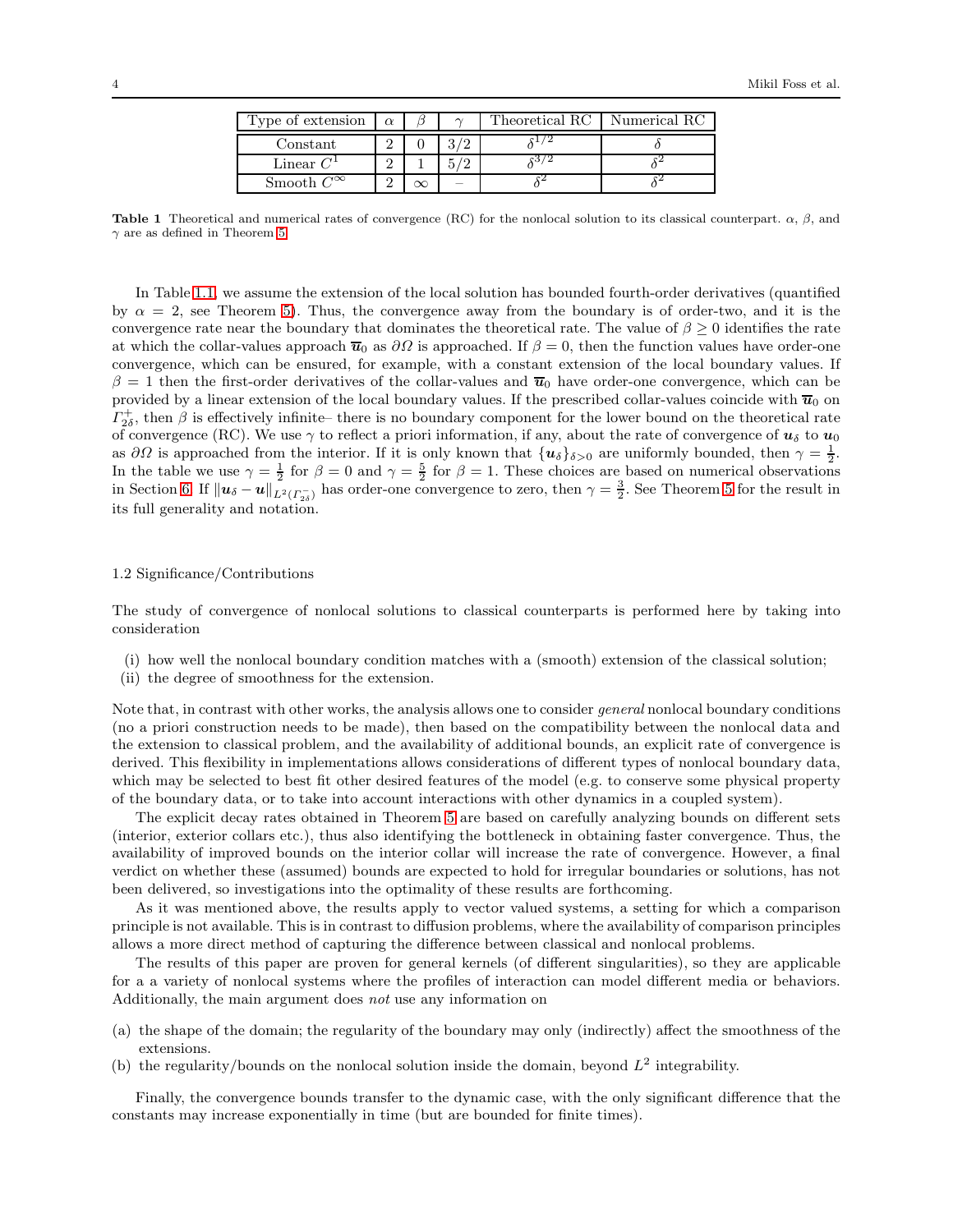## 1.3 Paper Organization

The background material together with the notation are introduced in Section [2.](#page-4-0) The linear peridynamic solid (LPS) model is introduced in Section [3,](#page-5-0) together with the notation for the nonlocal operators and domains used throughout. Also in Section [3,](#page-5-0) the nonlocal boundary value problem with Dirichlet-type constraints is introduced, for which wellposedness follows by employing a Poincaré-Korn type inequality. The convergence analysis for this static case is obtained in Section [4,](#page-7-0) under several different scenarios distinguishing between the types of extension (continuous, linear, or smooth) of the boundary value data, and other conditions. The dynamic system is studied in Section [5,](#page-16-0) where similar rates are shown. The numerical experiments are presented for both, the static and dynamic cases in Section [6.](#page-18-0) The final Section [7](#page-24-0) presents conclusions of this work, as well as future directions.

# <span id="page-4-0"></span>2 Notation and Preliminaries

The results of the paper hold in the vectorial framework, for which vector and tensor operations will be required. Given a vector space  $\mathbb{V}$ , we denote  $\mathbb{V}^{\otimes \ell} = \mathbb{V} \otimes \cdots \otimes \mathbb{V}$  $\ell$  times ∼= V × · · · × V  $\ell$  times , which can be identified with

 $\mathbb{V}^{\ell}$ . In the sequel, V will be a space of  $\ell$ -th order tensors, with components in  $\mathbb{R}$ , so  $\mathbb{V} = \mathbb{R}^{d\otimes \ell} \cong \mathbb{R}^{d^{\ell}}$ , for some  $\ell = 0, 1, 2, \ldots$  We use • for the usual vector dot product and  $\mathbb{R}^{d\otimes 0} := \mathbb{R}^1 = \mathbb{R}^{d^0}$  and  $\mathbb{R}^{d\otimes 1} = \mathbb{R}^d$ . Let  $\{e_i\}_{i=1}^d \subseteq \mathbb{R}^d$  be the unit coordinate vectors in  $\mathbb{R}^d$ . Given  $v \in \mathbb{R}^d$ , we may write

$$
\boldsymbol{v} = (\boldsymbol{v})_i = \sum_{i=1}^d v_i \boldsymbol{e}_i, \text{ with } v_i = \boldsymbol{v} \cdot \boldsymbol{e}_i, \quad \text{ for } i = 1, \ldots, d.
$$

More generally, given  $\boldsymbol{A} \in \mathbb{R}^{d \otimes \ell}$ ,

$$
\mathbf{A} = (\mathbf{A})_{i_1 \dots i_\ell} = \sum_{i_1=1}^d \dots \sum_{i_\ell=1}^d A_{i_1 \dots i_\ell} \mathbf{e}_{i_1} \otimes \dots \otimes \mathbf{e}_{i_\ell}, \quad \text{ for } i_1, \dots, i_\ell = 1, \dots, d.
$$

We will use an extension of inner products and contractions to tensors of higher-orders. Suppose that  $A \in \mathbb{R}^{d\otimes n}$ and  $\mathbf{B} \in \mathbb{R}^{d \otimes m}$ , with  $n \geq m$ . The inner product of **A** and **B** is

$$
\mathbf{A} \cdot \mathbf{B} = (\mathbf{C})_{i_1 \dots i_{n-m}=1}^d = \sum_{i_1=1}^d \dots \sum_{i_{m-n}=1}^d C_{i_1 \dots i_{n-m}} e_{i_1} \otimes \dots \otimes e_{i_{n-m}} \in \mathbb{R}^{d \otimes (n-m)},
$$

and

$$
AB=(D)_{i_1\ldots i_{n-m}=1}^d=\sum_{i_1=1}^d\cdots\sum_{i_{m-n}}D_{i_1\ldots i_{n-m}}e_{i_1}\otimes\cdots\otimes e_{i_{n-m}}\in\mathbb{R}^{d\otimes (n-m)},
$$

with

$$
C_{i_1...i_{n-m}} = \sum_{j_1,...,j_m=1}^d A_{j_1...j_m i_1...i_{n-m}} B_{j_1...j_m} \text{ and } D_{i_1...i_{n-m}} = \sum_{j_1,...,j_m=1}^d A_{i_1...i_{n-m} j_1...j_m} B_{j_m...j_1}
$$

The norm of  $\boldsymbol{A}$ , we define

$$
|\mathbf{A}| = (\mathbf{A} \cdot \mathbf{A})^{\frac{1}{2}}.
$$

Cauchy's inequality implies

$$
|AB| \le |A||B| \quad \text{ and } \quad |A \otimes B| \le |A||B|.
$$

Suppose that  $\mathbf{w} = (\mathbf{w})_{i_1...i_m} \in W^{k,2}(\Omega_{\delta_0}^+;\mathbb{R}^{d\otimes m})$ , so the  $(k+m)$ -order tensor of k-th-order derivatives satisfies  $\partial^k \mathbf{w} \in L^2(\Omega_\delta^+; \mathbb{R}^{d \otimes m} \otimes \mathbb{R}^{\otimes k})$ . In components,

$$
\left(\partial^k \mathbf{w}\right)_{i_1\ldots i_m j_1\ldots j_k} = \sum_{i_1,\ldots,i_m}^d \sum_{j_1,\ldots,j_k}^d \frac{\partial^k}{\partial x_{j_k}\cdots \partial x_{j_1}} w_{i_1\ldots i_m} \mathbf{e}_{i_1} \otimes \cdots \otimes \mathbf{e}_{i_k} \otimes \mathbf{e}_{j_1} \otimes \cdots \otimes \mathbf{e}_{j_m}
$$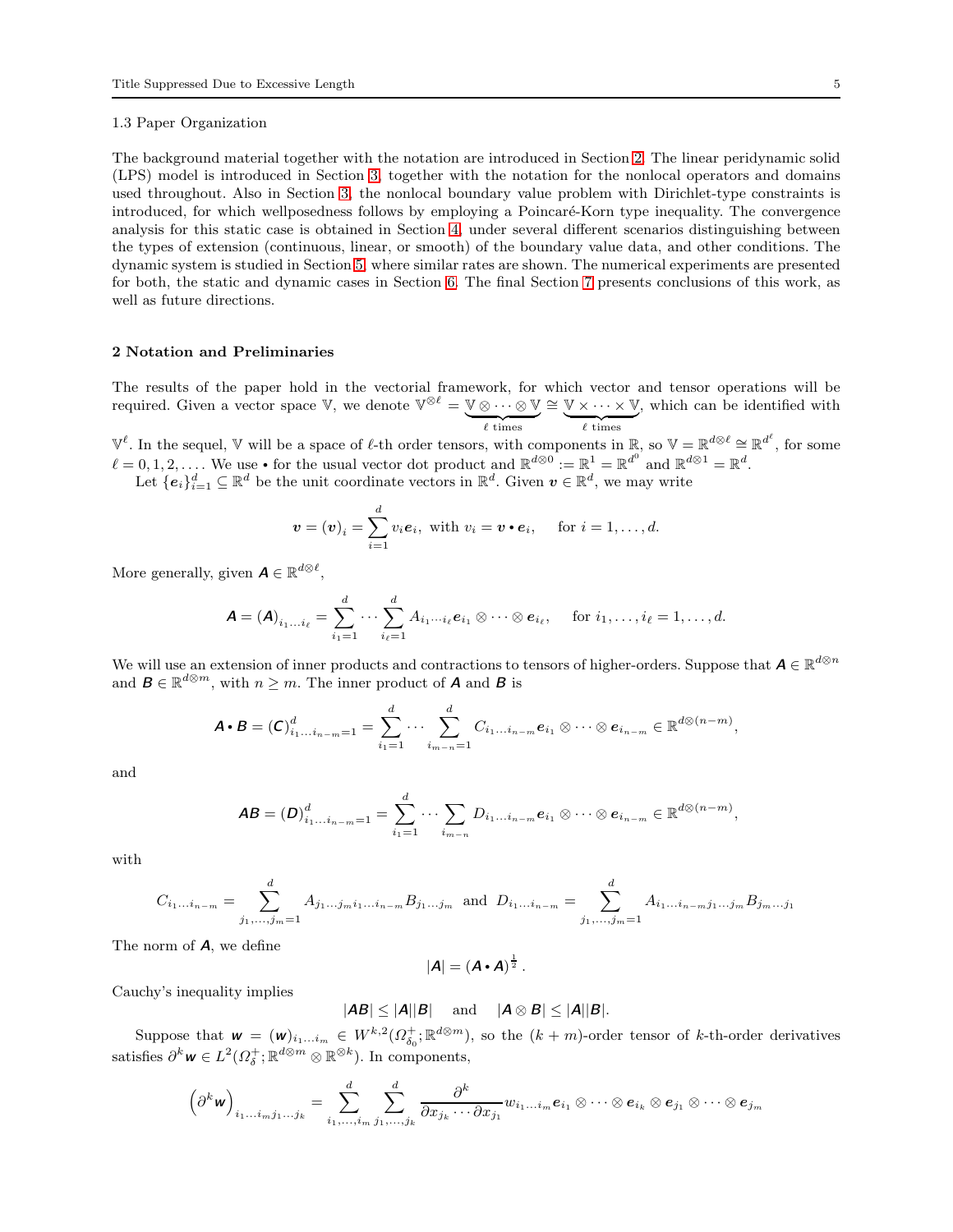Finally, we use the notation  $a^{\otimes m} = a \otimes \cdots \otimes a \in \mathbb{R}^{d \otimes m}$ .  ${m}$  times

We denote by I the second-order (matrix) identity tensor and  $I_{sym}$  is the fourth-order symmetric identity tensor. In components

$$
(I)_{ij} = \sum_{i,j=1}^d = (e_i \bullet e_j) e_i \otimes e_j
$$

and

$$
\left(\bm{\mathit{I}}_{\text{sym}}\right)_{i,j,k,\ell}=\!\frac{1}{2}\sum_{i,j,k,\ell=1}^d\left[\left(\bm{e}_i\bm{\cdot}\bm{e}_k\right)\left(\bm{e}_j\bm{\cdot}\bm{e}_\ell\right)+\left(\bm{e}_i\bm{\cdot}\bm{e}_\ell\right)\left(\bm{e}_j\bm{\cdot}\bm{e}_k\right)\!\right]\bm{e}_i\otimes\bm{e}_j\otimes\bm{e}_k\otimes\bm{e}_\ell.
$$

Nonlocal boundaries and domains. The results will involve nonlocal boundaries with interior and exterior layers, for which we will adopt the following notation. For each  $\rho > 0$  define

$$
\Gamma_{\rho}^{+} := \{ \mathbf{x} \in \mathbb{R}^{n} \setminus \Omega : 0 < \text{dist}(\mathbf{x}, \partial \Omega) < \rho \} \quad \text{and} \quad \Omega_{\rho}^{+} := \Omega \cup \Gamma_{\rho}^{+} \quad (1)
$$

$$
\Gamma_{\rho}^{-} := \{ \mathbf{x} \in \Omega : \text{dist}(\mathbf{x}, \partial \Omega) < \rho \} \quad \text{and} \quad \Omega_{\rho}^{-} := \Omega \setminus \Gamma_{\rho}^{-} \,. \tag{2}
$$

Additional notation regarding operators and domains will be introduced throughout the statements and proofs below.

# <span id="page-5-0"></span>3 A Linear State-Based Peridynamic Model

We consider the state-based linear peridynamic solid (LPS) model in a body occupying the domain  $\Omega \subset \mathbb{R}^d$ . While the main results hold for any dimension  $d \geq 2$ , we are primarily interested in  $d = 2$  or 3. Before presenting more details, we introduce some operators and bilinear forms. For each  $\delta > 0$ , let  $B_\delta(\bm{x}) \subseteq \mathbb{R}^d$  denote the  $\delta$ -ball centered at x. Let  $K_{\delta} : (0,\infty) \to [0,\infty)$  be a Borel-measurable function, with support contained in  $[0,\delta]$ , and define  $\boldsymbol{K}_{\delta} : \mathbb{R}^{d} \to \mathbb{R}^{d}$  by

<span id="page-5-2"></span><span id="page-5-1"></span>
$$
\boldsymbol{K}_{\delta}(\boldsymbol{z}) := K_{\delta}(|\boldsymbol{z}|) \boldsymbol{z}.\tag{3}
$$

Following [\[37\]](#page-26-12), the weighted volume for the  $\delta$ -ball  $B_{\delta} = B_{\delta}(\mathbf{0})$  is

<span id="page-5-3"></span>
$$
m(\delta) = \int_{B_{\delta}} \mathbf{K}_{\delta}(z) \cdot z \, dz = \int_{B_{\delta}} K_{\delta}(|z|) |z|^2 \, dz,
$$
\n<sup>(4)</sup>

# 3.1 Nonlocal operators and bilinear functionals

For the above kernel K and its weighted volume  $m(\delta)$  we introduce the nonlocal dilatation of a map  $u \in$  $L^2(\mathbb{R}^d;\mathbb{R}^d)$  by

$$
\theta_{\delta}(\boldsymbol{x};\boldsymbol{u}) = \frac{d}{m(\delta)} \int_{B_{\delta}} \boldsymbol{K}_{\delta}(\boldsymbol{z}) \cdot \boldsymbol{u}(\boldsymbol{x} + \boldsymbol{z}) \mathrm{d}\boldsymbol{z}.
$$
 (5)

Next we introduce the main component operators for the linear Navier-system. On the space  $L^2(\mathbb{R}^d;\mathbb{R}^d)$  we define  $\mathcal{A}_{\delta}, \mathcal{B}_{\delta}$  by

$$
\mathcal{A}_{\delta}\boldsymbol{u}(\boldsymbol{x}) := \frac{C_{\mathcal{A}}}{m(\delta)} \int_{B_{\delta}} \boldsymbol{K}_{\delta}(\boldsymbol{z}) \theta_{\delta}(\boldsymbol{x} + \boldsymbol{z}; \boldsymbol{u}) \mathrm{d}\boldsymbol{z}
$$
(6)

and

$$
\mathcal{B}_{\delta}u(x):=\frac{C_{\mathcal{B}}}{m(\delta)}\int_{\mathcal{B}_{\delta}}\left[\frac{\boldsymbol{K}_{\delta}(z)\otimes z}{|z|^{2}}\right](u(x+z)-u(x))\mathrm{d}z.\tag{7}
$$

The nonlocal Navier-operator  $\mathcal{L}_{\delta}$  defined on  $L^2(\mathbb{R}^d;\mathbb{R}^d)$  is given by

$$
\mathcal{L}_{\delta}\mathbf{u}(\mathbf{x}) := -(\lambda - \mu)\mathcal{A}_{\delta}\mathbf{u}(\mathbf{x}) - \mu \mathcal{B}_{\delta}\mathbf{u}(\mathbf{x}). \tag{8}
$$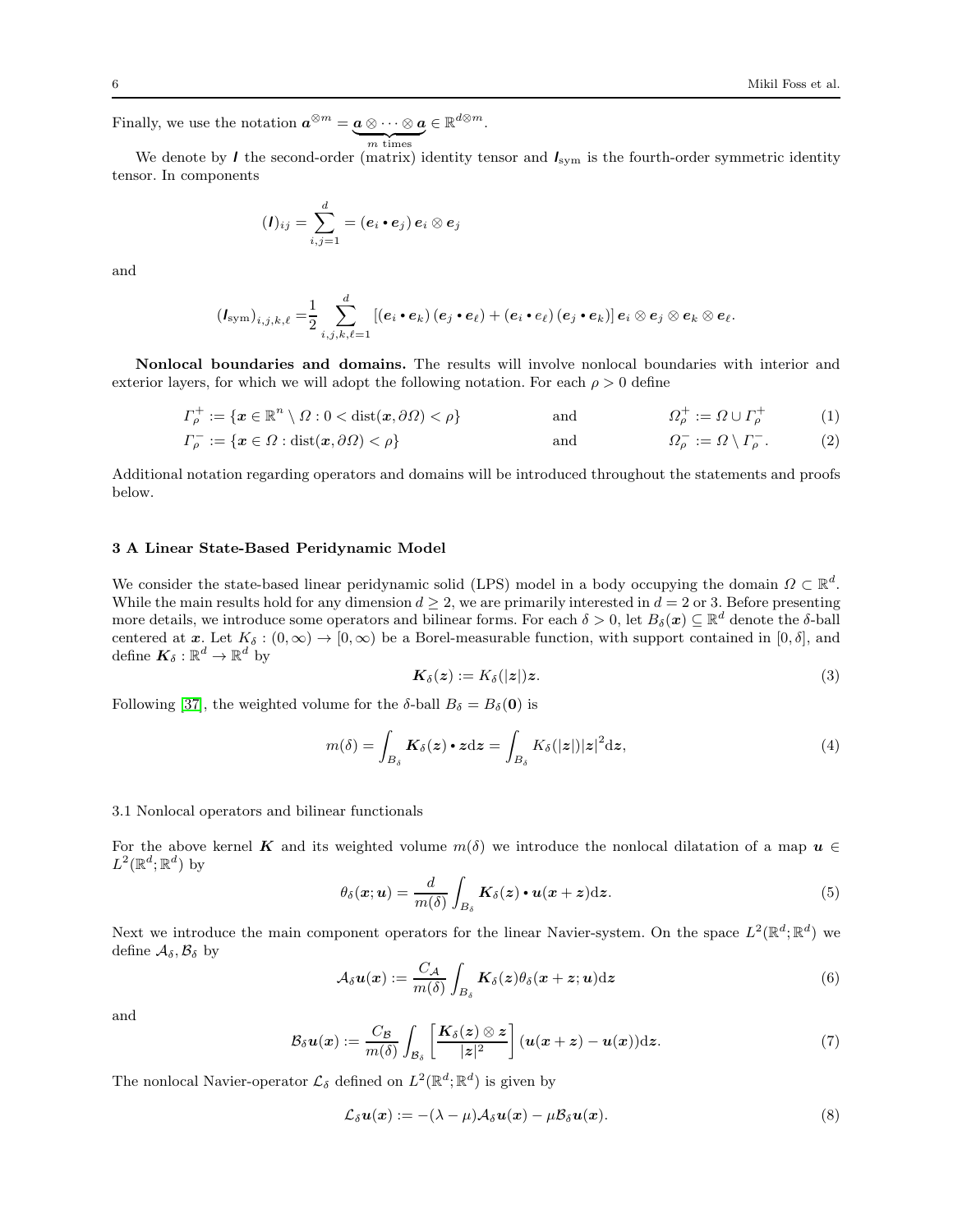The ranges of the operators  $A_\delta$ ,  $B_\delta$ ,  $C_\delta$  introduced above depend on the integrability/smoothness properties of  $K_{\delta}.$  The scaling constants  $C_{\mathcal{A}}, C_{\mathcal{B}} > 0$  are chosen such that

<span id="page-6-0"></span>
$$
\frac{C_A}{m(\delta)} \int_{B_\delta} \mathbf{K}_{\delta}(z) \otimes z \, dz = I \quad \text{and} \quad \frac{C_B}{m(\delta)} \int_{B_\delta} \frac{\mathbf{K}_{\delta}(z) \otimes z^{\otimes 3}}{|z|^2} \, dz = I \otimes I + 2I_{\text{sym}}.
$$

For  $u:\mathbb{R}^d\to\mathbb{R}^d$  sufficiently smooth, it will be shown below in Theorem [3](#page-9-0) that  $\mathcal{A}_\delta u\to\mathcal{A}_0u$  and  $\mathcal{B}_\delta u\to\mathcal{B}_0u$ , with the local Navier-operator  $\mathcal{L}_0$  given by

$$
\mathcal{A}_0 \mathbf{u}(\mathbf{x}) = \partial \operatorname{div} \mathbf{u}(\mathbf{x}) \quad \text{and} \quad \mathcal{B}_0 \mathbf{u}(\mathbf{x}) = \partial \operatorname{div} \mathbf{u}(\mathbf{x}) + \operatorname{div} \partial \mathbf{u}(\mathbf{x}) \tag{10}
$$

and thus  $\mathcal{L}_{\delta} u \to \mathcal{L}_0 u$ , with

$$
\mathcal{L}_0 \mathbf{u}(\mathbf{x}) = -(\lambda - \mu) \mathcal{A}_0 \mathbf{u}(\mathbf{x}) - \mu \mathcal{B}_0 \mathbf{u}(\mathbf{x}) = -\lambda \partial \operatorname{div} \mathbf{u}(\mathbf{x}) - \mu \operatorname{div} \partial \mathbf{u}(\mathbf{x}). \tag{11}
$$

Two popular choices for the kernels are  $K_{\delta}^{1}(r) = \Lambda_{\delta}$  and  $K_{\delta}^{2}(r) = \Lambda_{\delta}/r$ . For these exmaples, the parameters for 3D linear elasticity are  $C_{\mathcal{A}}=3, \, C_{\mathcal{B}}=30$  and

$$
\frac{K_{\delta}^{1}(\rho)}{m(\delta)} = \begin{cases} \frac{5}{4\pi\delta^{5}}, & \text{for } \rho \leq \delta; \\ 0, & \text{for } \rho > \delta; \end{cases} \quad \text{and} \quad \frac{K_{\delta}^{2}(\rho)}{m(\delta)} = \begin{cases} \frac{1}{\pi\delta^{4}\rho}, & \text{for } \rho \leq \delta; \\ 0, & \text{for } \rho > \delta. \end{cases}
$$
 (12)

For 2D problems,  $C_A = 2$ ,  $C_B = 16$ .

$$
\frac{K_{\delta}^{1}(\rho)}{m(\delta)} = \begin{cases} \frac{2}{\pi \delta^{4}}, & \text{for } \rho \leq \delta; \\ 0, & \text{for } \rho > \delta; \end{cases} \quad \text{and} \quad \frac{K_{\delta}^{2}(\rho)}{m(\delta)} = \begin{cases} \frac{3}{2\pi \delta^{3}\rho}, & \text{for } \rho \leq \delta; \\ 0, & \text{for } \rho > \delta. \end{cases}
$$
 (13)

Given  $v, w \in L^2(\mathbb{R}^d; \mathbb{R}^d)$  satisfying  $v = w = 0$  on  $\mathbb{R}^d \setminus \Omega$ , define the bilinear forms  $W_{\alpha,\delta}(v, w)$  and  $W_{\beta,\delta}(\boldsymbol{v},\boldsymbol{w})$  by

$$
W_{\mathcal{A},\delta}(\boldsymbol{v},\boldsymbol{w})=\int_{\Omega}\int_{B_{\delta}}\left[\mathcal{A}_{\delta}\boldsymbol{v}(\boldsymbol{x})\right]\boldsymbol{w}(\boldsymbol{x})\mathrm{d}\boldsymbol{x}\tag{14}
$$

and

$$
W_{\mathcal{B},\delta}(\boldsymbol{u},\boldsymbol{v})=\int_{\Omega}\int_{B_{\delta}}\left[\mathcal{B}_{\delta}\boldsymbol{v}(\boldsymbol{x})\right]\boldsymbol{w}(\boldsymbol{x})\mathrm{d}\boldsymbol{x}.\tag{15}
$$

Using Fubini's theorem and a change of variables, we may rewrite

$$
W_{\mathcal{A},\delta}(\boldsymbol{v},\boldsymbol{w}) = \frac{1}{d} \int_{\Omega} \theta_{\delta}(\boldsymbol{x};\boldsymbol{v}) \theta_{\delta}(\boldsymbol{x};\boldsymbol{w}) \mathrm{d}\boldsymbol{x}
$$
\n(16)

and

$$
W_{\mathcal{B},\delta}(\boldsymbol{v},\boldsymbol{w}) = \frac{1}{2m(\delta)} \int_{\Omega} \int_{B_{\delta}} K_{\delta}(|z|) \left( \frac{\left[\boldsymbol{v}(\boldsymbol{x}+\boldsymbol{z}) - \boldsymbol{v}(\boldsymbol{x})\right] \boldsymbol{\cdot} \boldsymbol{z}}{\boldsymbol{z}}\right) \left( \frac{\left[\boldsymbol{w}(\boldsymbol{x}+\boldsymbol{z}) - \boldsymbol{w}(\boldsymbol{x})\right] \boldsymbol{\cdot} \boldsymbol{z}}{\boldsymbol{z}}\right) d\boldsymbol{z} d\boldsymbol{x}.
$$
 (17)

Then the bilinear form associated with  $\mathcal{L}_{\delta}$  is

$$
W_{\delta}(\boldsymbol{v},\boldsymbol{w})=C_{\mathcal{A}}(\lambda-\mu)W_{\mathcal{A},\delta}(\boldsymbol{v},\boldsymbol{w})+C_{\mathcal{B}}\mu W_{\mathcal{B},\delta}(\boldsymbol{v},\boldsymbol{w}),
$$
\n(18)

and the nonlocal strain energy is  $W_{\delta}(\boldsymbol{v}, \boldsymbol{v})$ .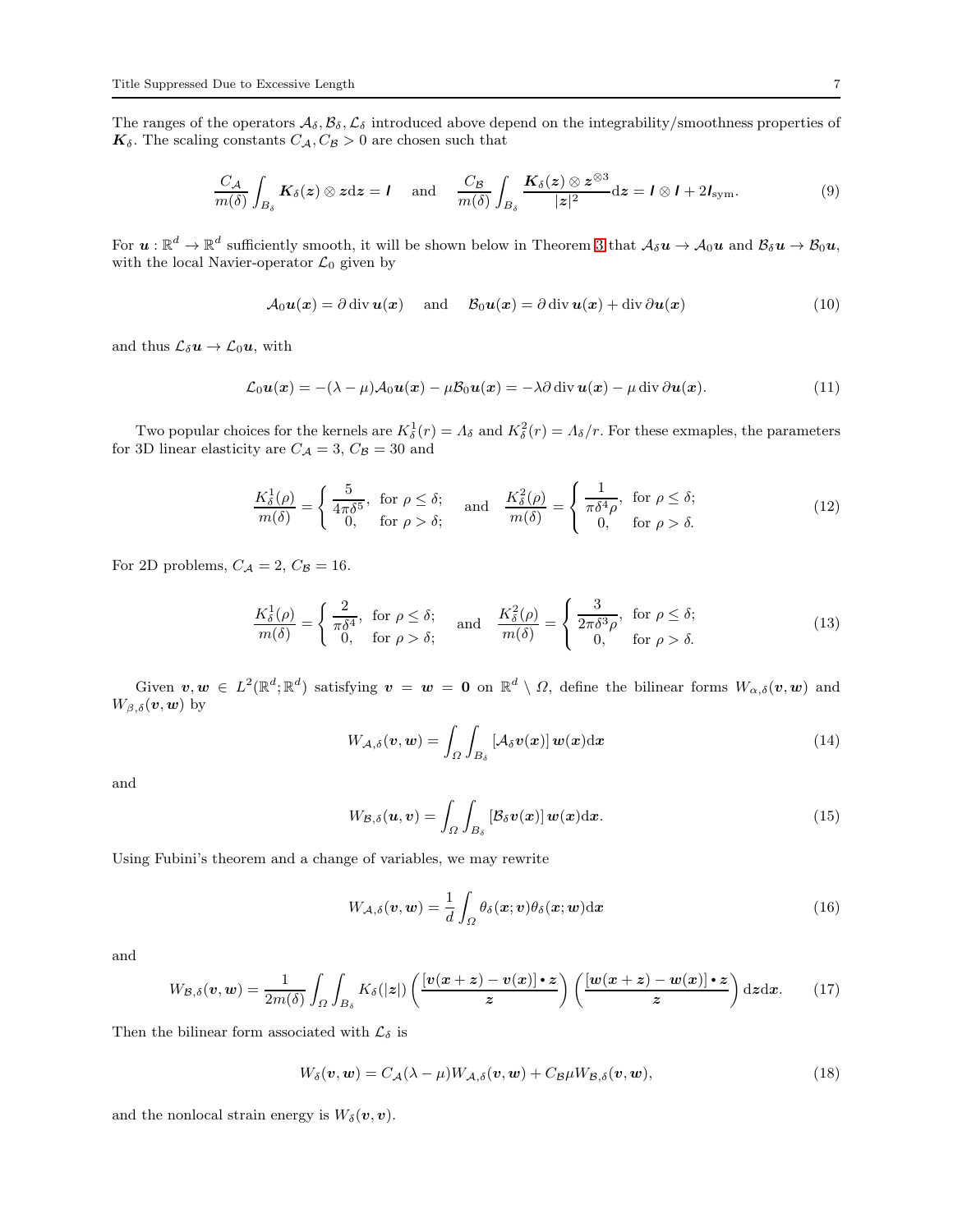

Fig. 2 Domain  $\Omega$  with adjacent layers. Interior layers:  $\Gamma_{\delta}^-$ ,  $\Gamma_{2\delta}^- \subset \Omega$ ; Exterior layers:  $\Gamma_{\delta}^+$ ,  $\Gamma_{2\delta}^+ \subset \mathbb{R}^d \setminus \Omega$ 

<span id="page-7-1"></span>3.2 Well-posedness for the Dirichlet-type Constraint Problem

In order to define the nonlocal system with a Dirichlet-type boundary condition, we use the notation introduced in [\(1\)](#page-5-1)-[\(2\)](#page-5-2) for the domain  $\Omega$  with two interior collars and two exterior collars, as illustrated in Figure [3.2.](#page-7-1) We now consider a state-based peridynamic problem with Dirichlet-type boundary condition:

<span id="page-7-2"></span>
$$
\begin{cases}\n-\frac{C_{\mathcal{A}}}{m(\delta)} \int_{B_{\delta}(x)} (\lambda - \mu) K_{\delta}(|y - x|) (y - x) (\theta(x) + \theta(y)) dy \\
-\frac{C_{\beta}}{m(\delta)} \int_{B_{\delta}(x)} \mu K_{\delta}(|y - x|) \frac{(y - x) \otimes (y - x)}{|y - x|^2} \cdot (u(y) - u(x)) dy = f(x), \text{ for } x \text{ in } \Omega, \\
\theta(x) = \frac{d}{m(\delta)} \int_{B_{\delta}(x)} K_{\delta}(|y - x|) (y - x) \cdot (u(y) - u(x)) dy, \quad \text{for } x \text{ in } \Omega_{\delta}^{+}, \\
u(x) = u_{D}(x), \quad \text{for } x \text{ in } \Gamma_{2\delta}^{+}.\n\end{cases}
$$
\n(19)

The well-posedness of the above system follows from the Korn-Poincaré type inequality below which is an application of Proposition 5 in [\[37\]](#page-26-12).

**Theorem 1** Assume  $\Omega \subset \mathbb{R}^d$  is a bounded domain with a suffiicently smooth boundary (in particular, it satisfies the interior cone condition). Then there exists a  $\delta_0 > 0$  and a constant  $C_{P-K} < \infty$  such that for each  $0 < \delta \leq \delta_0$ ,

<span id="page-7-3"></span>
$$
\|{\boldsymbol{v}}\|_{L^2(\Omega;\mathbb{R}^d)} \leq C_{\mathrm{P\text{-}K}} W_{\mathcal{B},\delta}({\boldsymbol{v}},{\boldsymbol{v}}), \quad \textit{ for all } {\boldsymbol{v}}\in\{{\boldsymbol{w}}\in L^2(\mathbb{R}^d): {\boldsymbol{w}}({\boldsymbol{x}}) = {\boldsymbol{0}} \,\textit{ a.e. } {\boldsymbol{x}}\in\mathbb{R}^d\setminus\Omega\}.
$$

With existence of solutions to the nonlocal problem [\(19\)](#page-7-2) established we will study in the next section convergence of nonlocal solutions to the classical counterparts.

# <span id="page-7-0"></span>4 Convergence Analysis

We will now show the truncation error of the Dirichlet-type volume constraint formulation. We denote by  $u_{\delta}$ the solution of the nonlocal problem [\(19\)](#page-7-2) and  $u_0$  as the solution of the classical elastic problem:

<span id="page-7-4"></span>
$$
\begin{cases}\n-\nabla \cdot (\lambda tr(\mathbf{E})\mathbf{I} + 2\mu \mathbf{E}) = \mathbf{f}, & \text{where } \mathbf{E} = \frac{1}{2}(\nabla \mathbf{u} + (\nabla \mathbf{u})^T), & \text{in } \Omega, \\
\mathbf{u} = \mathbf{u}_D, & \text{on } \partial \Omega.\n\end{cases}
$$
\n(20)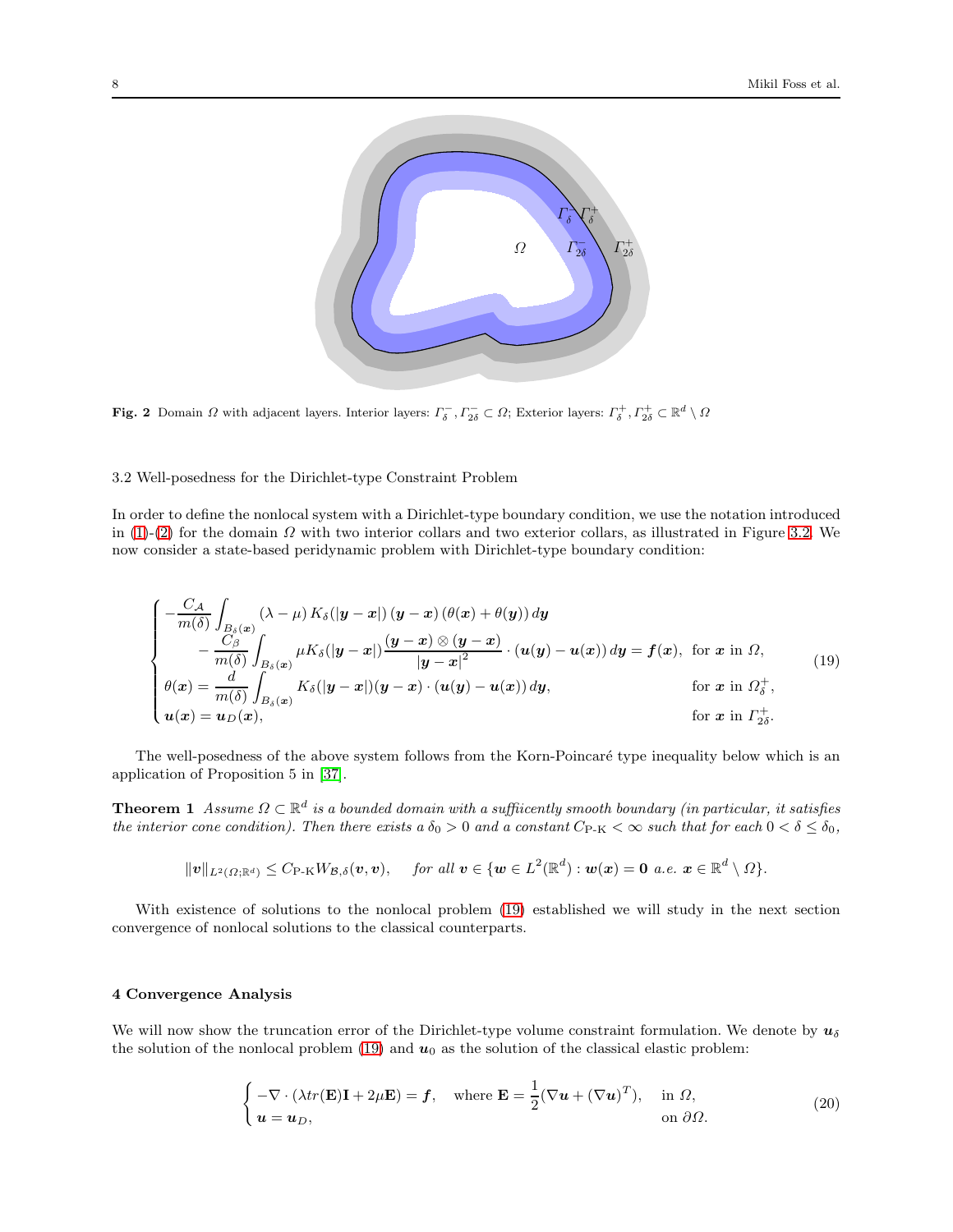#### 4.1 Operator Convergence

For an integer  $k > 0$  let  $\mathbf{w} \in C^k(\mathbb{R}^d; \mathbb{R}^{d \otimes m})$ . Then Taylor's formula, with remainder, can be written as

<span id="page-8-2"></span>
$$
\mathbf{w}(\mathbf{x}+\mathbf{z})=\mathbf{w}(\mathbf{x})+\sum_{j=1}^k\frac{1}{j!}\partial^j\mathbf{w}(\mathbf{x})\mathbf{z}^{\otimes j}+\mathcal{R}_k(\mathbf{w}(\mathbf{x});\mathbf{z})\mathbf{z}^{\otimes k}.
$$
 (21)

Here

$$
\mathcal{R}_k(\mathbf{w}(\mathbf{x});\mathbf{z}) := \frac{1}{(k-1)!} \left( \int_0^1 (1-s)^{k-1} \left[ \partial^k \mathbf{w}(\mathbf{x}+s\mathbf{z}) - \partial^k \mathbf{w}(\mathbf{x}) \right] \mathrm{d}s \right).
$$

We note that  $j$  is not a multi-index. Observe that  $\mathcal{R}_k$  is linear and

$$
\mathcal{R}_k(\mathbf{w}(\mathbf{x}+\mathbf{z}_1); \mathbf{z}_2) - \mathcal{R}_k(\mathbf{w}(\mathbf{x}); \mathbf{z}_2) = \mathcal{R}_k(\partial_{\mathbf{x}} \mathbf{w}(\mathbf{x}); \mathbf{z}_2) \mathbf{z}_1 + \mathcal{R}_k(\mathcal{R}_1(\mathbf{w}(\mathbf{x}); \mathbf{z}_1) \mathbf{z}_1; \mathbf{z}_2)
$$
  
= [\mathcal{R}\_k(\partial\_{\mathbf{x}} \mathbf{w}(\mathbf{x}); \mathbf{z}\_2) + \mathcal{R}\_1(\mathcal{R}\_k(\mathbf{w}(\mathbf{x}); \mathbf{z}\_2); \mathbf{z}\_1)] \mathbf{z}\_1 (22)

We will need the following pointwise representation for mappings in fractional Sobolev functions. It provides a generalization of the Hajlasz-type pointwise representation for functions in a 1st-order Sobolev space [\[26\]](#page-26-27). The argument is nearly identical to the proof for Theorem 1.1, part (2), in [\[28\]](#page-26-28) and is included for the sake of completeness.

**Theorem 2** Let  $0 < \alpha < 1$  and  $0 < \delta_0 \leq 1$  and  $0 < \delta' < \delta_0$  be given. Suppose that  $w \in W^{\alpha,2}(\Omega_{\delta_0}^+; \mathbb{R}^{d \otimes m})$ , so

<span id="page-8-4"></span>
$$
|\textbf{\textit{w}}|^2_{W^{\alpha,2}(\Omega^+_{\delta_0})}:=\int_{\Omega^+_{\delta_0}}\int_{\Omega^+_{\delta_0}}\frac{|\textbf{\textit{w}}(y)-\textbf{\textit{w}}(x)|^2}{|y-x|^{d+2\alpha}}\mathrm{d}y\mathrm{d}x<\infty.
$$

Put  $c_{\alpha} = c_{\alpha}(d) := 2^{d+1} \cdot 4^{\alpha} / |B_1|$  and  $\delta_1 := \delta_0 - \delta'$ , and define  $w_{\alpha} : \Omega_{\delta}^+ \to \mathbb{R}$  by

<span id="page-8-1"></span>
$$
w_{\alpha}(\boldsymbol{x}) := \left( \int_{\Omega_{\delta_0}^+ \cap B_2(\boldsymbol{x})} \frac{|\boldsymbol{w}(\boldsymbol{y}) - \boldsymbol{w}(\boldsymbol{x})|^2}{|\boldsymbol{y} - \boldsymbol{x}|^{d+2\alpha}} d\boldsymbol{y} \right)^{\frac{1}{2}}.
$$
 (23)

Then  $w_{\alpha} \in L^2(\Omega_{\delta_0}^+)$  and

<span id="page-8-0"></span>
$$
|\mathbf{w}(\mathbf{y}) - \mathbf{w}(\mathbf{x})|^2 \le c_\alpha |\mathbf{y} - \mathbf{x}|^{2\alpha} \left( w_\alpha(\mathbf{x})^2 + w_\alpha(\mathbf{y})^2 \right), \quad \text{for all } \mathbf{x} \in \Omega_{\delta'} \text{ and } \mathbf{y} \in B_{\delta_1}(\mathbf{x}). \tag{24}
$$

Proof It is clear that  $||w_{\alpha}||_{L^2(\Omega \cup \Gamma_{\delta}^+)} \le ||w||_{W^{\alpha,2}(\Omega_{\delta_0}^+;\mathbb{R}^{d\otimes m})}$ . Let  $x \in \Omega_{\delta'}$  and  $y \in B_{\delta_1}(x) \subseteq \Omega_{\delta_0}^+$  be given. Put  $r := |\mathbf{y} - \mathbf{x}| < \delta_1$ . Observe that  $\mathcal{B}_r(\mathbf{x}) \subseteq \Omega_{\delta_0}^+ \cap \mathcal{B}_{2r}(\mathbf{y}),$  so

$$
\begin{split} |\mathbf{w}(\mathbf{y}) - \mathbf{w}(\mathbf{x})|^2 &= \frac{1}{|B_r|} \int_{B_r(\mathbf{x})} |\mathbf{w}(\mathbf{y}) - \mathbf{w}(\mathbf{x})|^2 \, \mathrm{d}\mathbf{x}' \\ &\leq \frac{2}{|B_r|} \left( \int_{B_r(\mathbf{x})} |\mathbf{w}(\mathbf{y}) - \mathbf{w}(\mathbf{x}')|^2 \, \mathrm{d}\mathbf{x}' + \int_{B_r(\mathbf{x})} |\mathbf{w}(\mathbf{x}') - \mathbf{w}(\mathbf{x})|^2 \, \mathrm{d}\mathbf{x}' \right) \\ &\leq \frac{2}{|B_r|} \left( \int_{\Omega_{\delta_0}^+ \cap B_{2r}(\mathbf{y})} |\mathbf{w}(\mathbf{y}) - \mathbf{w}(\mathbf{x}')|^2 \, \mathrm{d}\mathbf{x}' + \int_{B_r(\mathbf{x})} |\mathbf{w}(\mathbf{x}') - \mathbf{w}(\mathbf{x})|^2 \, \mathrm{d}\mathbf{x}' \right) \\ &\leq \frac{2r^{d+2\alpha}}{|B_r|} \left( 2^{d+2\alpha} \int_{\Omega_{\delta_0}^+ \cap B_{2r}(\mathbf{y})} \frac{|\mathbf{w}(\mathbf{y}) - \mathbf{w}(\mathbf{x}')|^2}{|\mathbf{y} - \mathbf{x}'|^{n+2\alpha}} \, \mathrm{d}\mathbf{x}' + \int_{B_r(\mathbf{x})} \frac{|\mathbf{w}(\mathbf{x}') - \mathbf{w}(\mathbf{x})|^2}{|\mathbf{x}' - \mathbf{x}|^{d+2\alpha}} \, \mathrm{d}\mathbf{x}' \right) \\ &\leq \left( \frac{2^{d+1+2\alpha}}{|B_1|} \right) r^{2\alpha} \left( w_{\alpha}(\mathbf{y})^2 + w_{\alpha}(\mathbf{x})^2 \right) \\ &= c_{\alpha} |\mathbf{y} - \mathbf{x}|^{2\alpha} \left( w_{\alpha}(\mathbf{y})^2 + w_{\alpha}(\mathbf{x})^2 \right). \end{split}
$$

<span id="page-8-3"></span>**Lemma 1** Let  $k \ge 1$  and  $0 \le \alpha \le 1$  be given. Suppose that  $\mathbf{v} \in W^{k+\alpha,2}(\Omega^+_{\delta_0}; \mathbb{R}^{d\otimes m})$ . Let  $0 < \delta' < \delta_0$  be given, and put  $\delta_1 := \delta_0 - \delta'$ .

⊓⊔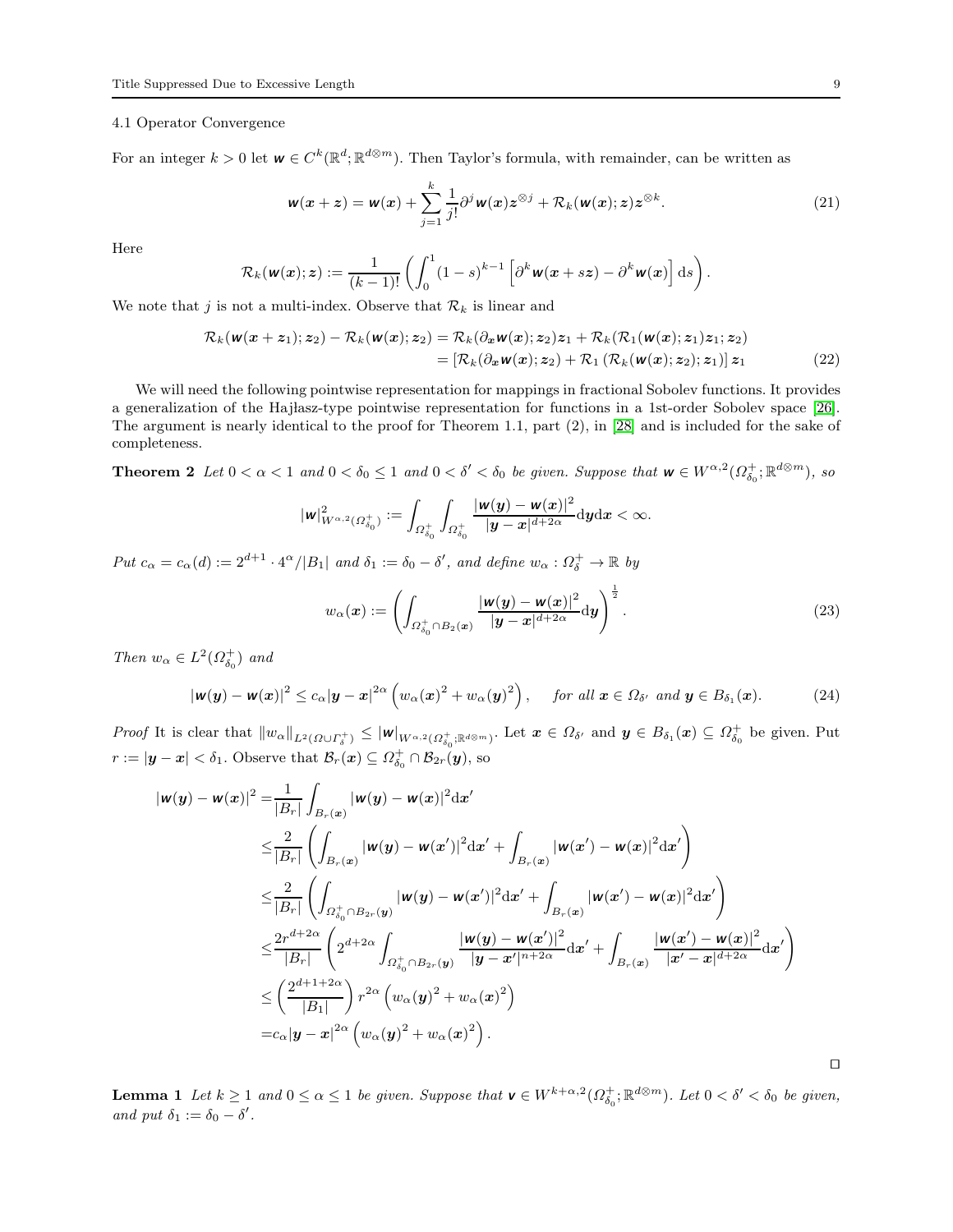(a) If  $\alpha = 0$ , then for each  $\varepsilon > 0$ , there exists  $0 < \delta \leq \delta_1$  such that

$$
\|\mathcal{R}_k(\mathbf{v}(\cdot); \mathbf{z})\|_{L^2(\Omega_{\delta'}^+)} < \varepsilon, \quad \text{ for all } \mathbf{z} \in B_\delta.
$$

(b) If  $0 < \alpha < 1$ , then for each  $0 < \delta \leq \delta_1$ , we have

$$
\|\mathcal{R}_k(\mathbf{v}(\cdot); \mathbf{z})\|_{L^2(\Omega_{\delta'}^+)} \leq \frac{2c_\alpha}{(k-1)!} |\mathbf{z}|^\alpha |\partial^k \mathbf{v}|_{W^{\alpha,2}(\Omega_{\delta_0}^+; \mathbb{R}^{d\otimes m}\otimes\mathbb{R}^{\otimes k})}, \quad \text{ for all } \mathbf{z} \in B_\delta.
$$

(c) If  $\alpha = 1$ , then for each  $0 < \delta \leq \delta_1$ , we have

$$
\|\mathcal{R}_k(\mathbf{v}(\cdot); \mathbf{z})\|_{L^2(\Omega^+_{\delta'})}\leq \frac{1}{(k-1)!}|\mathbf{z}||\partial^{k+1}\mathbf{v}|_{L^2(\Omega^+_{\delta_0}; \mathbb{R}^{d\otimes m}\otimes\mathbb{R}^{\otimes (k+1)})}, \quad \text{ for all } \mathbf{z}\in B_\delta.
$$

*Proof* With a standard density argument we may assume  $v \in C^{\infty}(\Omega_{\delta_0}^+;\mathbb{R}^{d\otimes m})$ . Part (a) is an immediate consequence of the definition of  $\mathcal{R}_k(v(\cdot); z)$  and the continuity for the translation operator in  $L^2(\mathbb{R}^d)$ . Note that if  $x \in \Omega^+_{\delta'}$  and  $z \in \mathcal{B}_{\delta}$ , then  $x + z \in \Omega_{\delta_0}$ 

For part (b), let  $z \in \mathcal{B}_{\delta}$ . We use Minkowski's integral inequality and [\(24\)](#page-8-0) with

<span id="page-9-2"></span><span id="page-9-1"></span>
$$
\mathbf{w} = \partial^k \mathbf{v} \in W^{\alpha,2}(\Omega_{\delta_0}^+;\mathbb{R}^{d\otimes m}\otimes \mathbb{R}^k)
$$

as follows:

$$
\|\mathcal{R}_{k}(\mathbf{v};\mathbf{z})\|_{L^{2}(\Omega_{\delta'}^{+};\mathbb{R}^{d\otimes m}\otimes\mathbb{R}^{\otimes k})}^{2} \leq \frac{1}{(k-1)!} \int_{\Omega_{\delta'}^{+}} \int_{0}^{1} \left|\partial^{k}\mathbf{v}(\mathbf{x}+s\mathbf{z}) - \partial^{k}\mathbf{v}(\mathbf{x})\right|^{2} ds d\mathbf{x}
$$
\n
$$
\leq \frac{c_{\alpha}}{(k-1)!} \int_{\Omega_{\delta'}^{+}} \int_{0}^{1} s^{2\alpha} |z|^{2\alpha} \left(w_{\alpha}(\mathbf{x})^{2} + w_{\alpha}(\mathbf{x}+s\mathbf{z})^{2}\right) ds d\mathbf{x}
$$
\n
$$
\leq \frac{c_{\alpha}}{(k-1)!} |z|^{2\alpha} \left(\int_{\Omega_{\delta_{0}}^{+}} w_{\alpha}(\mathbf{x})^{2} d\mathbf{x} + \int_{0}^{1} \int_{\Omega_{\delta'}^{+}} w_{\alpha}(\mathbf{x}+s\mathbf{z})^{2} d\mathbf{x} ds\right) \tag{26}
$$

Recalling the definition of  $w_\alpha$  in [\(23\)](#page-8-1), with  $w = \partial^k v$ , the first integral is bounded by  $|\partial^k v|_{W^{\alpha,2}}$ . For the second integral, given  $0 < s < 1$ ,

$$
\begin{aligned} \int_{\Omega}w_{\alpha}(\pmb{x}+s\pmb{z})^{2}\mathrm{d}\pmb{x}&=\int_{\Omega_{\delta'}^{+}}\int_{\Omega_{\delta_{0}}^{+}\cap\mathcal{B}_{2}(\pmb{x}+s\pmb{z})}\frac{\left|\partial^{k}\pmb{v}(\pmb{y})-\partial^{k}\pmb{v}(\pmb{x}+s\pmb{z})\right|^{2}}{|\pmb{y}-(\pmb{x}+s\pmb{z})|^{d+2\alpha}}\mathrm{d}\pmb{y}\mathrm{d}\pmb{x}\\ &\leq \int_{\Omega_{\delta'}^{+}}\int_{\Omega_{\delta_{0}}^{+}}\frac{\left|\partial^{k}\pmb{v}(\pmb{y})-\partial^{k}\pmb{v}(\pmb{x}+s\pmb{z})\right|^{2}}{|\pmb{y}-(\pmb{x}+s\pmb{z})|^{d+2\alpha}}\mathrm{d}\pmb{y}\mathrm{d}\pmb{x}\\ &\leq \int_{\Omega_{\delta_{0}}^{+}}\int_{\Omega_{\delta_{0}}^{+}}\frac{\left|\partial^{k}\pmb{v}(\pmb{y})-\partial^{k}\pmb{v}(\pmb{x}')\right|^{2}}{|\pmb{y}-\pmb{x}'|^{d+2\alpha}}\mathrm{d}\pmb{x}'\mathrm{d}\pmb{y}=\left|\partial^{k}\pmb{v}\right|_{W^{\alpha,2}(\Omega_{\delta_{0}}^{+};\mathbb{R}^{d\otimes m}\otimes\mathbb{R}^{\otimes k})}. \end{aligned}
$$

For the last line, we used Fubini's theorem and the change of variables  $x + sz \mapsto x'$ . Again, we note that  $x \in \Omega_{\delta}^+$  and  $z \in \mathcal{B}_{\delta}$  implies  $x + s z \in \Omega_{\delta_0}^+$ . Incorporating these bounds into [\(26\)](#page-9-1) completes the proof.

Part (c) follows from [\(25\)](#page-9-2) and the fundamental theorem of calculus. □

## 4.1.1 Operator Convergence for  $\theta_{\delta}$

<span id="page-9-0"></span>**Theorem 3** Let  $0 \le \alpha \le 3$  and  $0 < \delta' < \delta_0$  be given. Suppose that  $u \in W^{1+\alpha,2}(\Omega^+_{\delta_0};\mathbb{R}^d)$ , and put  $\delta_1 := \delta_0 - \delta'.$ (a) If  $\alpha = 0, 1, 2$ , then for each  $\varepsilon > 0$ , there exists  $0 < \delta \leq \delta_1$  such that

$$
\|\theta_\delta(\cdot;\boldsymbol{u})-\operatorname{div}\boldsymbol{u}\|_{L^2(\Omega^+_{\delta'})}<\varepsilon\delta^\alpha.
$$

(b) If  $0 < \alpha \leq 3$  and  $\alpha \neq 1, 2$ , then and a constant  $\Lambda_{\alpha}$ , independent of  $\delta$  and  $u$ , such that

$$
\|\theta_\delta(\cdot; \boldsymbol{u}) - \operatorname{div} \boldsymbol{u}\|_{L^2(\Omega^+_{\delta'})} < \Lambda_\alpha |\partial \boldsymbol{u}|_{W^{1+\alpha}(\Omega^+_{\delta_0}; \mathbb{R}^d \otimes \mathbb{R})} \delta^\alpha, \quad \text{ for all } 0 < \delta \leq \delta_1,
$$

with

$$
\Lambda_{\alpha} := \begin{cases} 2c_{\alpha-1}, \ 0 < \alpha < 3 \ \text{and} \ \alpha \neq 1, 2, \\ 1, \qquad \alpha = 3. \end{cases}
$$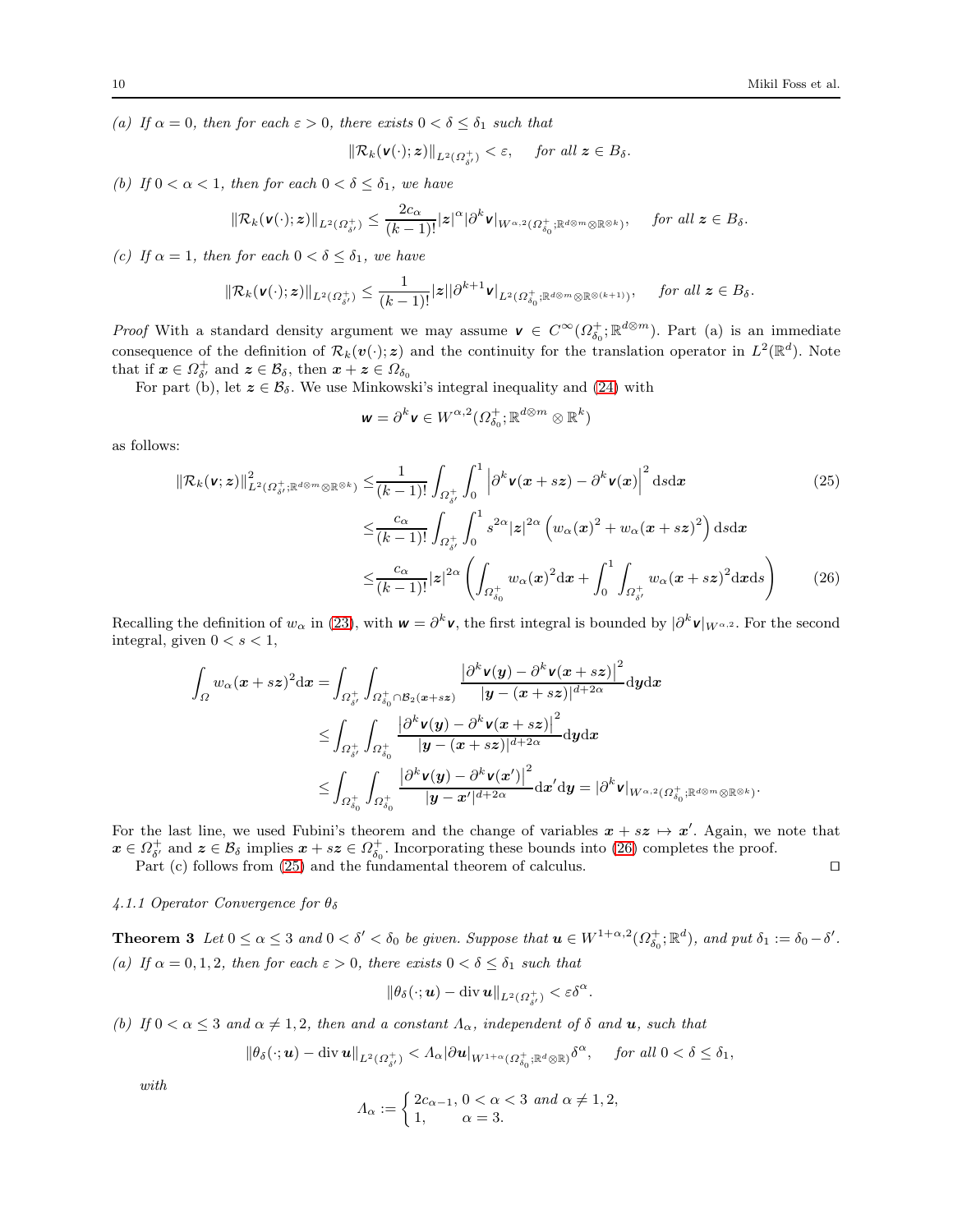*Proof* For each  $0 \le s \le 1$ ,  $x \in \Omega_{\delta}^+$ , and  $z \in B_{\delta}$ , we find  $x + s z \in \Omega_{\delta_0}^+$ . Using [\(21\)](#page-8-2),

<span id="page-10-3"></span>
$$
\boldsymbol{u}(\boldsymbol{x}+\boldsymbol{z})-\boldsymbol{u}(\boldsymbol{x})=\partial\boldsymbol{u}(\boldsymbol{x})\boldsymbol{z}+\mathcal{R}_1(\boldsymbol{u}(\boldsymbol{x});\boldsymbol{z})\boldsymbol{z}.
$$

Incorporating this into the definition of  $\theta_{\delta}$ , we may write

$$
\left(\frac{m(\delta)}{d}\right)\theta_{\delta}(x;u) = \int_{B_{\delta}} K_{\delta}(z) \cdot [u(x+z) - u(x)] dz
$$
  
\n
$$
= \int_{B_{\delta}} K_{\delta}(z) \cdot [\partial u(x)z] dz + \int_{B_{\delta}} K_{\delta}(z) \cdot [\mathcal{R}_{1}(u(x);z)z] dz
$$
  
\n
$$
= \left(\int_{B_{\delta}} K_{\delta}(z) \otimes z dz\right) \cdot \partial u(x) + \int_{B_{\delta}} [K_{\delta}(z) \otimes z] \cdot \mathcal{R}_{1}(u(x);z) dz. \tag{27}
$$

For the first equality, we used the antisymmetry of  $\mathbf{K}_{\delta}$ . Recalling [\(4\)](#page-5-3) provides

$$
\frac{d}{m(\delta)} \left( \int_{B_{\delta}} \mathbf{K}_{\delta}(z) \otimes z \, dz \right) \cdot \partial u(x) = \frac{1}{m(\delta)} \left( \int_{B_{\delta}} K_{\delta}(|z|) |z|^2 \, dz \right) \mathbf{I} \cdot \partial u(x) = \mathbf{I} \cdot \partial u(x) \n= \text{div } u(x).
$$

Thus

<span id="page-10-0"></span>
$$
\|\theta_{\delta}(\cdot; \boldsymbol{u}) - \operatorname{div} \boldsymbol{u}\|_{L^{2}(\Omega)} \leq \frac{d}{m(\delta)} \left( \int_{\Omega} \left( \int_{B_{\delta}} |K_{\delta}(z)||z| |\mathcal{R}_{1}(\boldsymbol{u}(\boldsymbol{x});z)| \mathrm{d}z \right)^{2} \mathrm{d}\boldsymbol{x} \right)^{\frac{1}{2}} \n\leq \frac{d}{m(\delta)} \int_{B_{\delta}} \left( \int_{\Omega} |K_{\delta}(z)|^{2} |z|^{2} |\mathcal{R}_{1}(\boldsymbol{u}(\boldsymbol{x});z)|^{2} \mathrm{d}\boldsymbol{x} \right)^{\frac{1}{2}} \mathrm{d}z \n\leq \frac{d}{m(\delta)} \int_{B_{\delta}} |K_{\delta}(|z|) ||z|^{2} ||\mathcal{R}_{1}(\boldsymbol{u}(\cdot);z)||_{L^{2}(\Omega)} \mathrm{d}z.
$$
\n(28)

For the second inequality, we used Minkowski's integral inequality. Recall that  $u \in W^{1+\alpha,2}(\Omega_{\delta_0}^+)$ . Part (a) of the theorem, with  $\alpha = 0$ , follows from Lemma [1\(](#page-8-3)a), and part (b), with  $0 < \alpha < 1$ , follows from Lemma 1(b).

Now suppose that  $1 \leq \alpha < 2$ . We can then use the antisymmetry of  $z \mapsto K_{\delta}(z) \otimes z^{\otimes 2} = K_{\delta}(z)z^{\otimes 3}$ and [\(21\)](#page-8-2) to write

$$
\theta_{\delta}(\mathbf{x}; \mathbf{u}) = \text{div}\,\mathbf{u}(\mathbf{x}) + \frac{d}{2m(\delta)} \underbrace{\left(\int_{B_{\delta}} \mathbf{K}_{\delta}(\mathbf{z}) \otimes \mathbf{z}^{\otimes 2} \mathrm{d}\mathbf{z}\right)}_{=\mathbf{0}} \cdot \partial^{2} \mathbf{u}(\mathbf{x}) + \frac{d}{m(\delta)} \int_{B_{\delta}} \left[\mathbf{K}_{\delta}(\mathbf{z}) \otimes \mathbf{z}^{\otimes 2}\right] \cdot \mathcal{R}_{2}(\mathbf{u}(\mathbf{x}); \mathbf{z}) \mathrm{d}\mathbf{z}.
$$
 (29)

Arguing as in [\(28\)](#page-10-0), we deduce that

<span id="page-10-1"></span>
$$
\|\theta_{\delta}(\cdot; \boldsymbol{u}) - \operatorname{div} \boldsymbol{u}\|_{L^{2}(\Omega_{\delta'}^{+})} \leq \frac{2d}{m(\delta)} \int_{B_{\delta}} |\boldsymbol{K}_{\delta}(\boldsymbol{z})||\boldsymbol{z}|^{2} \|\mathcal{R}_{2}(\boldsymbol{u}(\cdot); \boldsymbol{z})\|_{L^{2}(\Omega)} d\boldsymbol{z}
$$

$$
\leq \frac{2d\delta}{m(\delta)} \int_{B_{\delta}} |K_{\delta}(|\boldsymbol{z}|)||\boldsymbol{z}|^{3} \|\mathcal{R}_{2}(\boldsymbol{u}(\cdot); \boldsymbol{z})\|_{L^{2}(\Omega)} d\boldsymbol{z}.
$$
(30)

If  $\alpha = 1$ , then Lemma [1\(](#page-8-3)a) implies part (a) of the theorem. If  $1 < \alpha < 2$ , then Lemma 1(b) implies part (b). For  $\alpha = 2$ , part (b) is implied by Lemma [1\(](#page-8-3)c).

As observed above, the kernel  $z \mapsto K_\delta(z) \otimes z^{\otimes 2}$  is antisymmetric, so the corresponding integral in [\(29\)](#page-10-1) is zero. Hence, if  $\alpha \geq 2$ , we have

<span id="page-10-2"></span>
$$
\theta_{\delta}(\mathbf{x};\mathbf{u}) = \mathrm{div}\,\mathbf{u}(\mathbf{x}) + \frac{d}{m(\delta)}\int_{B_{\delta}}\left[\mathbf{K}_{\delta}(\mathbf{z})\otimes\mathbf{z}^{\otimes3}\right]\bullet\mathcal{R}_{3}(\mathbf{u}(\mathbf{x});\mathbf{z})\mathrm{d}\mathbf{z}.
$$

<span id="page-10-4"></span>For  $\alpha = 2$ , an argument similar to that used for [\(28\)](#page-10-0) yields part (a). Arguing as in [\(30\)](#page-10-2), we obtain part (b) when  $2 < \alpha < 3$ . For the rest of part (b), when  $\alpha = 3$ , we apply part (c) of Lemma [1](#page-8-3) to complete the proof of the theorem. ⊓⊔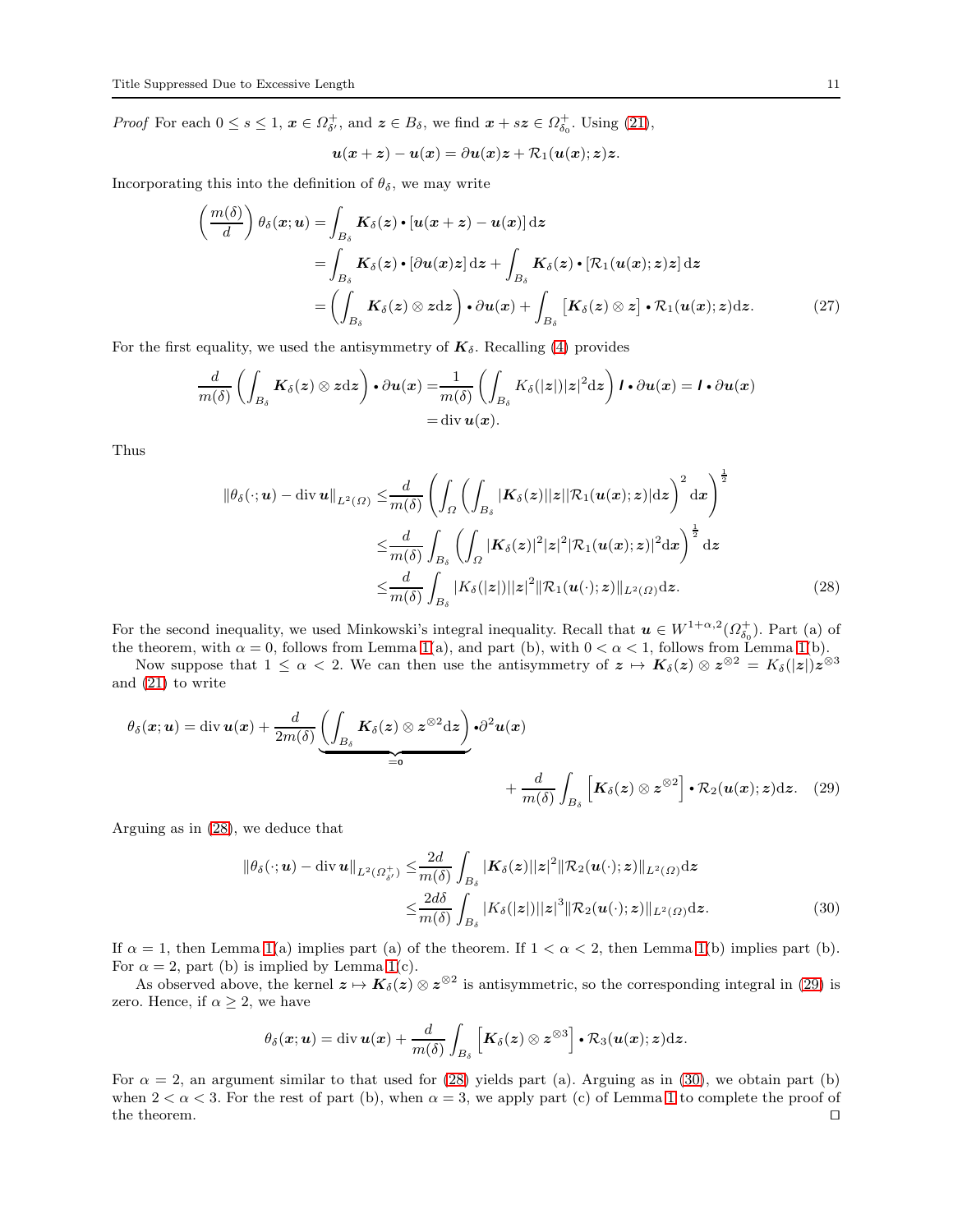**Theorem 4** Let  $0 \le \alpha \le 2$  be given. Suppose that  $u \in W^{2+\alpha,2}(\Omega_{\delta_0}^+;\mathbb{R}^d)$ .

(a) If  $\alpha = 0$  or  $\alpha = 1$ , then for each  $\varepsilon > 0$ , there exists  $a \ 0 < \delta \leq \delta_0/2$  such that

 $\|\mathcal{A}_{\delta}\boldsymbol{u}-\mathcal{A}_0\boldsymbol{u}\|_{L^2(\Omega)} < \varepsilon\delta^{\alpha} \quad \text{ and } \quad \|\mathcal{B}_{\delta}\boldsymbol{u}-\mathcal{B}_0\boldsymbol{u}\|_{L^2(\Omega)} < \varepsilon\delta^{\alpha}.$ 

(b) If  $0 < \alpha \leq 2$  and  $\alpha \neq 1$ , then there is a constant  $\Lambda'_{\alpha}$ , independent of  $\delta$  and  $u$ , such that for all  $0 < \delta \leq \delta_0/2$ ,

$$
\|\mathcal{A}_{\delta}\bm{u}-\mathcal{A}_0\bm{u}\|_{L^2(\Omega)} < \Lambda_{\alpha}'|\bm{u}|_{W^{2+\alpha,2}(\Omega_{\delta_0})}\delta^{\alpha} \quad \text{ and } \quad \|\mathcal{B}_{\delta}\bm{u}-\mathcal{B}_0\bm{u}\|_{L^2(\Omega)} < \Lambda_{\alpha}'|\bm{u}|_{W^{2+\alpha,2}(\Omega_{\delta_0})}\delta^{\alpha}
$$

*Proof* The argument is similar to the one used for Theorem [3.](#page-9-0) First, we prove the convergence rates for  $A_{\delta}$ , then the argument for  $\mathcal{B}_{\delta}$  will be discussed. Since  $u \in W^{2+\alpha,2}(\Omega_{\delta_0}^+;\mathbb{R}^d)$ , we find  $g := \text{div } u \in W^{1+\alpha,2}(\Omega_{\delta_0}^+).$ 

As  $\alpha \geq 0$ , applying [\(21\)](#page-8-2) provides

$$
\operatorname{div} \boldsymbol{u}(\boldsymbol{x}+\boldsymbol{z}) = g(\boldsymbol{x}+\boldsymbol{z}) = g(\boldsymbol{x}) + \partial g(\boldsymbol{x})\boldsymbol{z} + \mathcal{R}_1(g(\boldsymbol{x}); \boldsymbol{z})\boldsymbol{z}
$$

$$
= g(\boldsymbol{x}) + \partial g(\boldsymbol{x}) \cdot \boldsymbol{z} + \mathcal{R}_1(g(\boldsymbol{x}); \boldsymbol{z}) \cdot \boldsymbol{z}.
$$

First, we observe that the antisymmetry of  $K_{\delta}$  implies

$$
\int_{B_\delta}\boldsymbol{K}_\delta(\boldsymbol{z}_1)g(\boldsymbol{x})\mathrm{d}\boldsymbol{z}_1=\boldsymbol{0}
$$

and, by Fubini's theorem,

$$
\begin{aligned}\int_{B_\delta}\int_{B_\delta} K_\delta(z_1)\left(\left[K_\delta(z_2)\otimes z_2\right]\boldsymbol{\cdot} \mathcal{R}_1(u(x);z_2)\right)\mathrm{d}z_2\mathrm{d}z_1\\&=\left(\int_{B_\delta} K_\delta(z_1)\mathrm{d}z_1\right)\int_{B_\delta} \left[K_\delta(z_2)\otimes z_2\right]\boldsymbol{\cdot} \mathcal{R}_1(u(x);z_2)\mathrm{d}z_2=0.\end{aligned}
$$

Suppose that  $0 \leq \alpha < 2$ . Using [\(27\)](#page-10-3),

$$
\mathcal{A}_{\delta}u(x) = \underbrace{\frac{C_{\mathcal{A}}}{m(\delta)}\int_{B_{\delta}}K_{\delta}(z_1)g(x+z_1)\mathrm{d}z_1}_{I_1(x)} + \underbrace{\frac{dC_{\mathcal{A}}}{m(\delta)^2}\int_{B_{\delta}}\int_{B_{\delta}}K_{\delta}(z_1)\left([K_{\delta}(z_2)\otimes z_2]\bullet \mathcal{R}_1(u(x+z_1);z_2)\right)\mathrm{d}z_2\mathrm{d}z_1}_{=:I_2(x)}.
$$

For  $I_1$ , we have

$$
I_1 = \frac{C_A}{m(\delta)} \int_{B_\delta} \mathbf{K}_{\delta}(z_1) \left[ g(x+z_1) - g(x) \right] dz_1 = \frac{C_A}{m(\delta)} \int_{B_\delta} \left[ \mathbf{K}_{\delta}(z_1) \otimes z_1 \right] \left[ \partial g(x) + \mathcal{R}_1(g(x); z_1) \right] dz_1
$$
  
=  $\partial g(x) + \frac{C_A}{m(\delta)} \int_{B_\delta} \left[ \mathbf{K}_{\delta}(z_1) \otimes z_1 \right] \mathcal{R}_1(g(x); z_1) dz_1,$ 

where [\(9\)](#page-6-0) was used for the last line. Thus

$$
|I_1(\boldsymbol{x}) - \partial \operatorname{div} \boldsymbol{u}(\boldsymbol{x})| \leq \frac{C_{\mathcal{A}}}{m(\delta)} \int_{B_{\delta}} |\boldsymbol{K}_{\delta}(\boldsymbol{z}_1)||\boldsymbol{z}_1| |\mathcal{R}_1(g(\boldsymbol{x}); \boldsymbol{z}_1)| d \boldsymbol{z}_1, \quad \text{ for all } \boldsymbol{x} \in \Omega.
$$

The Minkowski integral inequality yields

$$
||I_1 - \partial \operatorname{div} \boldsymbol{u}||_{L^2(\Omega)} \leq \frac{C_{\mathcal{A}}}{m(\delta)} \int_{B_{\delta}} K_{\delta}(z_1) |z_1|^2 ||\mathcal{R}_1(g(\cdot); z_1)||_{L^2(\Omega)} d z_1
$$

For  $I_2$ , define  $r_1(\cdot; z_2) := \mathcal{R}_1(\mathbf{u}(\cdot); z_2)$ . Applying [\(22\)](#page-8-4), we deduce that

$$
\begin{aligned} I_2(\pmb{x})=&\frac{dC_{\mathcal{A}}}{m(\delta)^2}\int_{B_{\delta}}\int_{B_{\delta}}\pmb{K}_{\delta}(\pmb{z}_1)\left(\left[\pmb{K}_{\delta}(\pmb{z}_2)\otimes\pmb{z}_2\right]\bullet\left[\mathcal{R}_1(\pmb{u}(\pmb{x}+\pmb{z}_1); \pmb{z}_2)-\mathcal{R}_1(\pmb{u}(\pmb{x}); \pmb{z}_2)\right]\right)\text{d}\pmb{z}_2\text{d}\pmb{z}_1\\ =&\frac{dC_{\mathcal{A}}}{m(\delta)^2}\int_{B_{\delta}}\int_{B_{\delta}}\pmb{K}_{\delta}(\pmb{z}_1)\left(\left[\pmb{K}_{\delta}(\pmb{z}_2)\otimes\pmb{z}_2\right]\bullet\left[\mathcal{R}_1(\partial\pmb{u}(\pmb{x}); \pmb{z}_2)+\mathcal{R}_1(\pmb{r}_1(\pmb{x}; \pmb{z}_2); \pmb{z}_1)\right]\pmb{z}_1\right)\text{d}\pmb{z}_2\text{d}\pmb{z}_1, \end{aligned}
$$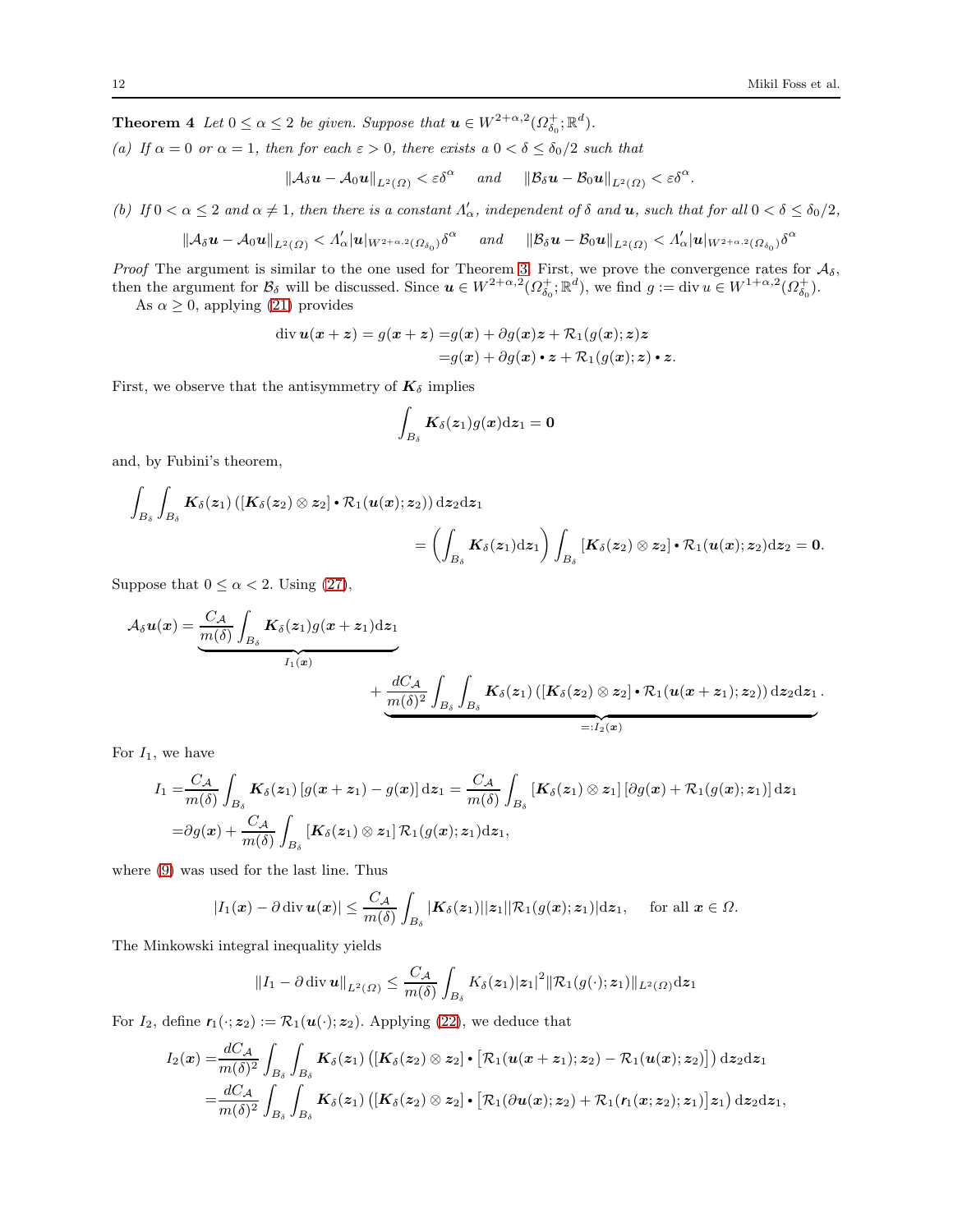and so

$$
|I_2(x)|\leq \frac{dC_{\mathcal{A}}}{m(\delta)^2}\int_{B_\delta}\int_{B_\delta} |K_\delta(z_1)||z_1||K_\delta(z_2)||z_2|\left[|\mathcal{R}_1(\partial \boldsymbol{u}(\boldsymbol{x});z_2)|+|\mathcal{R}_1(r_1(\boldsymbol{x};z_2);z_1)|\right]\mathrm{d}z_2\mathrm{d}z_1.
$$

Using, again, Minkowskis's integral inequality,

$$
||I_2||_{L^2(\Omega)} \le \frac{dC_A}{m(\delta)^2} \int_{B_\delta} \int_{B_\delta} K_\delta(|z_1|) K_\delta(|z_2|) |z_1|^2 |z_2|^2 \times \left[ \|\mathcal{R}_1(\partial \boldsymbol{u}(\cdot); z_2)\|_{L^2(\Omega)} + \|\mathcal{R}_1(\boldsymbol{r}_1(\cdot; z_2); z_1)\|_{L^2(\Omega)} \right] dz_2 dz_1.
$$

Note that in the integrals for both  $I_1$  and  $I_2$ , the domains of integration are  $\mathcal{B}_\delta \subseteq B_{\delta_0/2}$ . We find  $g \in$  $W^{1+\alpha,2}(\Omega_{\delta_0}),\,\partial\boldsymbol{u}\in W^{1+\alpha,2}(\Omega_{\delta_0};\mathbb{R}^{d\otimes 2}),\,\text{and}\,\, \boldsymbol{r}_1(\cdot;\boldsymbol{z}_2)\in W^{1+\alpha,2}(\Omega_{\delta_0/2};\mathbb{R}^{d\otimes 2}),\,\text{for each }\boldsymbol{z}_2\in\mathcal{B}_{\delta_0/2}.$  It follows that

$$
\|\mathcal{A}_{\delta}u - \partial \operatorname{div} u\|_{L^{2}(\Omega)}\n\leq \|I_{1} - \partial \operatorname{div} u\|_{L^{2}(\Omega)} + \|I_{2}\|_{L^{2}(\Omega)}\n\leq \frac{C_{\mathcal{A}}}{m(\delta)} \int_{B_{\delta}} K_{\delta}(|z_{1}|) |z_{1}|^{2} \|\mathcal{R}_{1}(g(\cdot); z_{1})\|_{L^{2}(\Omega)} d z_{1}\n+ \frac{dC_{\mathcal{A}}}{m(\delta)^{2}} \int_{B_{\delta}} \int_{B_{\delta}} K_{\delta}(|z_{1}|) K_{\delta}(|z_{2}|) |z_{1}|^{2} |z_{2}|^{2} \left[ \|\mathcal{R}_{1}(\partial u(\cdot); z_{2})\|_{L^{2}(\Omega)} + \|\mathcal{R}_{1}(r(\cdot; z_{2}); z_{1})\|_{L^{2}(\Omega)} \right] dz_{2} dz_{1}
$$

For  $0 \leq \alpha < 1$  $0 \leq \alpha < 1$ , the convergence for  $\mathcal{A}_{\delta}u$  follows from Lemma 1 and assumption [\(9\)](#page-6-0). If  $1 \le \alpha \le 2$ , we can use the expansion in [\(29\)](#page-10-1). Then

$$
\mathcal{A}_{\delta}\bm{u}(\bm{x}) = I_1(\bm{x}) + \underbrace{\frac{C_{\mathcal{A}}}{m(\delta)^2}\int_{B_{\delta}}\int_{B_{\delta}}\left[\bm{K}_{\delta}(\bm{z}_1)\right]\left[\bm{K}_{\delta}(\bm{z}_2)\otimes \bm{z}_2^{\otimes 2}\right]\bm{\cdot}\mathcal{R}_2(\bm{u}(\bm{x}+\bm{z}_1);\bm{z}_2)\mathrm{d}\bm{z}_2\mathrm{d}\bm{z}_1}{\prod_{i=1}^{n-1}(\bm{x})}
$$

With the additional differentiability of  $u$ ,

$$
I_1(\boldsymbol{x}) = \frac{C_A}{m(\delta)} \int_{B_{\delta}} \boldsymbol{K}_{\delta}(z_1) \left[ g(\boldsymbol{x} + \boldsymbol{z}_1) - g(\boldsymbol{x}) \right] d\boldsymbol{z}_1
$$
  
\n
$$
= \frac{C_A}{m(\delta)} \int_{B_{\delta}} \boldsymbol{K}_{\delta}(z_1) \left[ \partial g(\boldsymbol{x}) z_1 + \frac{1}{2} \partial^2 g(\boldsymbol{x}) z_1^{\otimes 2} + \mathcal{R}_2(g(\boldsymbol{x}); z_1) z_1^{\otimes 2} \right] d\boldsymbol{z}_1
$$
  
\n
$$
= \partial g(\boldsymbol{x}) + \frac{C_A}{m(\delta)} \int_{B_{\delta}} K_{\delta}(|z_1|) z_1 \left[ \mathcal{R}_2(g(\boldsymbol{x}); z_1) z_1^{\otimes 2} \right] d\boldsymbol{z}_1,
$$

so

$$
|I_1(\boldsymbol{x}) - \partial \operatorname{div} \boldsymbol{u}(\boldsymbol{x})| \leq \delta \frac{\delta C_{\mathcal{A}}}{m(\delta)} \int_{B_{\delta}} K_{\delta}(|z_1|) |z_1|^2 |\mathcal{R}_2(g(\boldsymbol{x});z_1)| \mathrm{d} z_1.
$$

For  $I_3$ , as with  $I_2$ , we can use the antisymmetry of  $z_1 \mapsto K(z_1)$  to argue

$$
|I_3(x)| = \frac{C_{\mathcal{A}}}{m(\delta)^2} \int_{B_{\delta}} \int_{B_{\delta}} K_{\delta}(z_1) \left( \left[ K_{\delta}(z_2) \otimes z_2^{\otimes 2} \right] \left[ \mathcal{R}_2(\partial u(x); z_2) + \mathcal{R}_1(r_2(x; z_2); z_1) \right] z_1 \right) dz_2 dz_1
$$
  

$$
\leq \frac{\delta C_{\mathcal{A}}}{m(\delta)^2} \int_{B_{\delta}} \int_{B_{\delta}} |K_{\delta}(z_1)| |z_1| |K_{\delta}(z_2)| |z_2| \left[ |\mathcal{R}_2(\partial u(x); z_2)| + |\mathcal{R}_1(r_2(x; z_2); z_1)| \right] dz_2 dz_1.
$$

Here  $r_2(\cdot; z_2) := \mathcal{R}_2(\boldsymbol{u}(\cdot); z_2) \in W^{\alpha-1}(\Omega_{\delta_0/2}; \mathbb{R}^{d \otimes 3}),$  for each  $z_2 \in \mathcal{B}_\delta \subseteq \mathcal{B}_{\delta_2}$ . As before, we apply Minkowski's integral inequality to conclude

$$
||I_3||_{L^2(\Omega)} \leq \frac{\delta C_{\mathcal{A}}}{m(\delta)^2} \int_{B_{\delta}} \int_{B_{\delta}} K_{\delta}(|z_1|) K_{\delta}(|z_2|) |z_1|^2 |z_2|^2 \times [||\mathcal{R}_2(\partial u(\cdot); z_2)||_{L^2(\Omega; \mathbb{R}^{d \otimes 4})} + ||\mathcal{R}_1(r_2(\cdot; z_2); z_1)||_{L^2(\Omega; \mathbb{R}^{d \otimes 4})}] dz_2 dz_1
$$

The convergence for  $A_{\delta}u$ , again, follows from Lemma [1](#page-8-3) and assumption [\(9\)](#page-6-0).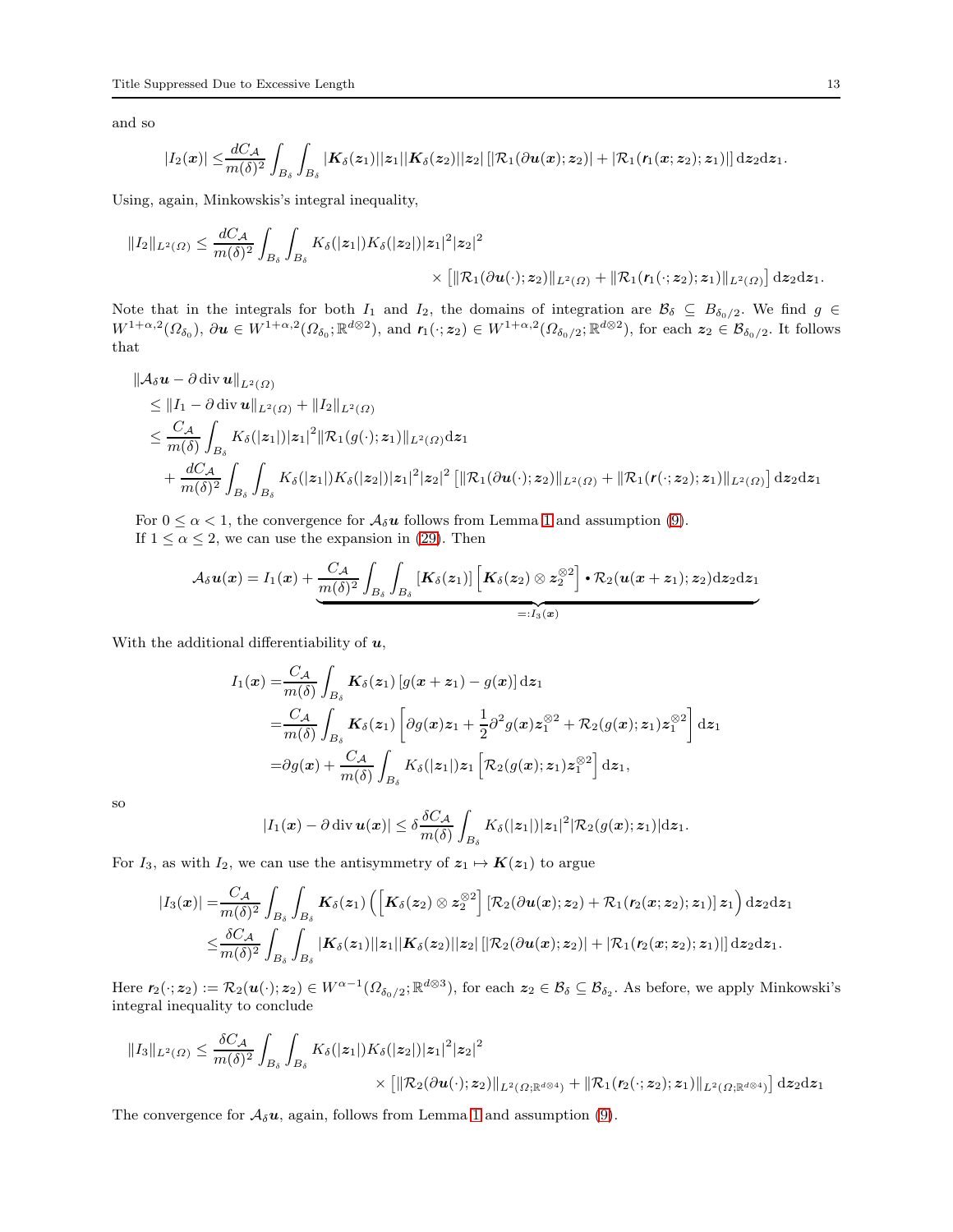The arguments for  $\mathcal{B}_{\delta}$  are similar, but more straightforward, than those used above. For the case  $0 \leq \alpha < 1$ , we use

$$
u(x+z) = u(x) + \partial u(x)z + \frac{1}{2}\partial^2 u(x)z^{\otimes 2} + \mathcal{R}_2(u(x);z)z^{\otimes 2}.
$$

Hence, with assumption [\(9\)](#page-6-0),

$$
\mathcal{B}_{\delta}u(x) = \frac{C_{\mathcal{B}}}{m(\delta)} \underbrace{\left(\int_{B_{\delta}} \frac{K_{\delta}(z) \otimes z^{\otimes 2}}{|z|^2} dz\right)}_{=0} \partial u(x) + \underbrace{\frac{C_{\mathcal{B}}}{m(\delta)} \left(\int_{B_{\delta}} \frac{K_{\delta}(z) \otimes z^{\otimes 3}}{|z|^2} dz\right)}_{=I \otimes I + 2I_{\text{sym}}} \partial^2 u(x) + \frac{C_{\mathcal{B}}}{m(\delta)} \int_{B_{\delta}} \left(\frac{K_{\delta}(z) \otimes z^{\otimes 3}}{|z|^2}\right) \mathcal{R}_2(u(x); z) dz.
$$

For the case  $1 \leq \alpha \leq 2$ , we use

$$
u(x+z) = u(x) + \partial u(x)z + \frac{1}{2}\partial^2 u(x)z^{\otimes 2} + \frac{1}{6}\partial^3 u(x)z^{\otimes 3} + \mathcal{R}_3(u(x);z)z^{\otimes 3}.
$$

Since  $\bm{z} \mapsto \bm{K}_{\delta}(\bm{z})\otimes \bm{z}^{\otimes 4} = K_{\delta}(|\bm{z}|)\bm{z}^{\otimes 5}$  is antisymmetric, we find

$$
\mathcal{B}_{\delta}u(x) = \frac{C_{\mathcal{B}}}{m(\delta)} \underbrace{\left(\int_{B_{\delta}} \frac{K_{\delta}(z) \otimes z^{\otimes 2}}{|z|^2} dz\right)}_{=0} \partial u(x) + \underbrace{\frac{C_{\mathcal{B}}}{m(\delta)} \left(\int_{B_{\delta}} \frac{K_{\delta}(z) \otimes z^{\otimes 3}}{|z|^2} dz\right)}_{=I \otimes I + 2I_{\text{sym}}} \partial^2 u(x) + \frac{C_{\mathcal{B}}}{m(\delta)} \int_{B_{\delta}} \left(\frac{K_{\delta}(z) \otimes z^{\otimes 4}}{|z|^2}\right) \mathcal{R}_3(u(x); z) dz.
$$

In both cases, the result again follows from Lemma [1.](#page-8-3) ⊓⊔

# 4.2 Convergence of Solutions

Assume that  $f \in L^2(\Omega)$  and  $u_D \in L^2(\mathbb{R}^d) \cap L^2(\partial\Omega)$ . Throughout this section, for each  $\delta > 0$  with  $2\delta \leq \overline{\delta}$ , we use  $u_{\delta} \in L^2(\Omega_{2\delta}^+;\mathbb{R}^d)$  and  $u_0 \in W^{2,2}(\Omega;\mathbb{R}^d)$  to denote the solutions to

$$
\begin{cases}\n\mathcal{L}_{\delta}u_{\delta}(x) = f(x), x \in \Omega, \\
u_{\delta}(x) = u_{D}(x), x \in \Gamma_{2\delta}^{+} \n\end{cases}\n\text{ and }\n\begin{cases}\n\mathcal{L}_{0}u_{0}(x) = f(x), x \in \Omega, \\
u_{0}(x) = u_{D}(x), x \in \partial\Omega\n\end{cases}.
$$
\n(31)

Our main assumptions are

(A1) With  $0 \le \alpha \le 2$ , we find  $u_0 \in W^{2+\alpha,2}(\Omega)$  and that there is an extension  $\overline{u}_0 \in W^{2+\alpha,2}(\mathbb{R}^d;\mathbb{R}^d)$  for  $u_0$ . (A2) There exists a constant  $M_1 < \infty$  and  $\beta \geq 0$  such that,

$$
|\overline{u}_0(x) - u_D(x)| \le M_1 \operatorname{dist}(x, \partial \Omega)^{1+\beta}, \quad \text{ for a.e. } x \in \Omega_{\delta}^+.
$$

(A3) There exists an  $M_2 < \infty$  such that

$$
\frac{\delta}{m(\delta)}\int_{B_{\delta}}|\mathbf{K}_{\delta}(z)|\mathrm{d} z\leq M_2,\quad \text{ for all }0<\delta\leq\overline{\delta}.
$$

 $\|\boldsymbol{u}_\delta - \boldsymbol{u}_0 \|_{L^2(\Omega;\mathbb{R}^d)} \leq \varepsilon \delta^\alpha + C \delta^{\beta - \frac{1}{2}}.$ 

(A4) There is an  $M_3 < \infty$  and  $\gamma \in \mathbb{R}$  such that

$$
\|\mathbf{u}_0 - \mathbf{u}_\delta\|_{L^2(\Gamma_{2\delta}^-)} \le M_3 \delta^\gamma, \quad \text{for all } 0 < \delta \le \overline{\delta}.\tag{32}
$$

<span id="page-13-0"></span>**Theorem 5** Suppose that  $(A1)$ ,  $(A2)$ , and  $(A3)$  hold.

(a) Then there exists a  $C < \infty$  with the following property: (a1) If  $\alpha = 0, 1$ , then for each  $\varepsilon > 0$ , there exists  $a \ 0 < \delta = \delta(\varepsilon) \leq \overline{\delta}$  such that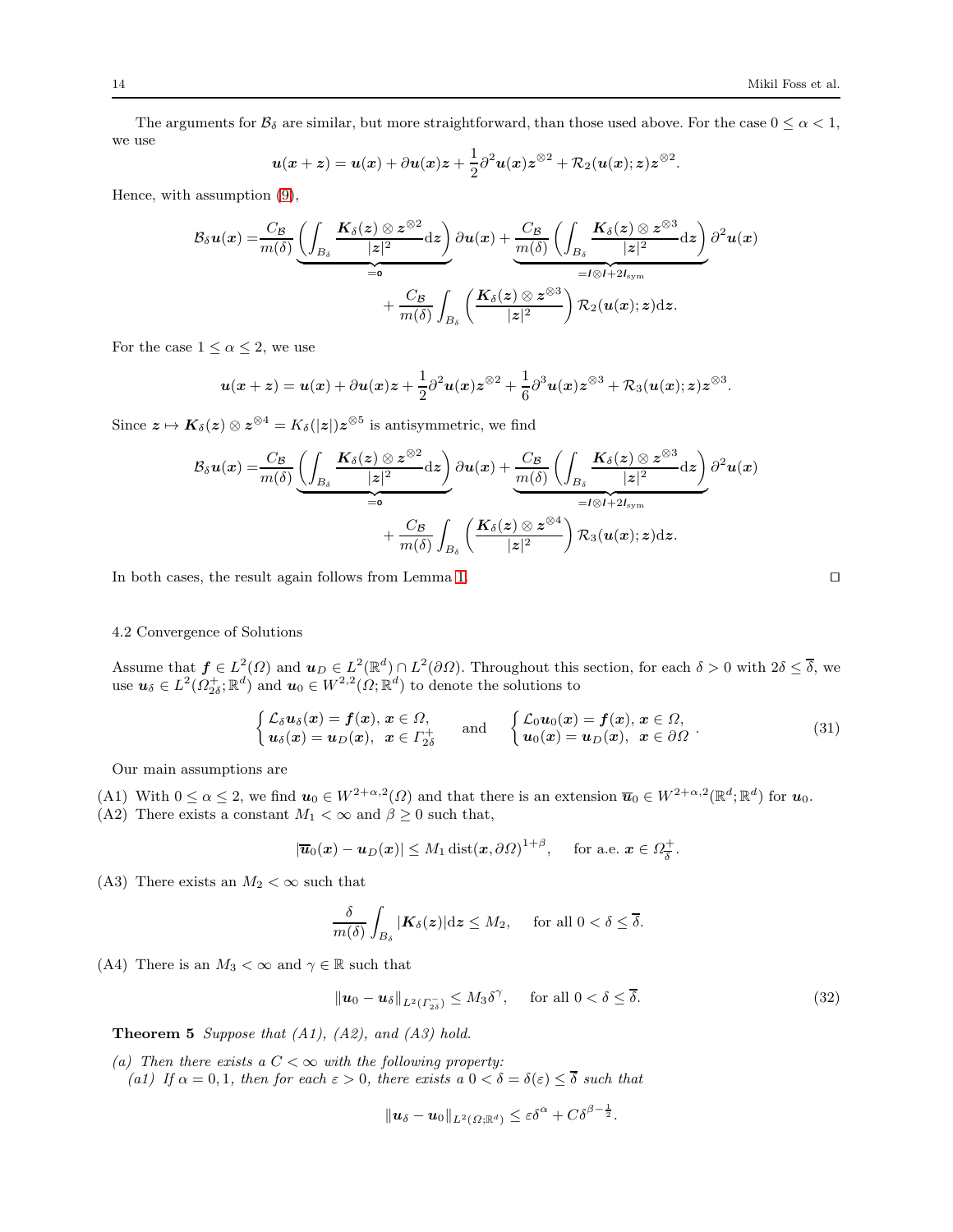(a2) If  $0 < \alpha < 2$  and  $\alpha \neq 1$ , then

$$
\|\boldsymbol{u}_{\delta}-\boldsymbol{u}_0\|_{L^2(\Omega;\mathbb{R}^d)}\leq C\left(\delta^{\alpha}+\delta^{\beta-\frac{1}{2}}\right).
$$

(b) If the assumption (A4) also holds, then there exists a  $C < \infty$  such that

(b1) If  $\alpha = 0, 1$ , then for each  $\varepsilon > 0$ , then there exists a  $C < \infty$  with the following property:

$$
\|\boldsymbol{u}_{\delta}-\boldsymbol{u}_0\|_{L^2(\Omega;\mathbb{R}^d)}\leq \varepsilon\delta^{\alpha}+C\delta^{\frac{2\beta+2\gamma-1}{4}}.
$$

(b2) If  $0 < \alpha < 2$  and  $\alpha \neq 1$ , then

$$
\|\boldsymbol{u}_{\delta}-\boldsymbol{u}_0\|_{L^2(\Omega;\mathbb{R}^d)}\leq C\left(\delta^{\alpha}+\delta^{\frac{2\beta+2\gamma-1}{4}}\right)
$$

*Proof* Throughout the proof  $C' < \infty$  denotes a constant that may change from line to line but is independent of  $\delta$ . Define  $\overline{\boldsymbol{u}}_{\delta}, \overline{\boldsymbol{v}}_{\delta} \in L^2(\mathbb{R}^d; \mathbb{R}^d)$  by

<span id="page-14-1"></span>
$$
\overline{u}_{\delta}(x) := \begin{cases} u_{\delta}(x), x \in \Omega \\ \overline{u}_0(x), x \in \mathbb{R}^d \setminus \Omega \end{cases} \quad \text{and} \quad \overline{v}_{\delta}(x) = \overline{u}_{\delta}(x) - \overline{u}_0(x). \tag{33}
$$

.

Since  $\bar{v}_\delta$  is identically zero on  $\mathbb{R}^d \setminus \Omega$ , we may use the Poincaré-Korn inequality in Theorem [1.](#page-7-3) Thus, we may select  $\delta_0 > 0$  so that for each  $0 < \delta \leq \delta_0$ ,

$$
\|u_{\delta}-u_{0}\|_{L^{2}(\Omega)}^{2}=\|\overline{v}_{\delta}\|_{L^{2}(\Omega)}^{2}\leq C_{\mathrm{P-K}}W_{\mathcal{B},\delta}(\overline{v}_{\delta},\overline{v}_{\delta})\leq C_{\mathrm{P-K}}W_{\delta}(\overline{v}_{\delta},\overline{v}_{\delta})
$$
\n
$$
=-C_{\mathrm{P-K}}\int_{\Omega}\underbrace{[\mathcal{L}_{\delta}u_{\delta}(x)]\cdot\overline{v}_{\delta}(x)}_{=f(x)}\cdot\overline{v}_{\delta}(x)dx-C_{\mathrm{P-K}}\int_{\Omega}[\mathcal{L}_{\delta}(\overline{u}_{\delta}-u_{\delta})(x)]\cdot\overline{v}_{\delta}(x)dx
$$
\n
$$
+C_{\mathrm{P-K}}\int_{\Omega}[\mathcal{L}_{\delta}\overline{u}_{0}(x)]\cdot\overline{v}_{\delta}(x)dx
$$
\n
$$
=C_{\mathrm{P-K}}\underbrace{\int_{\Omega}[\mathcal{L}_{\delta}\overline{u}_{0}(x)-\mathcal{L}_{0}\overline{u}_{0}(x)]\cdot\overline{v}_{\delta}(x)dx}_{=:I_{1,\delta}}+C_{\mathrm{P-K}}\underbrace{\int_{\Omega}[\mathcal{L}_{\delta}(u_{\delta}-\overline{u}_{\delta})(x)]\cdot\overline{v}_{\delta}(x)dx}_{=:I_{2,\delta}}.
$$
\n(34)

With assumption (A1), we may apply Theorem [4](#page-10-4) to bound  $|I_{1,\delta}|$  in terms of  $\delta$ .

We use the remaining assumptions to bound  $|I_{2,\delta}|$ . Define  $v_{\delta} \in L^2(\mathbb{R}^d; \mathbb{R}^d)$  by

$$
\boldsymbol{v}_{\delta}(\boldsymbol{x}):=\boldsymbol{u}_{\delta}(\boldsymbol{x})-\overline{\boldsymbol{u}}_{\delta}(\boldsymbol{x})=\left\{\begin{matrix}\boldsymbol{0}, & \boldsymbol{x}\in\Omega,\\ \boldsymbol{u}_{D}(\boldsymbol{x})-\overline{\boldsymbol{u}}_{0}(\boldsymbol{x}), & \boldsymbol{x}\in\mathbb{R}^d\setminus\Omega.\end{matrix}\right.
$$

Since the support of  $v_\delta$  is contained in  $\mathbb{R}^d \setminus \Omega$ , we find that  $\mathcal{L}_\delta(v_\delta) = 0$  on  $\Omega_{2\delta}^-$ . Thus

$$
I_{2,\delta} = \int_{\Gamma_{2\delta}} \left[ \mathcal{L}_{\delta} \boldsymbol{v}_{\delta}(\boldsymbol{x}) \right] \boldsymbol{\cdot} \overline{\boldsymbol{v}}_{\delta}(\boldsymbol{x}) \mathrm{d}\boldsymbol{x}.
$$
 (35)

We now work to bound  $\|\mathcal{L}_{\delta}v_{\delta}\|_{\Gamma_{2\delta}^{-}}$ . Assume (A2) and (A3) hold. From its definition,

<span id="page-14-0"></span>
$$
\|\mathcal{L}_{\delta}\boldsymbol{v}_{\delta}\|_{\boldsymbol{\varGamma}_{2\delta}^{-}} \leq \|\mathcal{A}_{\delta}\boldsymbol{v}_{\delta}\|_{\boldsymbol{\varGamma}_{2\delta}^{-}} + \|\mathcal{B}_{\delta}\boldsymbol{v}_{\delta}\|_{\boldsymbol{\varGamma}_{2\delta}^{-}}.
$$
\n(36)

For a.e.  $\boldsymbol{x} \in \Gamma_{\delta}^-$  and a.e.  $\boldsymbol{z}_1, \boldsymbol{z}_2 \in B_{\delta}$ , we find

$$
|\boldsymbol{v}_{\delta}(\boldsymbol{x}+\boldsymbol{z}_1+\boldsymbol{z}+\boldsymbol{2})| \leq \text{dist}(\boldsymbol{x}+\boldsymbol{z}_1+\boldsymbol{z}_2,\partial\Omega)^{1+\beta} \leq (\text{dist}(\partial\Omega,\boldsymbol{x})+|\boldsymbol{z}_1|+|\boldsymbol{z}_2|)^{1+\beta}
$$
  

$$
\leq 3\delta^{1+\beta}.
$$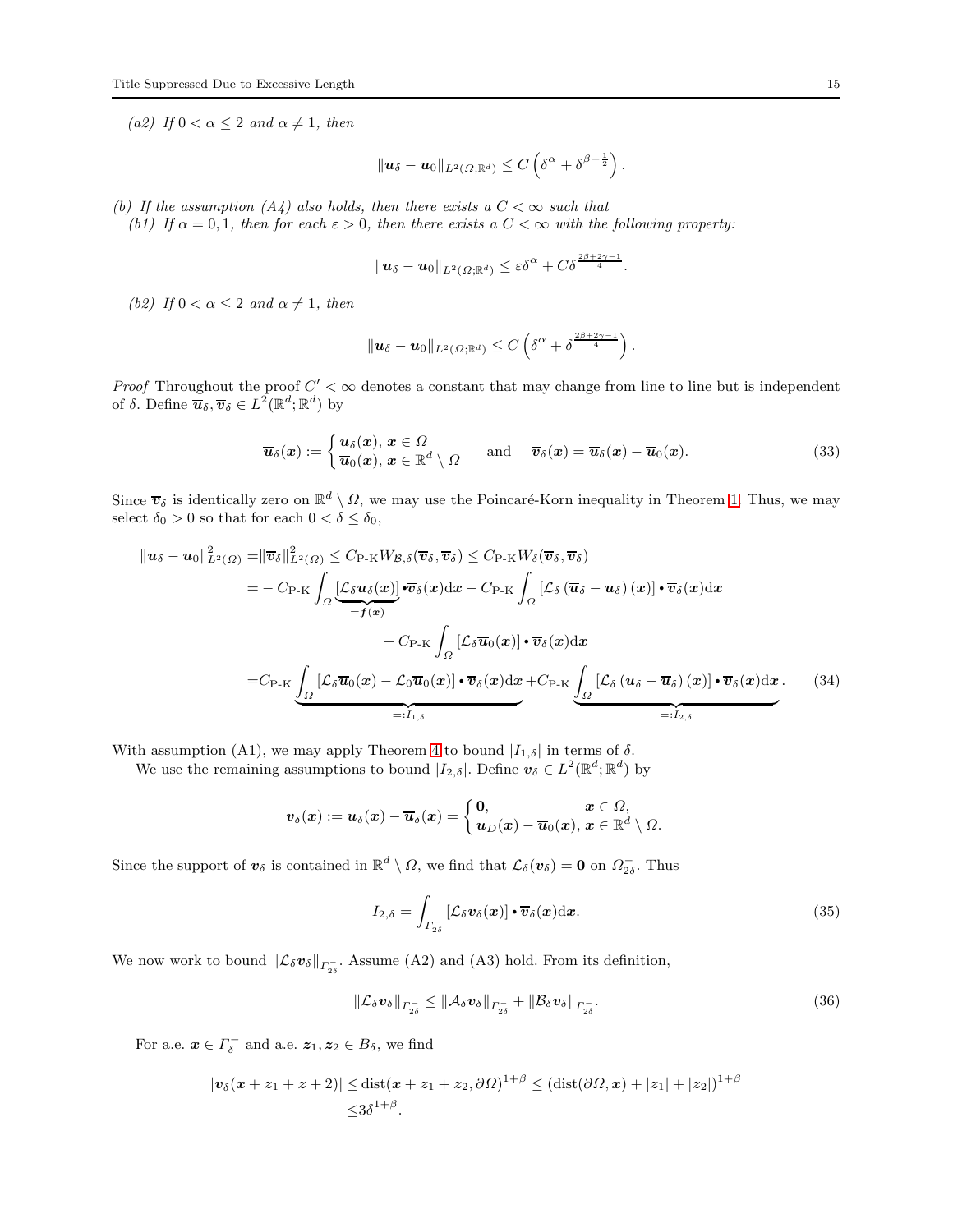Thus, for a.e.  $x \in \Gamma^-$ 

$$
|\mathcal{A}_{\delta}\boldsymbol{v}_{\delta}(\boldsymbol{x})| \leq \frac{C_{\mathcal{A}}}{m(\delta)} \int_{B_{\delta}} K_{\delta}(|z_{1}|) |z_{1}| |\theta_{\delta}(\boldsymbol{x} + \boldsymbol{z}_{1}); \boldsymbol{v}_{\delta}) |dz_{1}
$$
  
\n
$$
\leq \frac{C'}{m(\delta)^{2}} \int_{B_{\delta}} \int_{B_{\delta}} K_{\delta}(|z_{1}|) |z_{1}| K_{\delta}(|z_{2}|) |z_{2}| \boldsymbol{v}_{\delta}(\boldsymbol{x} + \boldsymbol{z}_{1} + \boldsymbol{z}_{2}) dz_{2} dz_{1}
$$
  
\n
$$
\leq \frac{C'\delta^{1+\beta}}{m(\delta)^{2}} \int_{B_{\delta}} \int_{B_{\delta}} K_{\delta}(|z_{1}|) |z_{1}| K_{\delta}(|z_{2}|) |z_{2}| dz_{2} dz_{1}
$$
  
\n
$$
\leq C'\delta^{\beta-1}.
$$

It follows that

$$
\|\mathcal{A}_{\delta}v_{\delta}\|_{\Gamma_{2\delta}^{-}} \leq C' \delta^{\beta-1} |\Gamma_{2\delta}^{-}|^{\frac{1}{2}} \leq C' \delta^{\beta-\frac{1}{2}}.
$$

We similarly find  $\|\mathcal{B}_{\delta}v_{\delta}\|_{\Gamma_{2\delta}}^2 \leq C' \delta^{\beta-\frac{1}{2}}$ . From these bounds, [\(36\)](#page-14-0), and the bounds for  $I_{1,\delta}$  in Theorem [4,](#page-10-4) we obtain

$$
\|\overline{\boldsymbol{v}}_{\delta}\|_{L^2(\Omega)}^2 \leq C' \left( \|\mathcal{L}_{\delta}\overline{\boldsymbol{u}}_0 - \mathcal{L}_0\overline{\boldsymbol{u}}_0\|_{L^2(\Omega)} \|\overline{\boldsymbol{v}}_{\delta}\|_{L^2(\Omega)} + \|\mathcal{L}_{\delta}\boldsymbol{v}_{\delta}\|_{L^2(\Gamma_{2\delta}^-)} \|\overline{\boldsymbol{v}}_{\delta}\|_{L^2(\Gamma_{2\delta}^-)} \right),
$$

and part (a) of the Theorem follows. For part (b), we also assume (A4). From the inequality above, we get

$$
\|\overline{\boldsymbol{v}}_{\delta}\|_{L^2(\Omega)}^2 \leq C' \left( \|\mathcal{L}_{\delta}\overline{\boldsymbol{u}}_0 - \mathcal{L}_0\overline{\boldsymbol{u}}_0\|_{L^2(\Omega)} \|\overline{\boldsymbol{v}}_{\delta}\|_{L^2(\Omega)} + \delta^{\beta + \gamma - \frac{1}{2}} \right).
$$

<span id="page-15-0"></span>This proves the result, else we reach a contradiction. □

Remark 1 The results of Theorem [5](#page-13-0) above provide three "knobs" for identifying lower bounds for rates of convergence, as follows:

- The exponent  $\alpha$  is limited by the degree of smoothness for the extended local solution and is independent of the collar values for the nonlocal problem. For a local solution with a smooth extension  $\alpha = 2$ , which corresponds to quadratic convergence away from the boundary.
- The exponent  $\beta$  quantifies the order at which the prescribed collar values converge to the extension of the local solution as the boundary  $\partial\Omega$  is approached. For constant extensions of the boundary values on  $\partial\Omega$ , we have  $\beta \geq 0$ ; for linear extensions,  $\beta \geq 1$ . If the prescribed collar data is provided by the extension  $\overline{u}_0$  of the local solution, then  $\beta$  is effectively infinite and the convergence is of order  $\delta^{\alpha}$ .
- Part (a) of the theorem only assumes  $\{u_{\delta}\}_{\delta>0}\subseteq L^2(\Omega)$ . The family of nonlocal solutions need not even be uniformly bounded in  $L^2(\Omega)$ . If information about the rate of convergence of  $u_\delta \to u_0$  on the interior collar  $\Gamma_{2\delta}^-$  is available, this can be captured with the parameter  $\gamma$ . For example, if there is a uniform bound for the nonlocal solutions, then  $\gamma = \frac{1}{2}$ .

We next provide a corollary, which provides an alternative to (A4). Given  $v \in L^2(\mathbb{R}^d; \mathbb{R}^d)$ , define

$$
\mathcal{G}\boldsymbol{v}(\boldsymbol{x}):=\frac{1}{m(\delta)}\int_{B_\delta}|\boldsymbol{K}_{\delta}(\boldsymbol{z})||\boldsymbol{v}(\boldsymbol{x}+\boldsymbol{z})-\boldsymbol{v}(\boldsymbol{x})|\mathrm{d}\boldsymbol{z}.
$$

Consider the following assumption, where  $v_{\delta}$  is defined in [\(33\)](#page-14-1).

(A4') There exists an  $M'_3 < \infty$  and a  $\gamma' \geq 0$  such that

$$
\|\mathcal{G} \overline{v}_{\delta}\|_{L^{\infty}(\varGamma^{-}_{2\delta})}\leq M'_{3}\delta^{\gamma'},\quad \ \text{for all }0<\delta\leq \overline{\delta}.
$$

<span id="page-15-1"></span>Corollary 1 Suppose that  $\Omega$  satisfies the uniform exterior sphere condition. In addition to (A1), (A2), and (A3), assume (A4'), then part (b) of Theorem [5](#page-13-0) holds with  $\gamma = \gamma' + \frac{3}{2}$ .

*Proof* We use an argument similar to the one used in [\[20\]](#page-26-7). Given a set  $E \subseteq \mathbb{R}^d$  and  $\delta > 0$ , define  $E_{\delta} := \{ \rho \mathbf{x} \in \mathbb{R}^d : \rho \mathbf{x} \in \mathbb{R}^d \}$  $\mathbb{R}^d: 0 \leq \rho < \delta$  and  $x \in E$ . The uniform exterior sphere condition ensures there is a  $\overline{\delta} > 0$ ,  $j_0 \in \mathbb{N}$ , and open sets  $\{U_k\}_{k=1}^{k_0} \subseteq \Gamma_{\overline{\delta}}^{-}$  $\sum_{\delta}^{k_0}$  and  $\{S_k\}_{k=1}^{k_0} \subseteq \partial B_1$  with the following properties: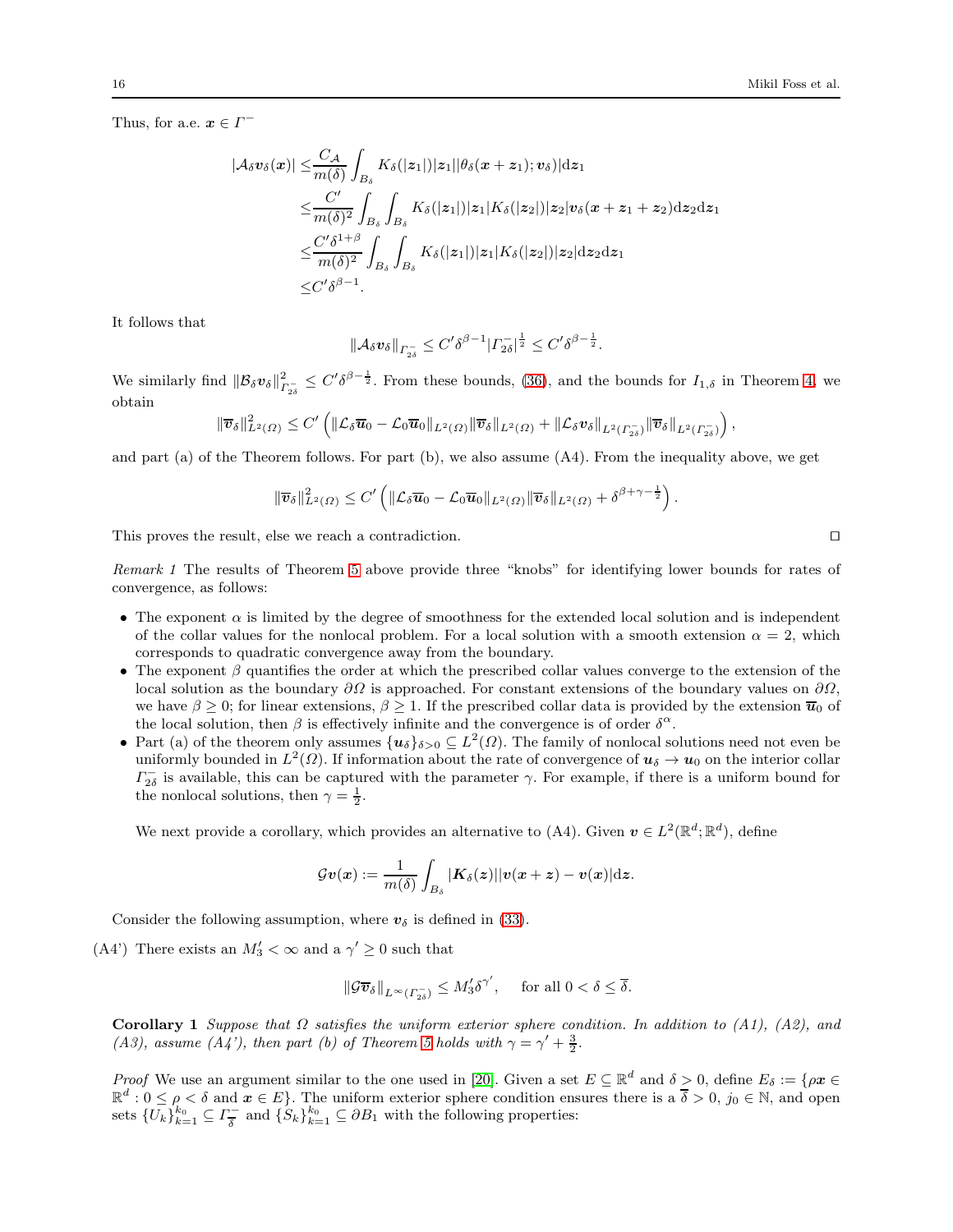$\bullet$   $\Gamma_{23}^+$  $\frac{1}{2\delta} \subseteq \bigcup_{k=1}^{k_0} U_k$  and there exists a  $\sigma > 0$  and  $0 < \rho_0 < \overline{\delta}$  such that

$$
\frac{1}{m(\delta)}\int_{Z_{\rho,k}}K_{\delta}(|\boldsymbol{z}|)|\boldsymbol{z}|^{2}\mathrm{d}\boldsymbol{z} > \sigma, \quad \text{ for all } 0 < \rho \leq \overline{\delta},
$$

where  $Z_{\rho,k} := \rho Z_k \setminus B_{\rho_0}.$ 

- For each  $\delta > 0$ ,  $x \in U_{\delta,k} := \{ y \in U_k : \text{dist}(y, \partial \Omega) < \delta \}$  and  $\omega \in Z_k$ , we find  $x + \rho \omega \in \Gamma_{2\delta}^- \cup \mathbb{R}^d \setminus \Omega$  for all  $0 < \rho \leq \delta$ .
- For each  $0 < \delta \leq \overline{\delta}$  and  $x \in U_{\delta,k}$  there exists a  $1 \leq j_x \leq j_0$  such that  $x + jz \in \mathbb{R}^d \setminus \Omega$  for all  $z \in Z_{\delta,k}$ .

Roughly speaking, we require a finite collection of subsets of the unit sphere such that for each  $x \in U_{\delta,k}$  and each z in the associated annular sector  $Z_{\delta,k}$  of  $B_{\delta}$ , the sequence  $\{x+jz\}_{j=0}^{j_x}$  stays within  $2\delta$  units of the  $\partial\Omega$ and terminates at  $x + j_x z \in \mathbb{R}^d \setminus \Omega$ . An example is a square, in which case we can use four trapezoidal regions  ${U_k}_{k=1}^4$  that border the boundary of the square and four corresponding quarter sectors  ${S_k}_{k=1}^4$  of the unit circle.

Let  $k = 1, \ldots, k_0$  and  $\delta > 0$  be given. Since  $\overline{v}_{\delta} = \mathbf{0}$  on  $\mathbb{R}^d \setminus \Omega$ , for each  $\mathbf{x} \in U_{\delta,k}$  and  $\mathbf{z} \in Z_{\delta,k}$ , we have

$$
|\overline{v}_{\delta}(\boldsymbol{x})| \leq \sum_{j=1}^{j_{\boldsymbol{x}}} |\overline{v}_{\delta}(\boldsymbol{x}+j\boldsymbol{z}) - \overline{v}(\boldsymbol{x}+(j-1)\boldsymbol{z})|,
$$

with  $x_j = x + jz$ . Multiplying both sides by  $|K_\delta(z)||z|m(\delta)^{-1}$  and integrating with respect to z yields

$$
|\overline{v}_{\delta}(x)| \leq \frac{1}{\sigma m(\delta)} \sum_{j=0}^{j_{\bm{x}}-1} \int_{Z_k} |K_{\delta}(z)| |z| |\overline{v}_{\delta}(x_j+z) - \overline{v}(x_j)| \mathrm{d} z \leq \frac{M_3' j_0}{\sigma} \delta^{1+\gamma'}.
$$

Taking the  $L^2$ -norm over  $\Gamma^{-}_{2\delta}$ , we see that assumption (A4) is satisfied with  $\gamma = \gamma' + \frac{3}{2}$ . Thus, we may apply Theorem 5.  $□$ 

- Remark 2 The uniform exterior sphere condition is satisfied, for example, by any  $C^2$ -domain or a convex set.
- A straightforward modification of the argument can be used to replace  $\|\mathcal{G}\overline{v}_{\delta}\|_{L^{\infty}(\Gamma_{2\delta}^{-})}$  with  $\|\mathcal{G}\overline{v}_{\delta}\|_{L^{2}(\Gamma_{2\delta}^{-})}$  in assumption (A4'). In this case, we obtain  $\gamma = \gamma' + 1$

# <span id="page-16-0"></span>5 Convergence of Solutions for the Dynamic System

The results obtained in the steady-state case problem extend to the dynamic system, with similar bounds, but constants that may grow exponentially in time. Suppose that  $u_{\delta} \in C^2(0,T; L^2(\Omega_{\delta}^+))$  and  $u_0 \in C^2(0,T; W^{1,2}(\Omega))$ satisfy the initial boundary value problems

<span id="page-16-1"></span>
$$
\begin{cases}\n\rho u_{\delta_{tt}} - \mathcal{L}_{\delta} u_{\delta} = f(t, x), & x \in \Omega, t > 0 \\
u_{\delta}(t, x) = u_D(t, x), & x \in \Gamma_{2\delta}^+, t > 0 \\
u_{\delta}(0, x) = \phi(x), & x \in \Omega_{2\delta}^+\n\end{cases}\n\quad \text{and} \quad\n\begin{cases}\n\rho u_{0tt} - \mathcal{L}_0 u_0 = f(t, x), & x \in \Omega, t > 0 \\
u_0(t, x) = u_D(t, x), & x \in \partial\Omega, t > 0 \\
u_0(0, x) = \phi(x), & x \in \Omega_{2\delta}^+\n\end{cases}\n\quad (37)
$$
\n
$$
u_{0}(0, x) = \phi(x), \quad x \in \Omega_{2\delta}^+\n\quad (37)
$$

Here we consider the material density  $\rho = 1$  without loss of generality, and denote

<span id="page-16-2"></span>
$$
\boldsymbol{u}_{\delta_t} = \frac{\partial}{\partial t} \boldsymbol{u}_{\delta} \quad \text{ and } \quad \boldsymbol{u}_{\delta_{tt}} = \frac{\partial^2}{\partial t^2} \boldsymbol{u}_{\delta}.
$$

The precise statements mirror Theorem [5](#page-13-0) and are given by

**Theorem 6** Let  $f \in L^2(0,T; L^2(\Omega))$ ,  $u_D \in C(0,T; L^2(\Omega_{2\delta}^+) \cap L^2(\partial\Omega))$  and  $\phi, \psi \in L^2(\Omega_{2\delta}^+)$  be given. Let  $\alpha, \beta, \gamma \geq 0$  be given, and suppose that  $u_0 \in C^2(0,T; W^{2+\alpha,2}(\Omega;\mathbb{R}^d))$ . Then the estimates in parts (a1), (a2) of Theorem 5 hold under same assumptions  $(A1)-(A3)$  for the time dependent solution, with all statements appropriately adjusted for the dynamic case, and the bounds  $M_1, M_2, C$  time dependent.

For the second part, we additionally assume that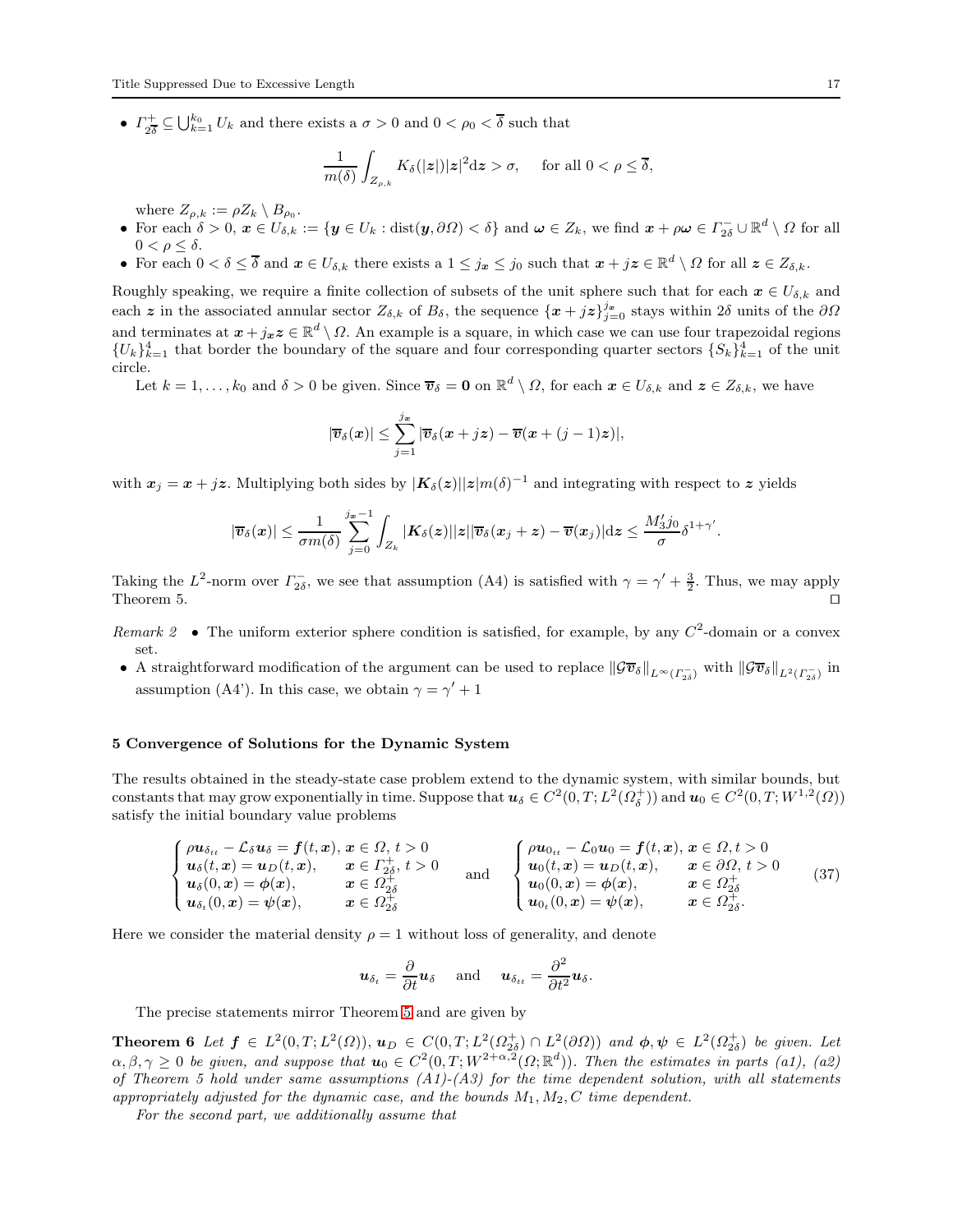$(A4'')$  There is an  $M'_3 < \infty$  and  $\gamma_0 \in \mathbb{R}$  such that

$$
\|\boldsymbol{u}_{0t} - \boldsymbol{u}_{\delta_t}\|_{L^2(\Gamma_{2\delta}^-)} \le M_3'\delta^{\gamma_0}, \quad \text{for all } 0 < \delta \le \overline{\delta}.
$$

Then then there exists a  $C = C(t) < \infty$  such that

(b1') If  $\alpha = 0, 1$ , then for each  $\varepsilon > 0$ :

$$
\|\boldsymbol{u}_{\delta}(t)-\boldsymbol{u}_{0}(t)\|_{L^{2}(\Omega;\mathbb{R}^{d})}\leq \varepsilon\delta^{\alpha}+C\delta^{\frac{2\beta+2\gamma_{0}-1}{4}}.
$$

(b2') If  $0 < \alpha \leq 2$  and  $\alpha \neq 1$ , then

$$
\|\boldsymbol{u}_{\delta}(t)-\boldsymbol{u}_{0}(t)\|_{L^{2}(\Omega;\mathbb{R}^{d})}\leq C\left(\delta^{\alpha}+\delta^{\frac{2\beta+2\gamma_{0}-1}{4}}\right).
$$

Proof We use the same approach as in the proof of Theorem [5,](#page-13-0) with the same notation and extensions to the collar  $\Gamma_{2\delta}^{\dagger}$ . Subtracting the equations from [\(37\)](#page-16-1) that hold on  $\Omega$ , multiplying by the difference  $\overline{v}_{\delta} := \overline{u}_{\delta} - \overline{u}_{0}$ , integrating over the domain, and using the symmetry of the kernel (nonlocal integration by parts) yield:

$$
\frac{d}{2dt} \int_{\Omega} (\overline{v}_{\delta_t})^2 dx + W_{\delta}(\overline{v}_{\delta}, \overline{v}_{\delta_t}) = \int_{\Omega} \left[ \mathcal{L}_{\delta} \overline{u}_0(x) - \mathcal{L}_0 \overline{u}_0(x) \right] \cdot \overline{v}_{\delta_t}(x) dx + \int_{\Omega} \left[ \mathcal{L}_{\delta} \left( u_{\delta} - \overline{u}_{\delta} \right)(x) \right] \cdot \overline{v}_{\delta_t}(x) dx \tag{39}
$$

Using Young's inequality, bounds on  $\Gamma_{2\delta}^+$  and rearranging the terms gives the estimate:

<span id="page-17-0"></span>
$$
\frac{d}{dt}\left(\int_{\Omega}(\overline{\boldsymbol{v}}_{\delta_t})^2\,\mathrm{d}\boldsymbol{x} + W_{\delta}(\overline{\boldsymbol{v}}_{\delta},\overline{\boldsymbol{v}}_{\delta})\right) \leq 8\|\overline{\boldsymbol{v}}_{\delta_t}\|_{L^2(\Omega)}^2 + 4\|\mathcal{L}_{\delta}\overline{\boldsymbol{u}}_0 - \mathcal{L}_0\overline{\boldsymbol{u}}_0\|_{L^2(\Omega)}^2 + 4\|\mathcal{L}_{\delta}(\boldsymbol{u}_{\delta} - \overline{\boldsymbol{u}}_{\delta})\|_{L^2(\Gamma_{2\delta}^{-}}^2),\qquad(40)
$$

where we used the fact that  $u_{\delta} - \overline{u}_{\delta} = 0$  in  $\Omega$ . Let

$$
\zeta(t):=\int_{\varOmega}(\boldsymbol{v}_{\delta_t})^2\,\mathrm{d}\boldsymbol{x}+W_{\delta}(\overline{\boldsymbol{v}}_{\delta},\overline{\boldsymbol{v}}_{\delta})
$$

then [\(40\)](#page-17-0) together with the bounds

<span id="page-17-1"></span>
$$
\|\mathcal{L}_{\delta}\overline{\mathbf{u}}_0 - \mathcal{L}_0\overline{\mathbf{u}}_0\|_{L^2(\Omega)}^2 \le C_1\delta^{2\alpha}, \qquad \|\mathcal{L}_{\delta}(\mathbf{u}_{\delta} - \overline{\mathbf{u}}_{\delta})\|_{L^2(\Gamma_{2\delta})}^2 \le C_2\delta^{2\beta - 1}
$$
\n(41)

which are established exactly in the same way as in the proof of Theorem [5,](#page-13-0) we obtain

$$
\zeta'(t) \le 8\zeta(t) + C_1 \delta^{2\alpha} + C_2 \delta^{2\beta - 1}
$$

We obtain the bound

$$
\zeta(t) \le C(e^t - 1)(\delta^{2\alpha} + \delta^{2\beta - 1}),\tag{42}
$$

.

so  $W_\delta(\overline{v}_\delta, \overline{v}_\delta) \leq C(e^t-1)(\delta^\alpha + \delta^{2\beta-1})$ . By the Poincaré-Korn inequality we obtain that

$$
\|\overline{\boldsymbol{v}}_{\delta}\|_{L^2(\Omega)} \leq C(e^t - 1)(\delta^{\alpha} + \delta^{\beta - \frac{1}{2}}),
$$

where  $C$  depends also on the Poincaré-Korn constant.

For the second part, we go back to inequality [\(40\)](#page-17-0) and use the bounds [\(41\)](#page-17-1) and assumption (A4") to obtain:

$$
\zeta'(t) \le 8\zeta + C\delta^{2\alpha} + M_3'\delta^{\beta - \frac{1}{2} + \gamma_0}.\tag{43}
$$

Appying Gronwall's inequality again yields the bounds  $(b1')$  and  $(b2')$ .

$$
\qquad \qquad \Box
$$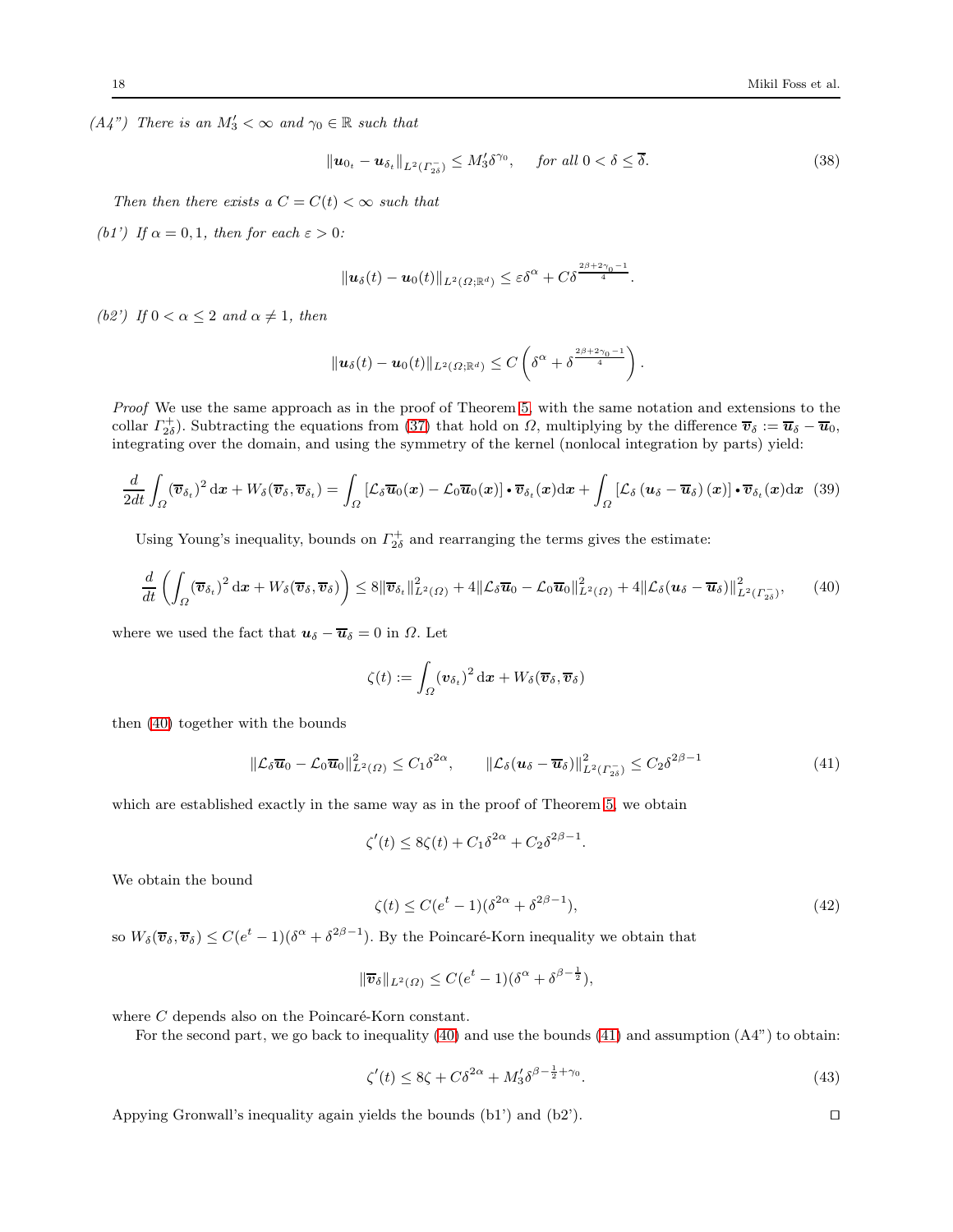

<span id="page-18-1"></span>Fig. 3 Problem settings for a hollow disk and two types of grids (in blue) with mirror-based fictitious nodes (in orange) for the hollow cylinder example. Left: polar grids where the interior nodes are generated as  $X_h \cap \Omega :=$  $\{(p_1\hat{h}\cos(\pi p_2h/5), p_1h\sin(\pi p_2h/5))|\mathbf{p}=(p_1,p_2)\in\mathbb{Z}^2\}\cap\Omega.$  Right: Cartesian grids where the interior nodes are generated as  $X_h \cap \Omega := \{(p_1h, p_2h | \mathbf{p} = (p_1, p_2) \in \mathbb{Z}^2\} \cap \Omega.$ 

# <span id="page-18-0"></span>6 Numerical Tests and Empirical Convergence Rates

In this section, we aim to numerically verify the analysis developed in Sections [4-](#page-7-0)[5.](#page-16-0) In particular, with nonlocal Dirichlet-type boundary conditions define by extending the surface (local) data into volumetric data, we denote the solution of [\(19\)](#page-7-2) as  $u_{\delta}$  and its local limit, the solution of [\(20\)](#page-7-4), as  $u_0$ . We now investigate the convergence of numerical approximations  $u_{\delta}$ , by taking  $\delta \to 0$  and the spatial refinement  $h \to 0$  simultaneously. Three types of boundary conditions will be investigated: the "smooth extension" where a smooth extended local solution is provided as  $u_D(x)$  for  $x \in \Gamma_{2\delta}^+$ , the "constant extension" which employs the naive fictitious node methods such that  $u_D(x)$  is defined by the surface (local) data at its corresponding projection on  $\partial\Omega$ , and the "linear extension" which employs the mirror-based fictitious node methods and extends the surface (local) and the interior data into the exterior layer  $\Gamma_{2\delta}^+$  linearly. As an illustration for the mirror grids, two example meshes for a hollow cylinder problem are provided in Figure [3,](#page-18-1) with further details to be provided later on in the section.

To observe the convergence rates of  $\|\bm{u}_\delta-\bm{u}_0\|_{L^2(\Omega;\mathbb{R}^d)}$ , an important feature of the discretization would be to preserve this asymptotic limit as  $\delta, h \to 0$ . Discretizations which preserve the correct local limit under spatial refinement  $h \to 0$  and  $\delta \to 0$  are termed asymptotically compatible (AC) [\[49\]](#page-26-14). For further discussions and an incomplete list of AC methods see [\[7,](#page-25-11) [11,](#page-25-12) [27,](#page-26-29) [32,](#page-26-30) [41,](#page-26-31) [45,](#page-26-32)[48,](#page-26-19) [51,](#page-26-33) [57,](#page-27-9) [58\]](#page-27-5). Here we numerically solve [\(19\)](#page-7-2) by employing a meshfree, particle discretization method introduced in [\[62\]](#page-27-6) and analyzed in [\[18\]](#page-26-34). This optimization-Based meshfree method features asymptotic compatibility in the  $\delta$ -convergence tests [\[5\]](#page-25-13), i.e., when  $u_{\delta} \stackrel{\delta \to 0}{\to} u_0$ and one refines both  $\delta$  and  $h$  at the same rate, the numerical nonlocal solution converges to the local limit. In this work we will also inverstigate the convergence of numerical nonlocal solutions under the  $\delta$ −convergence setting, since banded stiffness matrices are obtained in such a setting and scalable implementations are allowed. Therefore, we always choose h such that the ratio  $\frac{h}{\delta}$  is bound by a constant M as  $\delta \to 0$ .

Discretizing the whole interaction region  $\Omega_{2\delta}^+$  by a collection of points  $X_h = {\{x_i\}}_{\{i=1,2,\cdots,N_p\}} \subset \Omega_{2\delta}^+$ , we aim to solve for the displacement  $u_i \approx u(x_i)$  and the nonlocal dilatation  $\theta_i \approx \theta(x_i)$  on all  $x_i \in X_h \cap \Omega$ . We first characterize the distribution of collocation points as follows. Recall the definitions [\[54\]](#page-27-10) of fill distance  $h_{X_h,\Omega} = \sup_{x_i \in X_h} \min_{x_i \in X_h} ||x_i - x_j||_2$  and separation distance  $q_{X_h} = \frac{1}{2} \min_{i \neq j} ||x_i - x_j||_2$ , we assume that  $X_h$  is

quasi-uniform, namely that there exists  $c_{qu} > 0$  such that  $q_{\chi_h} \leq h_{\chi_h, \Omega} \leq c_{qu} q_{\chi_h}$ .

We first consider the spatial discretization for the static LPS model [\(19\)](#page-7-2) through the following one point quadrature rule at  $X_h$  [\[46\]](#page-26-35):

<span id="page-18-2"></span>
$$
\begin{cases}\n(\mathcal{L}_{\delta}^{h}\mathbf{u})_{i} := -\frac{C_{A}}{m(\delta)}\sum_{\mathbf{x}_{j}\in B_{\delta}(\mathbf{x}_{i})}(\lambda-\mu)K_{\delta}(|\mathbf{x}_{j}-\mathbf{x}_{i}|)(\mathbf{x}_{j}-\mathbf{x}_{i})\left(\theta_{i}+\theta_{j}\right)\omega_{j,i} \\
-\frac{C_{\beta}}{m(\delta)}\sum_{\mathbf{x}_{j}\in B_{\delta}(\mathbf{x}_{i})}\mu K_{\delta}(|\mathbf{x}_{j}-\mathbf{x}_{i}|)\frac{(\mathbf{x}_{j}-\mathbf{x}_{i})\otimes(\mathbf{x}_{j}-\mathbf{x}_{i})}{|\mathbf{x}_{j}-\mathbf{x}_{i}|^{2}}\cdot(\mathbf{u}_{j}-\mathbf{u}_{i})\omega_{j,i} = \mathbf{f}_{i}, \text{ for } \mathbf{x}_{i} \text{ in } \Omega, \\
\theta_{i} = \frac{d}{m(\delta)}\sum_{\mathbf{x}_{j}\in B_{\delta}(\mathbf{x}_{i})}K_{\delta}(|\mathbf{x}_{j}-\mathbf{x}_{i}|)(\mathbf{x}_{j}-\mathbf{x}_{i})\cdot(\mathbf{u}_{j}-\mathbf{u}_{i})\omega_{j,i}, \quad \text{for } \mathbf{x}_{i} \text{ in } \Omega_{\delta}^{+}, \\
\mathbf{u}_{i} = \mathbf{u}_{D}(\mathbf{x}_{i}), \quad \text{for } \mathbf{x}_{i} \text{ in } \Gamma_{2\delta}^{+},\n\end{cases} (44)
$$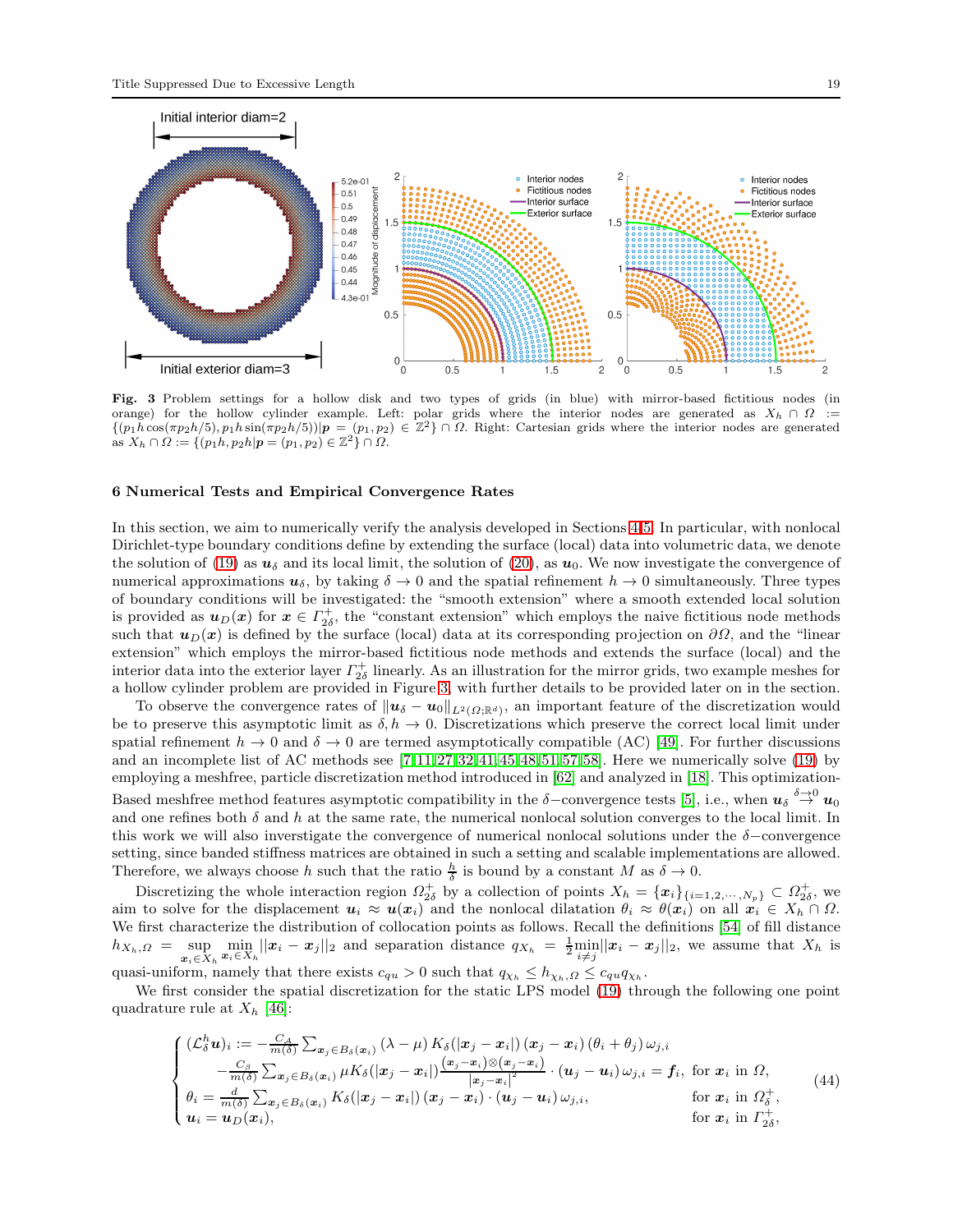where we specify  $\{\omega_{j,i}\}\)$  as a to-be-determined collection of quadrature weights admitting interpretation as a measure associated with each collocation point  $x_i$ . Particularly, we employ an optimization-based approach to define these weights [\[51\]](#page-26-33), by seeking  $\omega_{j,i}$  for integrals supported on balls of the form

$$
I[f] := \int_{B_{\delta}(\boldsymbol{x}_i)} f(\boldsymbol{x}, \boldsymbol{y}) d\boldsymbol{y} \approx I_h[f] := \sum_{\boldsymbol{x}_j \in B_{\delta}(\boldsymbol{x}_i)} f(\boldsymbol{x}_i, \boldsymbol{x}_j) \omega_{j,i}
$$
(45)

where we include the subscript i in  $\{\omega_{j,i}\}$  to denote that we seek a different family of quadrature weights for different subdomains  $B_\delta(\mathbf{x}_i)$ . We obtain these weights from the following optimization problem

$$
\underset{\{\omega_{j,i}\}}{\text{argmin}} \sum_{\mathbf{x}_j \in B_{\delta}(\mathbf{x}_i)} \omega_{j,i}^2 \quad \text{such that,} \quad I_h[p] = I[p] \quad \forall p \in \mathbf{V}_h \tag{46}
$$

where  $V_h$  denotes a Banach space of functions which should be integrated exactly. For the LPS model we  $\mathbf{U}_h := \left\{ q = \frac{p(\mathbf{y})}{|\mathbf{y}-\mathbf{x}|^3} \, | \, p \in P_5(\mathbb{R}^d) \text{ such that } \int_{B_\delta(\mathbf{x})} q(\mathbf{y}) d\mathbf{y} < \infty \right\} \text{ where } p \in P_5(\mathbb{R}^d) \text{ is the space of quintic.}$ polynomials. As shown in [\[62\]](#page-27-6), the above  $V_h$  provides a reproducing space which is sufficient to integrate [\(44\)](#page-18-2) exactly in the case where  $u$  and  $\theta$  are quadratic polynomials. We refer to previous work [\[51,](#page-26-33)58,62] for further information, analysis, and implementation details.

For the dynamic LPS model [\(37\)](#page-16-1), to discretize in time we apply the Newmark scheme. With time step size  $\Delta t$ , at the  $(n+1)$ -th time step we solve for the displacement  $u_i^{n+1} \approx u((n+1)\Delta t, x_i)$  and the nonlocal dilatation  $\theta_i^{n+1} \approx \theta((n+1)\Delta t, x_i)$  following:

$$
\begin{cases}\n\frac{4\rho}{\Delta t^2} \ddot{\mathbf{u}}_i^{n+1} + (\mathcal{L}_{\delta}^h \mathbf{u})_i^{n+1} = f((n+1)\Delta t, x_i) + \frac{4\rho}{\Delta t^2} (\mathbf{u}_i^n + \Delta t \dot{\mathbf{u}}_i^n + \frac{\Delta t^2}{4} \ddot{\mathbf{u}}_i^n), & \text{for } x_i \text{ in } \Omega, \\
\theta_i^{n+1} = \frac{d}{m(\delta)} \sum_{\mathbf{x}_j \in B_{\delta}(\mathbf{x}_i)} K_{ij} (\mathbf{x}_j - \mathbf{x}_i)^T (\mathbf{u}_j^{n+1} - \mathbf{u}_i^{n+1}) \omega_{j,i}, & \text{for } x_i \text{ in } \Omega_{\delta}^+, \\
\mathbf{u}_i^{n+1} = \mathbf{u}_D(\mathbf{x}_i), & \text{for } \mathbf{x}_i \text{ in } \Gamma_{2\delta}^+, \\
\mathbf{u}_i^0 = \phi(\mathbf{x}_i), \ \dot{\mathbf{u}}_i^0 = \psi(\mathbf{x}_i), & \text{for } \mathbf{x}_i \in \Omega_{2\delta}^+, \\
\end{cases}
$$
\n(47)

where  $\mathcal{L}_{\delta}^{h}$  is the discretized nonlocal operators as defined in [\(44\)](#page-18-2). The acceleration and velocity at the  $n+1$ -th time step are then calculated as follows:

$$
\ddot{\bm{u}}_i^{n+1}:=\frac{4}{\Delta t^2}(\bm{u}_i^{n+1}-\bm{u}_i^{n}-\Delta t \bm{u}_i^{n})-\ddot{\bm{u}}_i^{n},\quad \dot{\bm{u}}_i^{n+1}:=\dot{\bm{u}}_i^{n}+\frac{\Delta t}{2}(\ddot{\bm{u}}_i^{n}+\ddot{\bm{u}}_i^{n+1}).
$$

Note that although the Newmark scheme is unconditionally stable, in all numerical tests we take a sufficiently small time step size  $\Delta t \ll \delta$  so as to study the convergence rates with respect to  $\delta$ .

In the following we consider static and dynamic problems on three numerical cases: linear patch tests, smooth manufactured nonliear solutions, and analytical solutions to curvilinear surface problems. For the first two cases we consider square domains with Cartesian grids and mesh spacing h. For the analytical solutions to curvilinear surface problems, we consider the deformation of a hollow cylinder under an internal pressure  $p_0$ , with the setting plotted in Figure [3.](#page-18-1) Two types of grids are generated and tested: polar grids where the interior nodes are generated as  $X_h \cap \Omega := \{(p_1h\cos(\pi p_2h/5), p_1h\sin(\pi p_2h/5))|\mathbf{p} = (p_1, p_2) \in \mathbb{Z}^2\} \cap \Omega$ , and Cartesian grids where the interior nodes are generated as  $X_h \cap \Omega := \{(p_1h, p_2h | \mathbf{p} = (p_1, p_2) \in \mathbb{Z}^2\} \cap \Omega$ . In all cases we adopt material parameters under plane strain assumptions:

$$
E = 1, \lambda = E\nu/((1 + \nu)(1 - 2\nu)), \mu = E/(2(1 + \nu)).
$$

Two values of Poisson ratio  $\nu = 0.3$  and 0.49 are investigated which correspond to compressible and nearlyincompressible materials, respectively.

We summarize the setup and report the formal convergence study for the static LPS problem in Section [6.1](#page-20-0) and for the dynamic problem in Section [6.2.](#page-22-0) To investigate whether the theoretical convergence rates in Theorem [5](#page-13-0) and Theorem [6](#page-16-2) are realized as  $\delta \to 0$ , our numerical results particularly focus on identifying the convergence rates of  $||u_{\delta} - u_0||_{L^2(\Omega;\mathbb{R}^d)}$  and numerically evaluating the value of  $\gamma'$  by calculating  $||\mathcal{G}\overline{v}_{\delta}||_{L^{\infty}(\Gamma_{2\delta}^{-})} = O(\delta^{\gamma'})$ .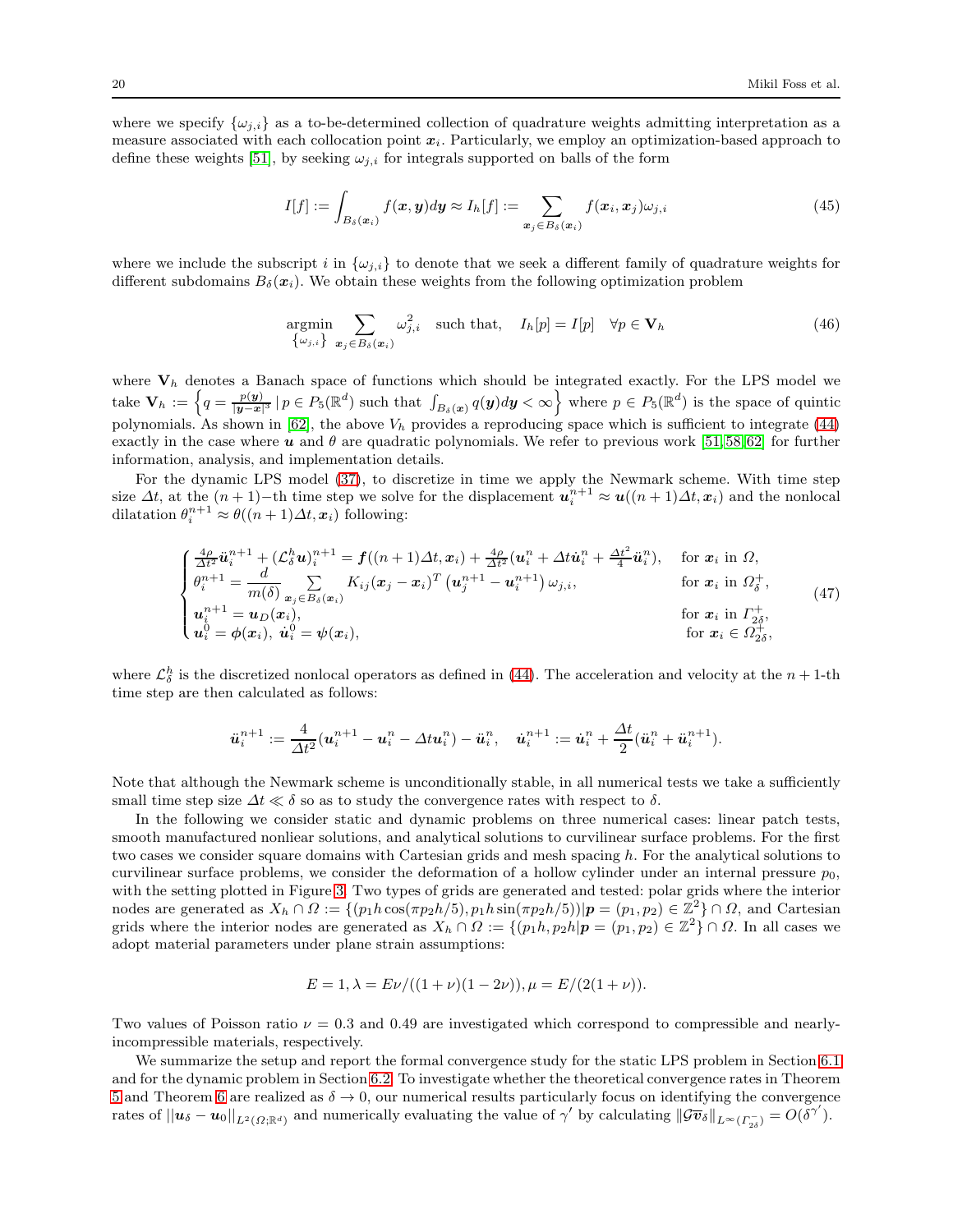

<span id="page-20-1"></span>Fig. 4 Static problem with smooth extension boundary condition. Left: the  $L^2(\Omega;\mathbb{R}^d)$  difference between displacement  $u_{\delta}$  and its local limit  $u_0$ . Right: the convergence of  $\|\mathcal{G}\overline{v}_{\delta}\|_{L^{\infty}(F_{2\delta}^-)}$  in condition (A4').

<span id="page-20-0"></span>6.1 Static Problem with Dirichlet-type Boundary Conditions

To demonstrate the convergence in static LPS problems and the impacts of Dirichlet boundary conditions, three different settings are considered:

1. Linear case: We consider as linear patch test the displacement

$$
u_0(x, y) = (3x + 2y, -x + 2y)
$$

on a square domain  $\Omega = [-1/4, 1/4] \times [-1/4, 1/4]$ . Note that when the analytical  $u_0$  is provided on  $\Gamma^+_{2\delta}$ , in linear patch tests the local and nonlocal solutions coincide.

2. Nonlinear case: We consider a manufactured local solution adopted from [\[61\]](#page-27-11):

$$
\mathbf{u}_0(x,y) = [Ax + C\sin(bx), 0], \qquad \mathbf{f}(x,y) = [(\lambda + 2\mu)b^2C\sin(bx), 0].
$$

on a square domain  $\Omega = \left[-\frac{1}{2}, -\frac{1}{2}\right] \times \left[-\frac{1}{2}, \frac{1}{2}\right]$ . The parameters are taken as  $A = 0.9, C = 1.4$  and  $b = 1.6$ .

3. Hollow cylinder case: We consider the expansion of a hollow cylinder under an internal pressure  $p_0 = 0.1$ . The classical linear elasticity model predicts displacements given by

$$
\mathbf{u}_0(x,y) = \left[ Ax + \frac{Bx}{x^2 + y^2}, Ay + \frac{By}{x^2 + y^2} \right]
$$

where

$$
A = \frac{(1+\nu)(1-2\nu)p_0R_0^2}{K(R_1^2 - R_0^2)}, \ B = \frac{(1+\nu)p_0R_0^2R_1^2}{K(R_1^2 - R_0^2)},
$$

 $R_0 = 1$  and  $R_1 = 1.5$  are the interior and exterior radius of the hollow disk. An illustration of the hollow cylinder problem setting and displacement magnitudes are plotted in Figure [3.](#page-18-1)

To establish the numerical convergence rates for the difference between  $u_{\delta}$  and  $u_0$  with given extensions of different degrees of regularity, for each setting three boundary extension strategies are considered to provide data on the exterior collar  $\Gamma_{2\delta}^+$ :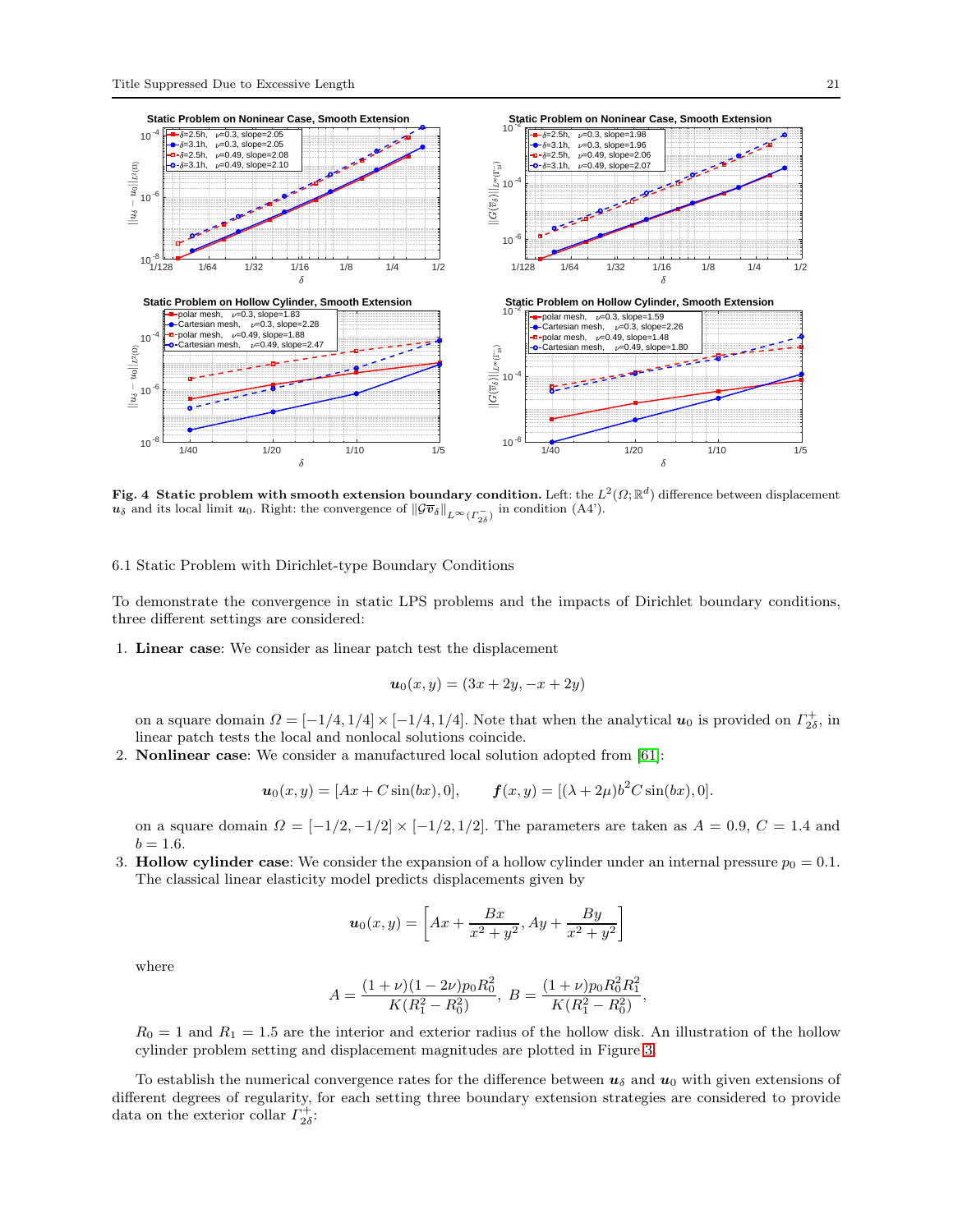

<span id="page-21-0"></span>Fig. 5 Static problem with constant extension boundary condition. Left: the  $L^2(\Omega;\mathbb{R}^d)$  difference between displacement  $u_{\delta}$  and its local limit  $u_0$ . Right: the convergence of  $\|\mathcal{G}\overline{v}_{\delta}\|_{L^{\infty}(r_{2\delta}^-)}$  in condition (A4').

1. **Smooth extension**: A smooth extended local solution is provided as  $u_D(x)$  for  $x \in \Gamma_{2\delta}^+$ . In particular, we set:

$$
\boldsymbol{u}_D(\boldsymbol{x}) = \boldsymbol{u}_0(\boldsymbol{x}), \quad \forall \boldsymbol{x} \text{ in } \boldsymbol{\varGamma}_{2\delta}^+.
$$

Results of solution convergence with smooth extension are plotted in Figure [4.](#page-20-1) We observe that the numerical solution passes the patch test within machine precision. For the nonlinear case and the hollow disk case, we observe second-order  $L^2(\Omega;\mathbb{R}^d)$ -norm convergence for displacements in both compressible and nearlyincompressible materials, which is consistent with the theoretical bound discussed in Theorem [5](#page-13-0) (a) and Remark [1.](#page-15-0)

2. Constant extension: The naive fictitious node method is employed such that  $u_D(x)$  is defined by the surface (local) data at its corresponding projection on  $\partial\Omega$ . In particular,

$$
\boldsymbol{u}_D(\boldsymbol{x}) = \boldsymbol{u}_0(\overline{\boldsymbol{x}}), \quad \forall \boldsymbol{x} \text{ in } \Gamma_{2\delta}^+
$$

,

where  $\bar{x}$  := argmindist $(y, x)$ . We note that the constant extension on the boundary region doesn't pass y∈∂Ω the linear patch test theoretically. Results for the three numerical cases are plotted in Figure [5,](#page-21-0) where we can see that  $\|\mathcal{G}\overline{v}_{\delta}\|_{L^{\infty}(F_{2\delta}^{-})}$  is uniformly bounded but not converging in all cases, i.e.,  $\gamma' = 0$ . Therefore, Theorem [5](#page-13-0) (b) and Corollary [1](#page-15-1) provides an estimated convergence bound for  $||u_{\delta} - u_0||_{L^2(\Omega;\mathbb{R}^d)}$  as  $O(\delta^{1/2})$ . Numerically, we observe an  $O(\delta)$  convergence for displacements, which is slightly better than the  $O(\delta^{1/2})$ theoretical convergence rate and suggests that the theoretical rate of convergence in Theorem [5](#page-13-0) (b) might be sub-optimal.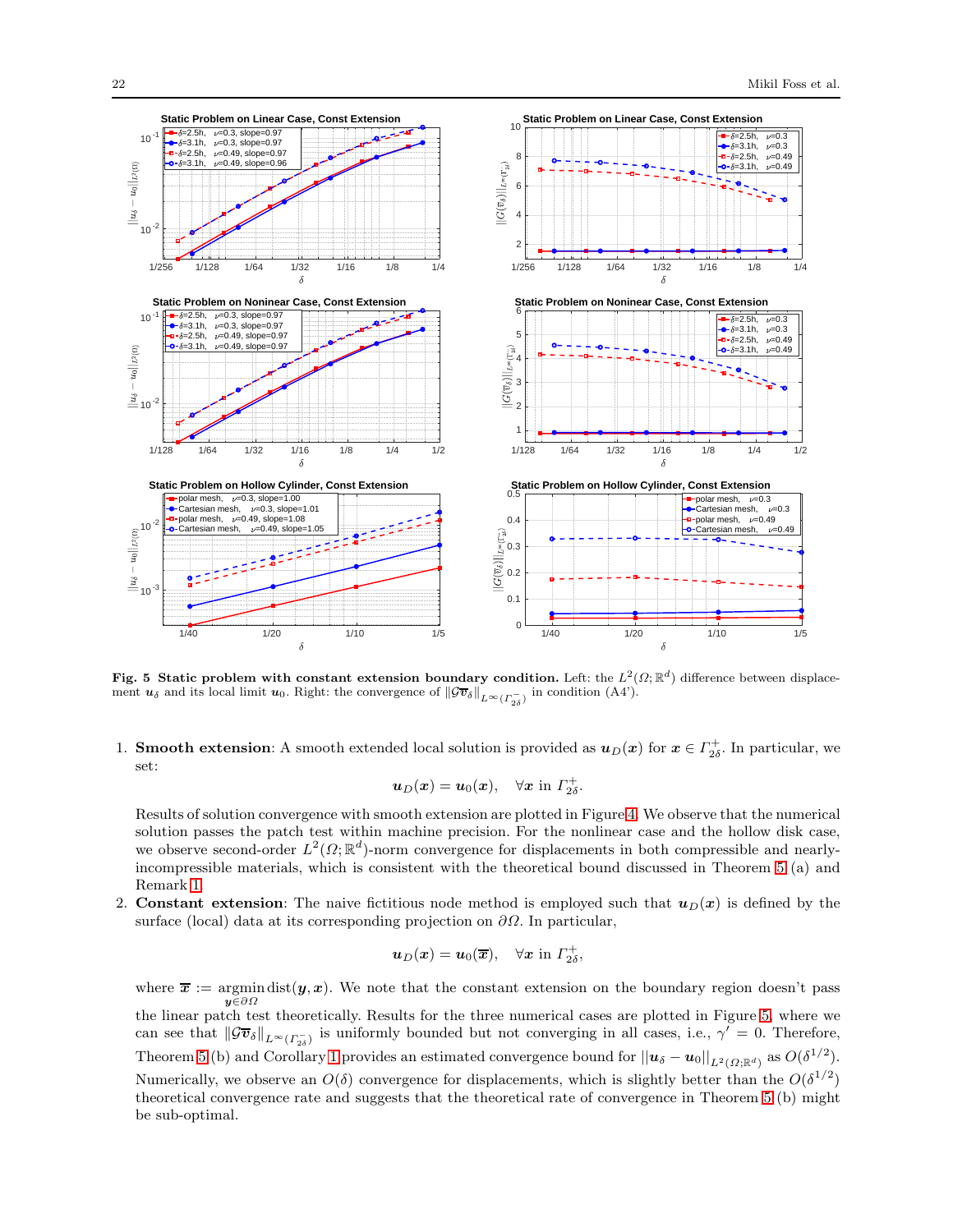

<span id="page-22-1"></span>Fig. 6 Static problem with linear extension boundary condition. Left: the  $L^2(\Omega;\mathbb{R}^d)$  difference between displacement  $u_\delta$  and its local limit  $u_0$ . Right: the convergence of  $\|\mathcal{G}\overline{v}_\delta\|_{L^\infty(\Gamma_{2\delta}^-)}$  in condition (A4').

3. Linear extension: We consider the mirror-based fictitious node methods which extends the surface (local) and the interior data into the exterior layer  $\Gamma_{2\delta}^+$  linearly. Particularly, we set

$$
\boldsymbol{u}_D(\boldsymbol{x})=2\boldsymbol{u}_0(\overline{\boldsymbol{x}})-\boldsymbol{u}_\delta(2\overline{\boldsymbol{x}}-\boldsymbol{x}),\quad \forall \boldsymbol{x} \text{ in } \Gamma_{2\delta}^+,
$$

where  $\bar{x}$  := argmin dist $(y, x)$ . For the linear patch test case, machine precision accuracy is again observed.  $y\bar{\in}\partial\varOmega$ 

For the other two cases, in Figures [6](#page-22-1) we present convergence results, where we observe  $O(\delta)$  convergence for  $\|\mathcal{G}\overline{\bm{v}}_{\delta}\|_{L^{\infty}(\Gamma_{2\delta}^{-}}$  as  $\delta \to 0$ , i.e.,  $\gamma' = 1$ . Therefore, an  $O(\delta^{3/2})$  theoretical convergence rate is provided by Theorem [5](#page-13-0) (b) and Corollary [1.](#page-15-1) On the other hand, numerically quadratic convergence is observed for  $u_{\delta} - u_0$  in the  $L^2$  norm, which is again slightly better than the  $O(\delta^{3/2})$  theoretical convergence rate.

# <span id="page-22-0"></span>6.2 Dynamic problem with Dirichlet boundary conditions

With density  $\rho = 1.0$ , in dynamic LPS problems we also consider three different settings. To observe the convergence with respect to  $\delta$ , in all cases we take a sufficiently small time step size  $\Delta t = 0.01$  and simulate until  $T = 0.1$ .

1. Linear case: We consider as linear patch test the displacement

$$
u_0(t, x, y) = (t + 3x + 2y, t - x + 2y)
$$

on a square domain  $\Omega = [-1/4, 1/4] \times [-1/4, 1/4]$ .

2. Nonlinear case: We consider a manufactured local solution adopted from [\[61\]](#page-27-11):

$$
\mathbf{u}_0(t,x,y) = [Ax + B\sin(at)x + C\sin(bx), 0]
$$

on a square domain  $\Omega = \left[-\frac{1}{2}, \frac{1}{2}\right] \times \left[-\frac{1}{2}, \frac{1}{2}\right]$  with the external loading

$$
f(t, x, y) = [(\lambda + 2\mu)b^2 C \sin(bx) - \rho a^2 Bx \sin(at), 0].
$$

The parameters are taken as  $A = 0.9$ ,  $B = 0.1$ ,  $C = 1.4$ ,  $a = 1.0$  and  $b = 1.2$ .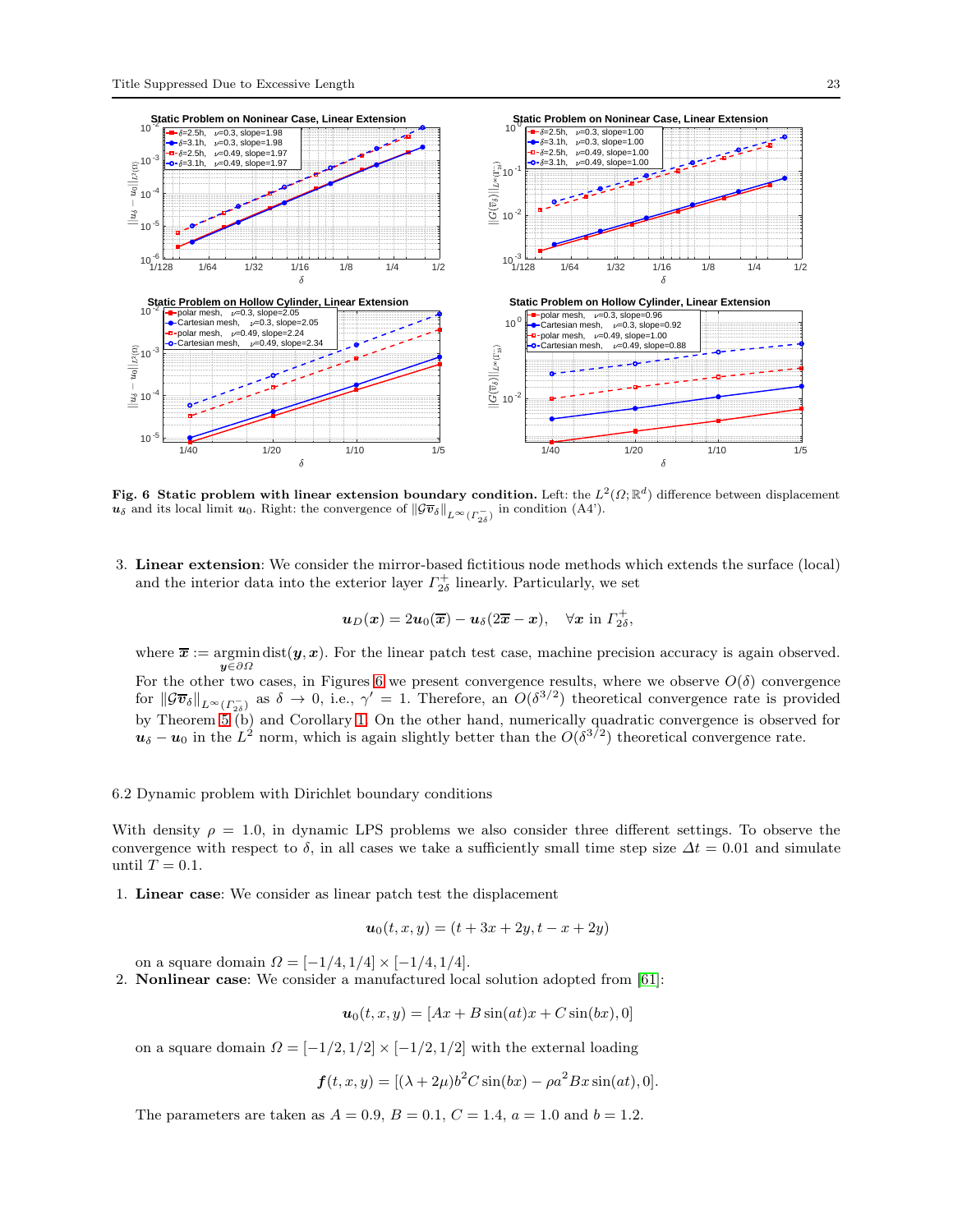

<span id="page-23-0"></span>Fig. 7 Dynamic problem with smooth extension boundary condition. Left: the  $L^2(\Omega;\mathbb{R}^d)$  difference between displacement  $u_{\delta}(T, \cdot)$  and its local limit  $u_0(T, \cdot)$ . Right: the convergence of  $\|\mathcal{G} \overline{v}_{\delta}\|_{L^{\infty}(L_{2\delta}^{-})}$  in condition (A4').

3. Hollow cylinder case: We consider the expansion of a hollow cylinder under an increasing internal pressure  $p_0t$ . Under this setting the classical solution  $u_0$  is given by

$$
\boldsymbol{u}_0(t,x,y) = \left[ Axt + \frac{Bxt}{x^2 + y^2}, Ayt + \frac{Byt}{x^2 + y^2} \right]
$$

where  $p_0$ , A, B and  $R_0$ ,  $R_1$  are as defined in the static hollow cylinder case.

Similar as in static LPS problems, three boundary extension strategies are considered to study the numerical convergence rates with given extensions of different degrees of regularity:

#### 1. Smooth extension: We set

 $u_D(t, x) = u_0(t, x), \quad \forall x \text{ in } \Gamma_{2\delta}^+, t > 0.$ 

It is observed that the numerical solution passes the linear patch test to within machine precision. In Figures [7](#page-23-0) we plot the numerical results for the nonlinear and hollow cylinder cases, where second-order  $L^2(\Omega;\mathbb{R}^d)$ norm convergence for displacements is again observed, which is consistent with the analysis provided in Theorem [6.](#page-16-2)

2. Constant extension: We set

$$
\boldsymbol{u}_D(t,\boldsymbol{x}) = \boldsymbol{u}_0(t,\overline{\boldsymbol{x}}), \quad \forall \boldsymbol{x} \text{ in } \Gamma_{2\delta}^+, t > 0,
$$

where  $\bar{x}$  := argmin dist $(y, x)$ . Numerical convergence results for all three numerical cases are provided in y∈∂Ω

Figure [8,](#page-24-1) where we can see that the convergence rates are very similar to the static cases:  $\|\mathcal{G}\overline{v}_{\delta}\|_{L^{\infty}(\Gamma_{2\delta}^{-})}$ is uniformly bounded with  $\gamma' = 0$ . Therefore, the theoretical analysis in Theorem [6](#page-16-2) provides an  $O(\delta^{1/2})$ bound for  $||u_\delta - u_0||_{L^2(\Omega;\mathbb{R}^d)}$ , while numerically we observe first order convergence.

3. Linear extension: We set

$$
\mathbf{u}_D(t,\mathbf{x})=2\mathbf{u}_0(t,\overline{\mathbf{x}})-\mathbf{u}_\delta(t,2\overline{\mathbf{x}}-\mathbf{x}),\quad \forall \mathbf{x}\text{ in } \Gamma_{2\delta}^+, t>0
$$

where  $\bar{x}$  := argmin dist $(y, x)$ . For the linear patch test case, machine precision accuracy is obtained. For y∈∂Ω

the other two cases, in Figures [9](#page-25-14) we plot the numerical results for  $||u_{\delta} - u_0||_{L^2(\Omega;\mathbb{R}^d)}$  and  $||\mathcal{G}\overline{v}_{\delta}||_{L^{\infty}(\Gamma_{2\delta}^{-})}$ . The convergence rates are very similar to the rates observed in static cases: second order convergence rate is observed for  $u_{\delta} - u_0$  in the  $L^2$  norm and first order convergence rate for  $\|\mathcal{G}\overline{v}_{\delta}\|_{L^{\infty}(\Gamma_{2\delta}^-)}$ . Therefore, the numerical rate of convergence for  $||u_\delta - u_0||_{L^2(\Omega;\mathbb{R}^d)}$  is half order higher than the theoretical rate provided by Theorem [6.](#page-16-2)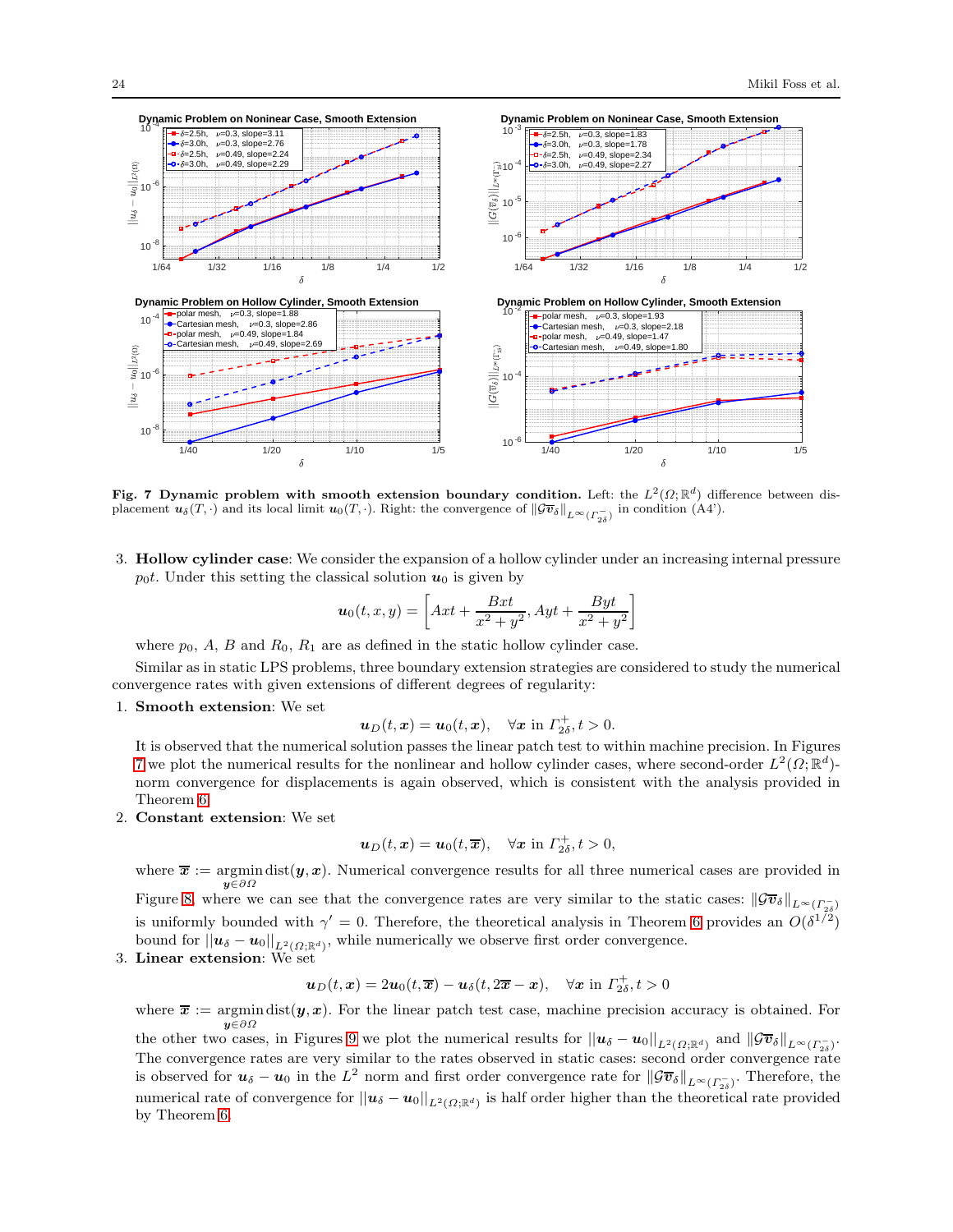

<span id="page-24-1"></span>Fig. 8 Dynamic problem with constant extension boundary condition. Left: the  $L^2(\Omega;\mathbb{R}^d)$  difference between displacement  $u_{\delta}(T, \cdot)$  and its local limit  $u_0(T, \cdot)$ . Right: the convergence of  $\|\mathcal{G} \overline{v}_{\delta}\|_{L^{\infty}(L_{2\delta}^{-})}$  in condition (A4').

## <span id="page-24-0"></span>7 Conclusions and Future Directions

The paper illustrates several aspects behind convergence of vector-valued solutions to nonlocal systems of equations to classical counterparts. As a particular aspect, we investigate the relationship between the smoothness of the extension of a classical solution and the degree of convergence as the horizon of interaction shrinks to zero. The conclusion is that in order to increase the rate of convergence one must align the nonlocal boundary data with smoother extensions of the classical solution. A better agreement with the classical extension and a higher degree of regularity would guarantee a faster convergence rate.

The optimality of the theoretical results regarding the rates of convergence is an important question for future explorations, especially as the theoretical results and numerical experiments exhibit an  $O(\delta^{1/2})$  gap in the order of convergence. It remains to be shown if one can produce examples of nonlocal solutions which match the theoretical rates of convergence. For this direction, a sensible approach would be to explore more irregular domains, or problems with more irregular data. These studies can further be carried out also in terms of other types of regularity to nonlinear problems, e.g. nonlinear diffusion or wave propagation in the nonlocal setting. While it is expected that more general kernels can be considered (due to the availability of results in [\[19,](#page-26-36) [20\]](#page-26-7)), a much more complex investigation is needed for dynamic fracture, where the limit for the nonlocal solutions would first need to be identified. Nonlinear problems in the vectorial setting are additionally beset with well-posedness issues, especially as nonlocal Korn-type inequalities do not have the same strength as for classical operators, so higher-order nonlinearities need to be tackled with more sophisticated analysis tools.

Finally, these results have been obtained for Dirichlet-type boundary conditions, so Neumann-type boundary problems such as [\[58,](#page-27-5) [62\]](#page-27-6) will be investigated elsewhere. An additional open problem would be the investigation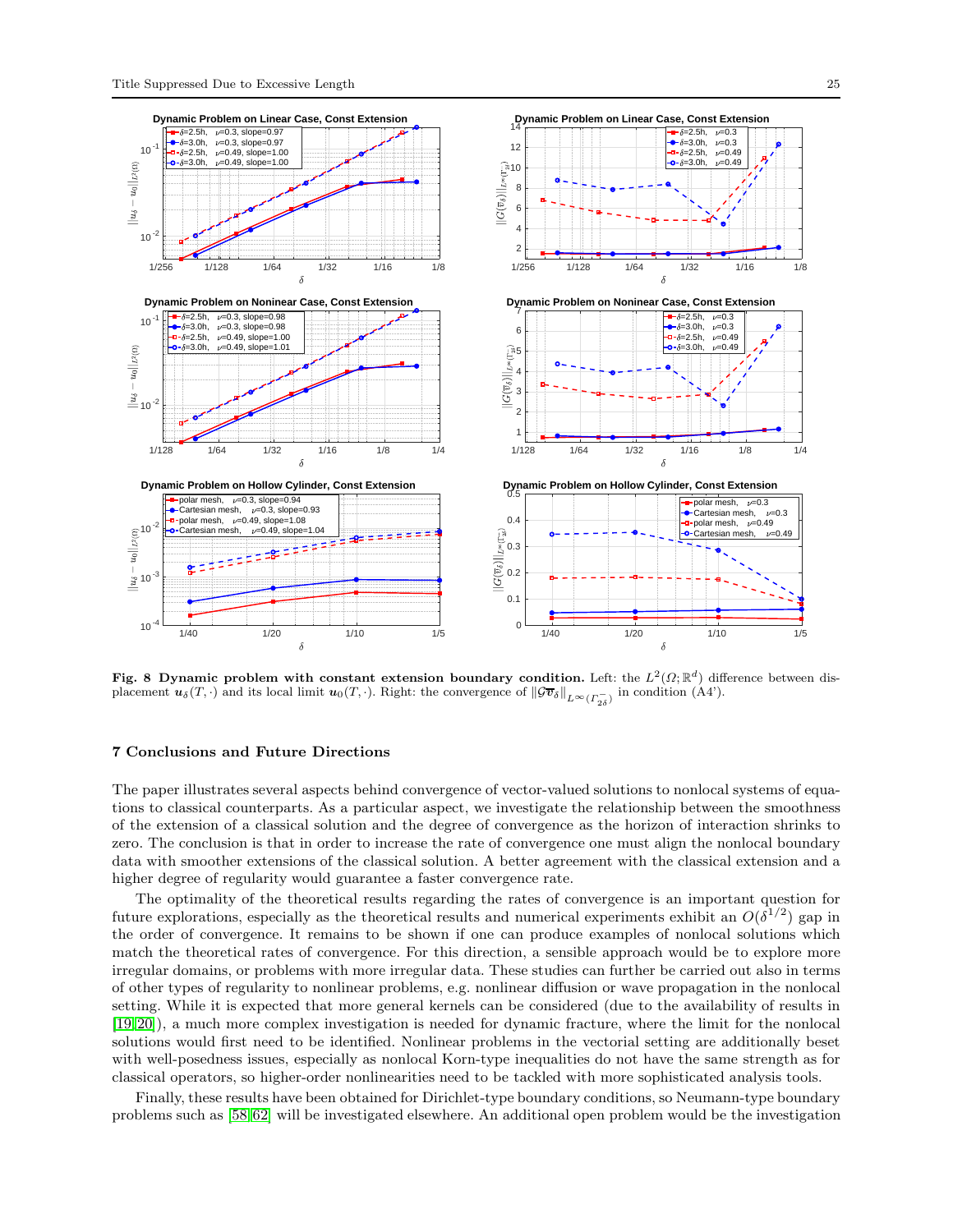

<span id="page-25-14"></span>Fig. 9 Dynamic problem with linear extension boundary condition. Left: the  $L^2(\Omega;\mathbb{R}^d)$  difference between displacement  $u_{\delta}(T, \cdot)$  and its local limit  $u_0(T, \cdot)$ . Right: the convergence of  $\|\mathcal{G} \overline{v}_{\delta}\|_{L^{\infty}(L_{2\delta}^{-})}$  in condition (A4').

of convergence rates for higher-order problems, such as for the nonlocal biharmonic with clamped or hinged boundary conditions, as introduced in [\[43\]](#page-26-20).

#### Conflict of Interest Statement

On behalf of all authors, the corresponding author states that there is no conflict of interest.

# References

- <span id="page-25-1"></span>1. Bažant, Z.P., Jirásek, M.: Nonlocal integral formulations of plasticity and damage: survey of progress. Journal of Engineering Mechanics 128(11), 1119–1149 (2002)
- <span id="page-25-0"></span>2. Bobaru, F.: Influence of van der Waals forces on increasing the strength and toughness in dynamic fracture of nanofibre networks: a peridynamic approach. Modelling and Simulation in Materials Science and Engineering 15(5), 397 (2007)
- <span id="page-25-10"></span><span id="page-25-9"></span>3. Bobaru, F., Foster, J.T., Geubelle, P.H., Silling, S.A.: Handbook of peridynamic modeling. CRC press (2016)
- 4. Bobaru, F., Ha, Y.D.: Adaptive refinement and multiscale modeling in 2D peridynamics. International Journal for Multiscale Computational Engineering 9(6) (2011)
- <span id="page-25-13"></span>5. Bobaru, F., Yang, M., Alves, L.F., Silling, S.A., Askari, E., Xu, J.: Convergence, adaptive refinement, and scaling in 1d peridynamics. International Journal for Numerical Methods in Engineering 77(6), 852–877 (2009)
- <span id="page-25-8"></span>6. Chen, Z., Bobaru, F.: Selecting the kernel in a peridynamic formulation: A study for transient heat diffusion. Computer Physics Communications 197, 51–60 (2015)
- <span id="page-25-11"></span>7. D'Elia, M., Du, Q., Glusa, C., Gunzburger, M., Tian, X., Zhou, Z.: Numerical methods for nonlocal and fractional models. arXiv preprint arXiv:2002.01401 (2020)
- <span id="page-25-6"></span>8. D'Elia, M., Tian, X., Yu, Y.: A physically consistent, flexible, and efficient strategy to convert local boundary conditions into nonlocal volume constraints. SIAM Journal on Scientific Computing 42(4), A1935–A1949 (2020)
- <span id="page-25-2"></span>9. Diehl, P., Lipton, R., Wick, T., Tyagi, M.: A comparative review of peridynamics and phase-field models for engineering fracture mechanics (2021)
- <span id="page-25-3"></span>10. Diehl, P., Prudhomme, S., Lévesque, M.: A review of benchmark experiments for the validation of peridynamics models. Journal of Peridynamics and Nonlocal Modeling 1(1), 14–35 (2019)
- <span id="page-25-12"></span><span id="page-25-5"></span>11. Du, Q.: Local limits and asymptotically compatible discretizations. Handbook of peridynamic modeling pp. 87–108 (2016)
- 12. Du, Q., Gunzburger, M., Lehoucq, R., Zhou, K.: Analysis of the volume-constrained peridynamic Navier equation of linear elasticity. Journal of Elasticity  $113(2)$ , 193-217 (2013)
- <span id="page-25-4"></span>13. Du, Q., Gunzburger, M., Lehoucq, R.B., Zhou, K.: A nonlocal vector calculus, nonlocal volume-constrained problems, and nonlocal balance laws. Mathematical Models and Methods in Applied Sciences 23(03), 493–540 (2013)
- <span id="page-25-7"></span>14. Du, Q., Tian, X.: Heterogeneously localized nonlocal operators, boundary traces and variational problems. In: Proceedings of the International Congress of Chinese Mathematicians, vol. 43, pp. 217–236 (2018)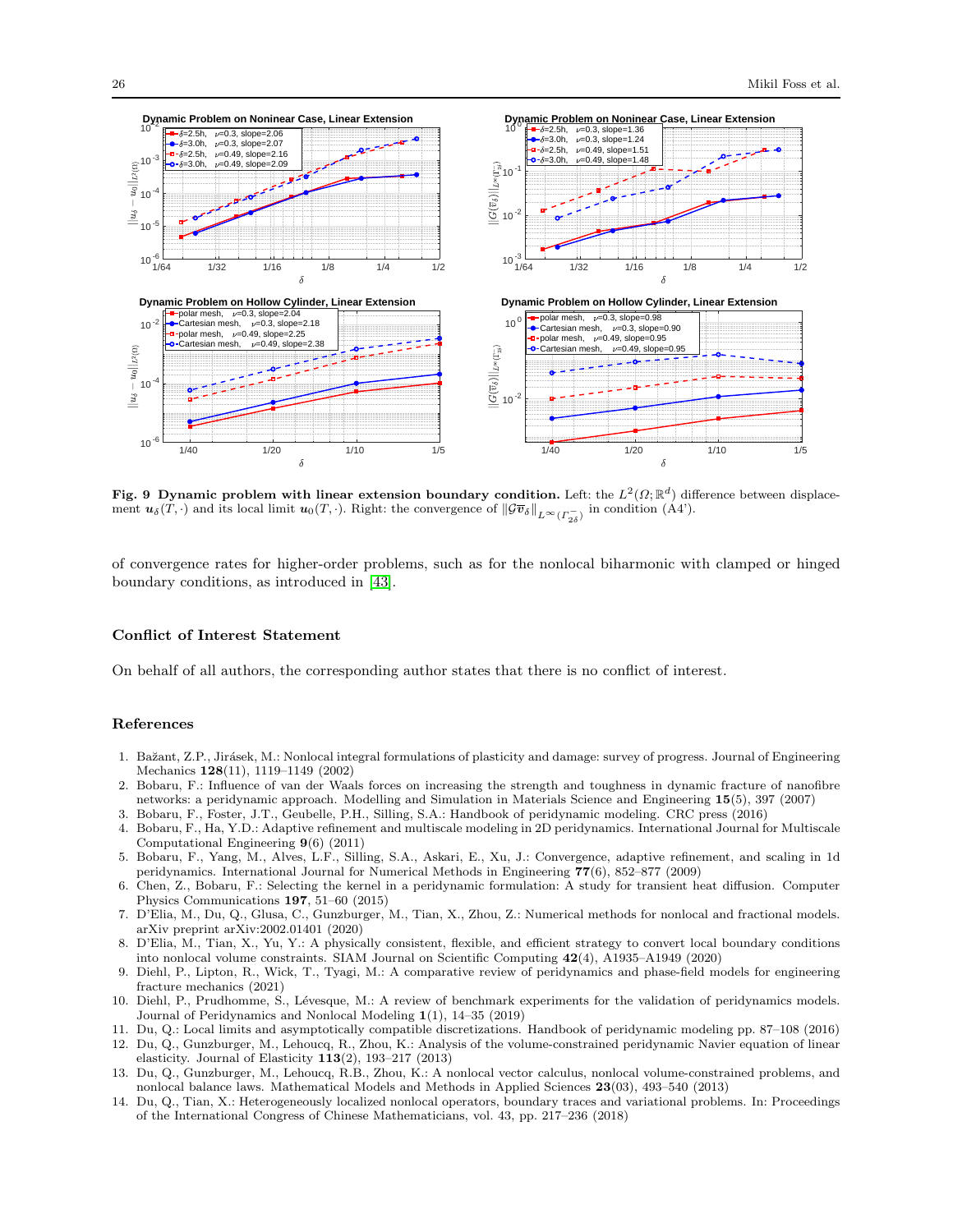- <span id="page-26-17"></span><span id="page-26-15"></span>15. Du, Q., Tian, X., Wright, C., Yu, Y.: Nonlocal trace spaces and extension results for nonlocal calculus. preprint (2021)
- 16. Du, Q., Zhang, J., Zheng, C.: On uniform second order nonlocal approximations to linear two-point boundary value problems. Communications in Mathematical Sciences 17(6), 1737–1755 (2019)
- <span id="page-26-26"></span>17. Emmrich, E., Weckner, O., et al.: On the well-posedness of the linear peridynamic model and its convergence towards the Navier equation of linear elasticity. Communications in Mathematical Sciences 5(4), 851–864 (2007)
- <span id="page-26-34"></span>18. Fan, Y., Tian, X., Yang, X., Li, X., Webster, C., Yu, Y.: An asymptotically compatible probabilistic collocation method for randomly heterogeneous nonlocal problems. preprint (2021)
- <span id="page-26-36"></span>19. Foss, M.: Traces on general sets in  $\mathbb{R}^n$  for functions with no differentiability requirements. SIAM Journal of Mathematical Analysis (to appear)
- <span id="page-26-7"></span>20. Foss, M.: Nonlocal Poincaré inequalities for integral operators with integrable nonhomogeneous kernels. arXiv preprint arXiv:1911.10292 (2019)
- <span id="page-26-8"></span>21. Foss, M.D., Radu, P.: Bridging local and nonlocal models: Convergence and regularity. Handbook of Nonlocal Continuum Mechanics for Materials and Structures pp. 1–21 (2018)
- <span id="page-26-9"></span>22. Foss, M.D., Radu, P., Wright, C.: Existence and regularity of minimizers for nonlocal energy functionals. Differential and Integral Equations 31(11/12), 807–832 (2018)
- <span id="page-26-1"></span>23. Foster, J.T., Silling, S.A., Chen, W.W.: Viscoplasticity using peridynamics. International Journal for Numerical Methods in Engineering 81(10), 1242–1258 (2010)
- <span id="page-26-16"></span><span id="page-26-2"></span>24. Gerstle, W., Sau, N., Silling, S.: Peridynamic modeling of plain and reinforced concrete structures (2005)
- 25. Gunzburger, M., Lehoucq, R.B.: A nonlocal vector calculus with application to nonlocal boundary value problems. Multiscale Modeling & Simulation  $8(5)$ , 1581-1598 (2010)
- <span id="page-26-27"></span>26. Haj lasz, P.: Sobolev spaces on an arbitrary metric space. Potential Analysis. An International Journal Devoted to the Interactions between Potential Theory, Probability Theory, Geometry and Functional Analysis 5(4), 403–415 (1996). DOI 10.1007/BF00275475. URL <https://doi-org.libproxy.unl.edu/10.1007/BF00275475>
- <span id="page-26-29"></span>27. Hillman, M., Pasetto, M., Zhou, G.: Generalized reproducing kernel peridynamics: unification of local and non-local meshfree methods, non-local derivative operations, and an arbitrary-order state-based peridynamic formulation. Computational Particle Mechanics 7(2), 435–469 (2020)
- <span id="page-26-28"></span>28. Hu, J.: A note on Hajlasz–Sobolev spaces on fractals. Journal of Mathematical Analysis and Applications 280(1), 91–101 (2003). DOI 10.1016/S0022-247X(03)00039-8. URL <https://linkinghub.elsevier.com/retrieve/pii/S0022247X03000398>
- <span id="page-26-6"></span>29. Javili, A., Morasata, R., Oterkus, E., Oterkus, S.: Peridynamics review. Mathematics and Mechanics of Solids 24(11), 3714–3739 (2019)
- <span id="page-26-23"></span>30. Le, Q., Bobaru, F.: Surface corrections for peridynamic models in elasticity and fracture. Computational Mechanics  $61(4)$ , 499–518 (2018)
- <span id="page-26-18"></span>31. Lee, H.: Some applications of nonlocal models to smoothed particle hydrodynamics-like methods. Ph.D. thesis, Columbia University, New York, United States (2021)
- <span id="page-26-30"></span>32. Leng, Y., Tian, X., Trask, N., Foster, J.T.: Asymptotically compatible reproducing kernel collocation and meshfree integration for nonlocal diffusion. arXiv preprint arXiv:1907.12031 (2019)
- <span id="page-26-10"></span><span id="page-26-3"></span>33. Lipton, R.: Dynamic brittle fracture as a small horizon limit of peridynamics. Journal of Elasticity 117(1), 21–50 (2014)
- <span id="page-26-4"></span>34. Madenci, E., Oterkus, E.: Peridynamic theory. In: Peridynamic Theory and Its Applications, pp. 19–43. Springer (2014)
- <span id="page-26-11"></span>35. Madenci, E., Oterkus, E.: Peridynamic theory and its applications. Springer (2016)
- 36. Mengesha, T., Du, Q.: The bond-based peridynamic system with dirichlet-type volume constraint. Proc. Roy. Soc. Edinburgh Sect. A 144(1), 161–186 (2014)
- <span id="page-26-12"></span>37. Mengesha, T., Du, Q.: Nonlocal constrained value problems for a linear peridynamic Navier equation. Journal of Elasticity 116(1), 27–51 (2014)
- <span id="page-26-22"></span>38. Morris, J.P., Fox, P.J., Zhu, Y.: Modeling low reynolds number incompressible flows using sph. Journal of computational physics 136(1), 214–226 (1997)
- <span id="page-26-5"></span>39. Oterkus, E.: Peridynamic theory for modeling three-dimensional damage growth in metallic and composite structures. Ph.D. thesis, The University of Arizona. (2010)
- <span id="page-26-24"></span>40. Oterkus, S., Madenci, E., Agwai, A.: Fully coupled peridynamic thermomechanics. Journal of the Mechanics and Physics of Solids 64, 1–23 (2014)
- <span id="page-26-31"></span>41. Pasetto, M., Leng, Y., Chen, J.S., Foster, J.T., Seleson, P.: A reproducing kernel enhanced approach for peridynamic solutions. Computer Methods in Applied Mechanics and Engineering 340, 1044–1078 (2018)
- <span id="page-26-25"></span>42. Prudhomme, S., Diehl, P.: On the treatment of boundary conditions for bond-based peridynamic models. Computer Methods in Applied Mechanics and Engineering 372, 113391 (2020)
- <span id="page-26-20"></span>43. Radu, P., Toundykov, D., Trageser, J.: A nonlocal biharmonic operator and its connection with the classical analogue. Archive for Rational Mechanics and Analysis 223(2), 845–880 (2017)
- <span id="page-26-13"></span>44. Radu, P., Wells, K.: A doubly nonlocal Laplace operator and its connection to the classical Laplacian. Journal of Integral Equations and Applications  $31(3)$ , 379–409 (2019)
- <span id="page-26-32"></span>45. Seleson, P., Littlewood, D.J.: Convergence studies in meshfree peridynamic simulations. Computers & Mathematics with Applications 71(11), 2432–2448 (2016)
- <span id="page-26-35"></span><span id="page-26-0"></span>46. Silling, S., Lehoucq, R.: Peridynamic theory of solid mechanics. Advances in Applied Mechanics 44(1), 73–166 (2010)
- 47. Silling, S.A.: Reformulation of elasticity theory for discontinuities and long-range forces. Journal of the Mechanics and Physics of Solids 48(1), 175–209 (2000)
- <span id="page-26-19"></span>48. Tao, Y., Tian, X., Du, Q.: Nonlocal diffusion and peridynamic models with neumann type constraints and their numerical approximations. Applied Mathematics and Computation 305, 282–298 (2017)
- <span id="page-26-14"></span>49. Tian, X., Du, Q.: Asymptotically compatible schemes and applications to robust discretization of nonlocal models. SIAM Journal on Numerical Analysis  $52(4)$ , 1641–1665 (2014)
- <span id="page-26-21"></span>50. Tian, X., Du, Q.: Trace theorems for some nonlocal function spaces with heterogeneous localization. SIAM Journal on Mathematical Analysis 49(2), 1621–1644 (2017)
- <span id="page-26-33"></span>51. Trask, N., You, H., Yu, Y., Parks, M.L.: An asymptotically compatible meshfree quadrature rule for nonlocal problems with applications to peridynamics. Computer Methods in Applied Mechanics and Engineering 343, 151–165 (2019)